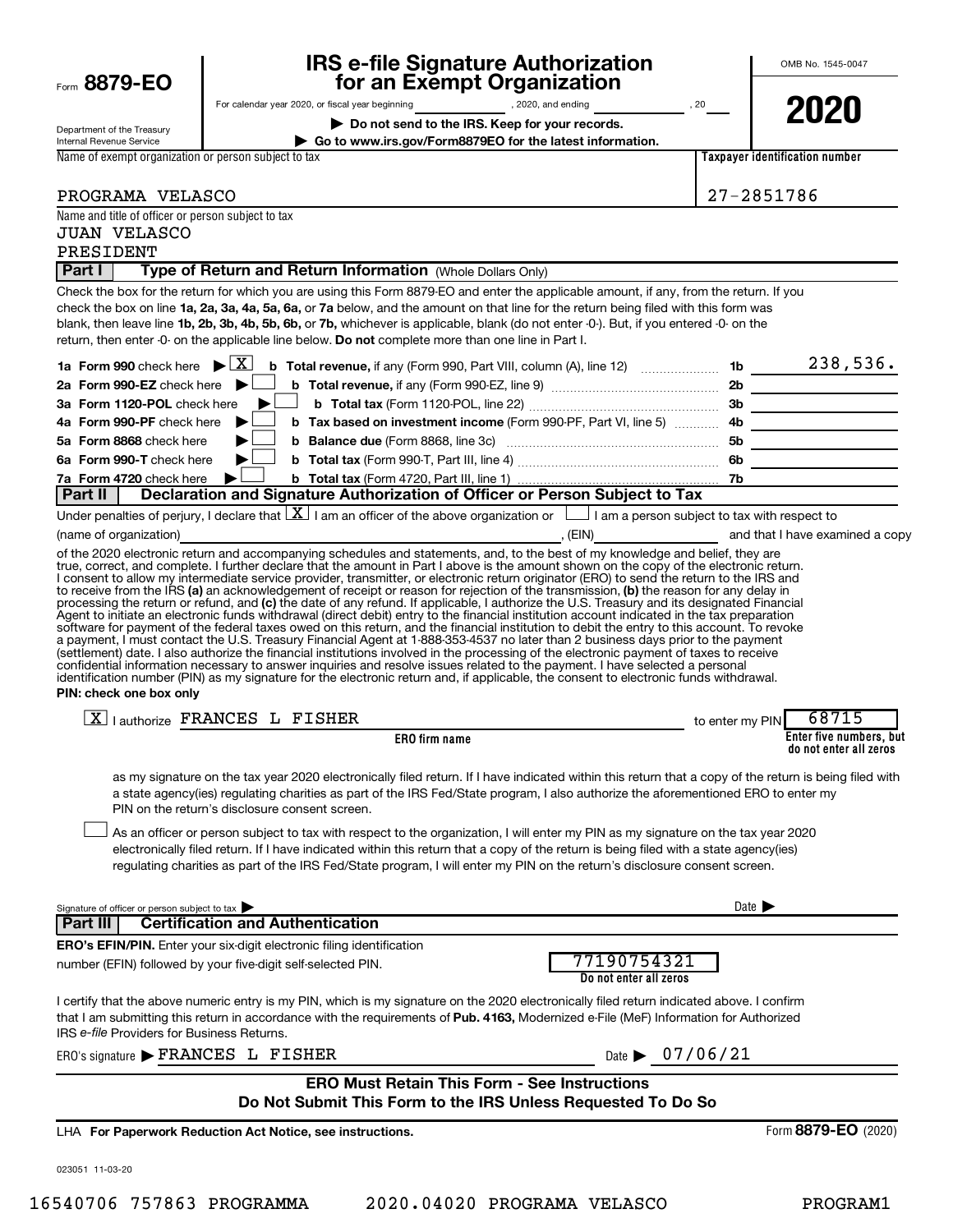| 8868<br>Form |  |
|--------------|--|
|--------------|--|

## (Rev. January 2020) **Cxempt Organization Return** Manuary 2020) and the settern **Canadian Exempt Organization Return Form 8868 Application for Automatic Extension of Time To File an**<br>**Exempt Organization Beturn**

Department of the Treasury Internal Revenue Service

|  |  |  |  | File a separate application for each return. |  |
|--|--|--|--|----------------------------------------------|--|
|  |  |  |  |                                              |  |

**| Go to www.irs.gov/Form8868 for the latest information.**

**Electronic filing (e-file).** You can electronically file Form 8868 to request a 6-month automatic extension of time to file any of the filing of this form, visit www.irs.gov/e-file-providers/e-file-for-charities-and-non-profits. forms listed below with the exception of Form 8870, Information Return for Transfers Associated With Certain Personal Benefit Contracts, for which an extension request must be sent to the IRS in paper format (see instructions). For more details on the electronic

### **Automatic 6-Month Extension of Time.** Only submit original (no copies needed).

All corporations required to file an income tax return other than Form 990-T (including 1120-C filers), partnerships, REMICs, and trusts must use Form 7004 to request an extension of time to file income tax returns.

| Type or                                    | Name of exempt organization or other filer, see instructions.                                                                                                                                                                                                                                                                                                                                                                                                                                                                                                                                                                                                                                                    |        |                                                                                      |              |            | Taxpayer identification number (TIN)            |
|--------------------------------------------|------------------------------------------------------------------------------------------------------------------------------------------------------------------------------------------------------------------------------------------------------------------------------------------------------------------------------------------------------------------------------------------------------------------------------------------------------------------------------------------------------------------------------------------------------------------------------------------------------------------------------------------------------------------------------------------------------------------|--------|--------------------------------------------------------------------------------------|--------------|------------|-------------------------------------------------|
| print                                      |                                                                                                                                                                                                                                                                                                                                                                                                                                                                                                                                                                                                                                                                                                                  |        |                                                                                      |              |            |                                                 |
| File by the                                | PROGRAMA VELASCO                                                                                                                                                                                                                                                                                                                                                                                                                                                                                                                                                                                                                                                                                                 |        |                                                                                      |              | 27-2851786 |                                                 |
| due date for<br>filing your<br>return. See | Number, street, and room or suite no. If a P.O. box, see instructions.<br>C/O FRANCES FISHER - 275 ALVISO ST                                                                                                                                                                                                                                                                                                                                                                                                                                                                                                                                                                                                     |        |                                                                                      |              |            |                                                 |
| instructions.                              | City, town or post office, state, and ZIP code. For a foreign address, see instructions.<br>SANTA CLARA, CA 95050                                                                                                                                                                                                                                                                                                                                                                                                                                                                                                                                                                                                |        |                                                                                      |              |            |                                                 |
|                                            | Enter the Return Code for the return that this application is for (file a separate application for each return)                                                                                                                                                                                                                                                                                                                                                                                                                                                                                                                                                                                                  |        |                                                                                      |              |            | $\overline{0}$<br>1                             |
| Application                                |                                                                                                                                                                                                                                                                                                                                                                                                                                                                                                                                                                                                                                                                                                                  | Return | Application                                                                          |              |            | Return                                          |
| Is For                                     |                                                                                                                                                                                                                                                                                                                                                                                                                                                                                                                                                                                                                                                                                                                  | Code   | <b>Is For</b>                                                                        |              |            | Code                                            |
|                                            | Form 990 or Form 990-EZ                                                                                                                                                                                                                                                                                                                                                                                                                                                                                                                                                                                                                                                                                          | 01     | Form 990-T (corporation)                                                             |              |            | 07                                              |
| Form 990-BL                                |                                                                                                                                                                                                                                                                                                                                                                                                                                                                                                                                                                                                                                                                                                                  | 02     | Form 1041-A                                                                          |              |            | 08                                              |
|                                            | Form 4720 (individual)                                                                                                                                                                                                                                                                                                                                                                                                                                                                                                                                                                                                                                                                                           | 03     | Form 4720 (other than individual)                                                    |              |            | 09                                              |
| Form 990-PF                                |                                                                                                                                                                                                                                                                                                                                                                                                                                                                                                                                                                                                                                                                                                                  | 04     | Form 5227                                                                            |              |            | 10                                              |
|                                            | Form 990-T (sec. 401(a) or 408(a) trust)                                                                                                                                                                                                                                                                                                                                                                                                                                                                                                                                                                                                                                                                         | 05     | Form 6069                                                                            |              |            | 11                                              |
|                                            | Form 990-T (trust other than above)<br><b>JUAN VELASCO</b>                                                                                                                                                                                                                                                                                                                                                                                                                                                                                                                                                                                                                                                       | 06     | Form 8870                                                                            |              |            | 12                                              |
| $box \blacktriangleright$<br>1<br>2        | Telephone No. $\triangleright$ 408-550-6853<br>If this is for a Group Return, enter the organization's four digit Group Exemption Number (GEN) [If this is for the whole group, check this<br>If it is for part of the group, check this box $\blacktriangleright$ and attach a list with the names and TINs of all members the extension is for.<br>I request an automatic 6-month extension of time until<br>the organization named above. The extension is for the organization's return for:<br>$\blacktriangleright$ $\lfloor$ X $\rfloor$ calendar year 2020 or<br>$\Box$ tax year beginning<br>If the tax year entered in line 1 is for less than 12 months, check reason:<br>Change in accounting period |        | Fax No. $\blacktriangleright$<br>NOVEMBER 15, 2021<br>, and ending<br>Initial return | Final return |            | , to file the exempt organization return for    |
| За                                         | If this application is for Forms 990-BL, 990-PF, 990-T, 4720, or 6069, enter the tentative tax, less<br>any nonrefundable credits. See instructions.                                                                                                                                                                                                                                                                                                                                                                                                                                                                                                                                                             |        |                                                                                      | За           | \$         | 0.                                              |
| b                                          | If this application is for Forms 990-PF, 990-T, 4720, or 6069, enter any refundable credits and                                                                                                                                                                                                                                                                                                                                                                                                                                                                                                                                                                                                                  |        |                                                                                      |              |            |                                                 |
|                                            | estimated tax payments made. Include any prior year overpayment allowed as a credit.                                                                                                                                                                                                                                                                                                                                                                                                                                                                                                                                                                                                                             |        |                                                                                      | 3b           | \$         | 0.                                              |
| с                                          | <b>Balance due.</b> Subtract line 3b from line 3a. Include your payment with this form, if required, by                                                                                                                                                                                                                                                                                                                                                                                                                                                                                                                                                                                                          |        |                                                                                      |              |            |                                                 |
|                                            | using EFTPS (Electronic Federal Tax Payment System). See instructions.                                                                                                                                                                                                                                                                                                                                                                                                                                                                                                                                                                                                                                           |        |                                                                                      | 3c           |            | О.                                              |
| instructions.                              | Caution: If you are going to make an electronic funds withdrawal (direct debit) with this Form 8868, see Form 8453-EO and Form 8879-EO for payment                                                                                                                                                                                                                                                                                                                                                                                                                                                                                                                                                               |        |                                                                                      |              |            |                                                 |
| $\overline{111}$                           | Fee Drivesy Ast and Denominals Deduction Ast Nation and instructions                                                                                                                                                                                                                                                                                                                                                                                                                                                                                                                                                                                                                                             |        |                                                                                      |              |            | $T_{\text{num}}$ 0000 $(D_{\text{out}} + 2000)$ |

LHA For Privacy Act and Paperwork Reduction Act Notice, see instructions. **8868** CREV. 1-2020)

023841 04-01-20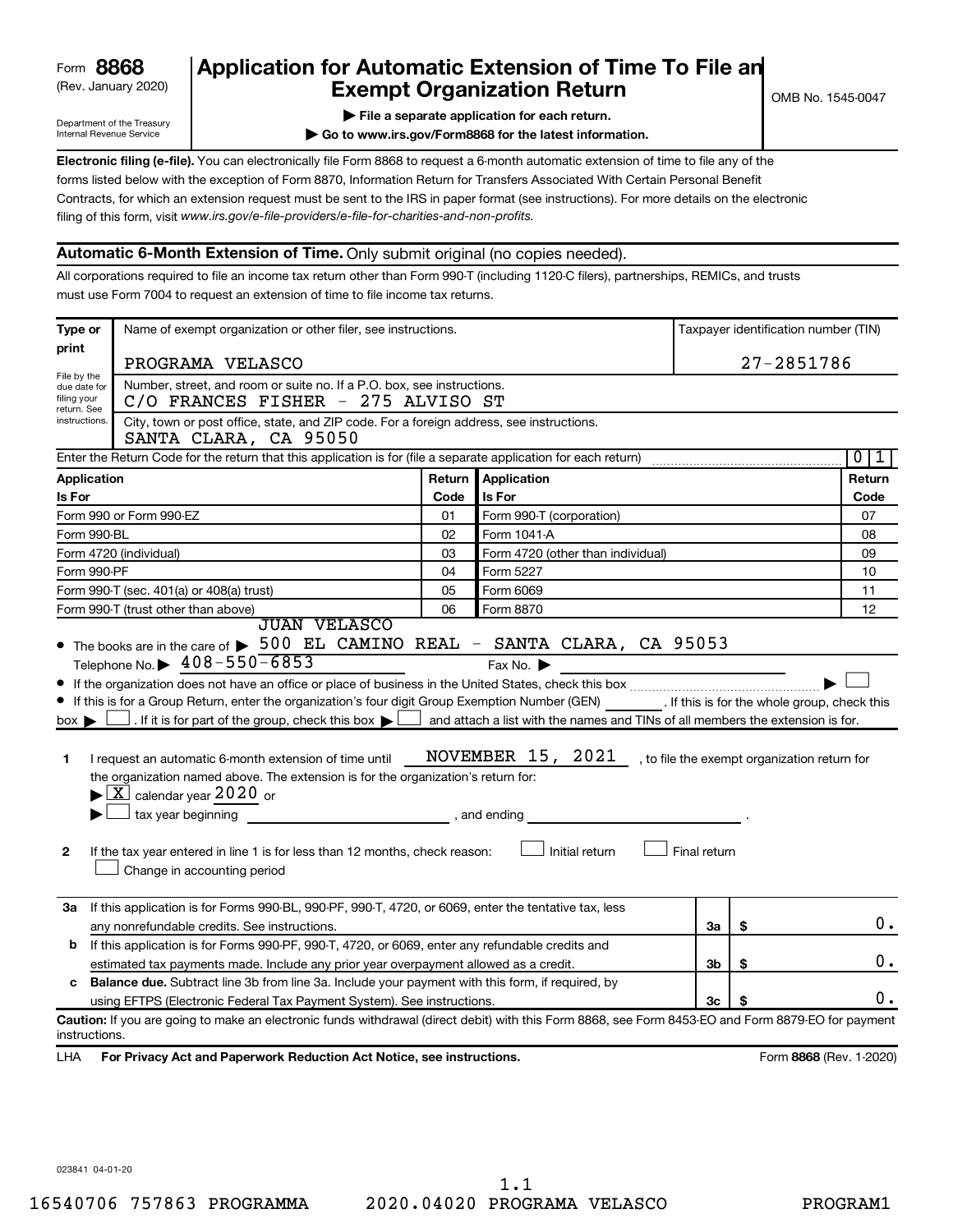# EXTENDED TO NOVEMBER 15, 2021

**990** Return of Organization Exempt From Income Tax <br>
Under section 501(c), 527, or 4947(a)(1) of the Internal Revenue Code (except private foundations)<br> **PO20** 

▶ Do not enter social security numbers on this form as it may be made public. **Dependent Open to Public Dependent Open to Public and the latest information.** Inspection **| Go to www.irs.gov/Form990 for instructions and the latest information. Inspection**



Department of the Treasury Internal Revenue Service

|                         |                               | A For the 2020 calendar year, or tax year beginning                                                                                                                        | and ending |                                                     |                                                           |
|-------------------------|-------------------------------|----------------------------------------------------------------------------------------------------------------------------------------------------------------------------|------------|-----------------------------------------------------|-----------------------------------------------------------|
|                         | <b>B</b> Check if applicable: | <b>C</b> Name of organization                                                                                                                                              |            | D Employer identification number                    |                                                           |
|                         |                               |                                                                                                                                                                            |            |                                                     |                                                           |
|                         | ]Address<br>]change           | PROGRAMA VELASCO                                                                                                                                                           |            |                                                     |                                                           |
|                         | Name<br>change                | Doing business as                                                                                                                                                          |            | 27-2851786                                          |                                                           |
|                         | Initial<br>return             | Number and street (or P.O. box if mail is not delivered to street address)                                                                                                 | Room/suite | E Telephone number                                  |                                                           |
|                         | Final<br>return/              | 500 EL CAMINO REAL -ENGLISH DEPT                                                                                                                                           |            | $630 - 453 - 1791$                                  |                                                           |
|                         | termin-<br>ated               | City or town, state or province, country, and ZIP or foreign postal code                                                                                                   |            | G Gross receipts \$                                 | 238,536.                                                  |
|                         | Amended<br>return             | SANTA CLARA, CA<br>95053                                                                                                                                                   |            | H(a) Is this a group return                         |                                                           |
|                         | Applica-<br>tion<br>pending   | F Name and address of principal officer: JUAN VELASCO                                                                                                                      |            | for subordinates?                                   | $\exists$ Yes $\boxed{\text{X}}$ No                       |
|                         |                               | 2363 BOXWOOD DRIVE, SAN JOSE, CA<br>95128                                                                                                                                  |            | H(b) Are all subordinates included? Ves             | ⊿ No                                                      |
|                         |                               | <b>I</b> Tax-exempt status: $X \ 501(c)(3)$ $1 \ 501(c)$<br>$\sqrt{\frac{1}{1}}$ (insert no.)<br>$4947(a)(1)$ or                                                           |            | 527                                                 | If "No," attach a list. See instructions                  |
|                         |                               | J Website: PROGRAMAVELASCO.ORG                                                                                                                                             |            | $H(c)$ Group exemption number $\blacktriangleright$ |                                                           |
|                         |                               | <b>K</b> Form of organization: $\boxed{\mathbf{X}}$ Corporation<br>Trust<br>Other $\blacktriangleright$<br>Association                                                     |            |                                                     | L Year of formation: $2010$ M State of legal domicile: CA |
|                         | Part I                        | <b>Summary</b>                                                                                                                                                             |            |                                                     |                                                           |
| Governance              | 1                             | Briefly describe the organization's mission or most significant activities: TO EDUCATE AND EMPOWER CHILDREN<br>IN EL SALVADOR                                              |            |                                                     |                                                           |
|                         | 2                             | Check this box $\blacktriangleright$ $\Box$ if the organization discontinued its operations or disposed of more than 25% of its net assets.                                |            |                                                     |                                                           |
|                         | 3                             |                                                                                                                                                                            |            | 3                                                   | 8                                                         |
|                         | 4                             |                                                                                                                                                                            |            | $\overline{4}$                                      | $\overline{8}$                                            |
| <b>Activities &amp;</b> | 5                             | Total number of individuals employed in calendar year 2020 (Part V, line 2a) manufacture controller to intervent                                                           |            | $\overline{5}$                                      | $\overline{\mathfrak{o}}$                                 |
|                         | 6                             |                                                                                                                                                                            |            | 6                                                   | $\overline{0}$                                            |
|                         |                               |                                                                                                                                                                            |            | 7a                                                  | 1,450.                                                    |
|                         |                               |                                                                                                                                                                            |            | 7b                                                  | $0$ .                                                     |
|                         |                               |                                                                                                                                                                            |            | <b>Prior Year</b>                                   | <b>Current Year</b>                                       |
|                         | 8                             |                                                                                                                                                                            |            | 176,184.                                            | 237,086.                                                  |
| Revenue                 | 9                             | Program service revenue (Part VIII, line 2g)                                                                                                                               |            | 0.                                                  | 0.                                                        |
|                         | 10                            |                                                                                                                                                                            |            | 3,034.<br>0.                                        | 1,450.<br>$\mathbf{0}$ .                                  |
|                         | 11                            | Other revenue (Part VIII, column (A), lines 5, 6d, 8c, 9c, 10c, and 11e)                                                                                                   |            | 179,218.                                            | 238,536.                                                  |
|                         | 12                            | Total revenue - add lines 8 through 11 (must equal Part VIII, column (A), line 12)                                                                                         |            | 0.                                                  | $\overline{0}$ .                                          |
|                         | 13                            | Grants and similar amounts paid (Part IX, column (A), lines 1-3) <i>manoronononononon</i>                                                                                  |            | $\overline{0}$ .                                    | $\overline{0}$ .                                          |
|                         | 14                            |                                                                                                                                                                            |            | $\overline{0}$ .                                    | 41, 143.                                                  |
| Expenses                | 15                            | Salaries, other compensation, employee benefits (Part IX, column (A), lines 5-10)                                                                                          |            | σ.                                                  | $\overline{0}$ .                                          |
|                         |                               |                                                                                                                                                                            |            |                                                     |                                                           |
|                         |                               |                                                                                                                                                                            |            | $\overline{0}$ .                                    | 177, 296.                                                 |
|                         |                               | 18 Total expenses. Add lines 13-17 (must equal Part IX, column (A), line 25)                                                                                               |            | $\overline{0}$ .                                    | 218,439.                                                  |
|                         | 19                            | Revenue less expenses. Subtract line 18 from line 12                                                                                                                       |            | 179, 218.                                           | 20,097.                                                   |
|                         |                               |                                                                                                                                                                            |            | <b>Beginning of Current Year</b>                    | <b>End of Year</b>                                        |
|                         | 20                            | Total assets (Part X, line 16)                                                                                                                                             |            | 147,235.                                            | 165,752.                                                  |
|                         | 21                            | Total liabilities (Part X, line 26)                                                                                                                                        |            | 3,872.                                              | 1,353.                                                    |
| Net Assets or           | 22                            |                                                                                                                                                                            |            | 143,363.                                            | 164, 399.                                                 |
|                         | Part II                       | <b>Signature Block</b>                                                                                                                                                     |            |                                                     |                                                           |
|                         |                               | Under penalties of perjury, I declare that I have examined this return, including accompanying schedules and statements, and to the best of my knowledge and belief, it is |            |                                                     |                                                           |
|                         |                               | true, correct, and complete. Declaration of preparer (other than officer) is based on all information of which preparer has any knowledge.                                 |            |                                                     |                                                           |
|                         |                               |                                                                                                                                                                            |            |                                                     |                                                           |
| Sign                    |                               | Signature of officer                                                                                                                                                       |            | Date                                                |                                                           |
| Here                    |                               | JUAN VELASCO,<br>PRESIDENT                                                                                                                                                 |            |                                                     |                                                           |
|                         |                               | Type or print name and title                                                                                                                                               |            |                                                     |                                                           |
|                         |                               | Preparer's signature<br>Print/Type preparer's name                                                                                                                         |            | Date<br>Check                                       | PTIN<br>  X                                               |
| Paid                    |                               | FRANCES L FISHER<br>FRANCES L FISHER                                                                                                                                       |            | 07/06/21<br>self-employed                           | P00087140                                                 |

|                 |             |                                                                                 | , ovn vinpro fou                   |
|-----------------|-------------|---------------------------------------------------------------------------------|------------------------------------|
| Preparer        | Firm's name | FRANCES L FISHER, CPA                                                           | $\sqrt{5}$ Firm's EIN 94 - 2420647 |
| Use Only        |             | Firm's address 275 ALVISO STREET                                                |                                    |
|                 |             | SANTA CLARA, CA 95050-5947                                                      | I Phone no. $408 - 249 - 7163$     |
|                 |             | May the IRS discuss this return with the preparer shown above? See instructions | $X \mid Y$ es<br>∣No               |
| 032001 12-23-20 |             | LHA For Paperwork Reduction Act Notice, see the separate instructions.          | Form 990 (2020)                    |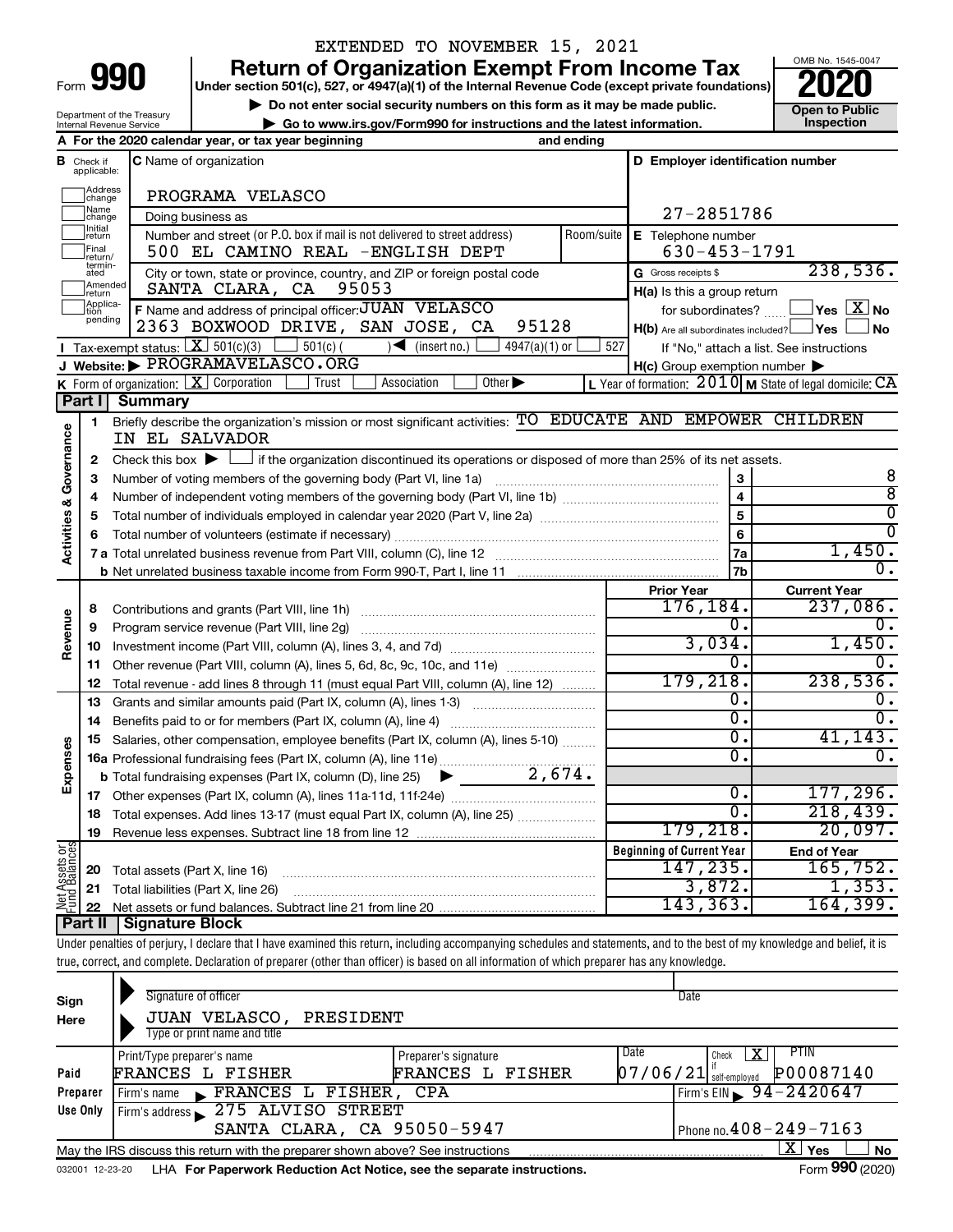|              | PROGRAMA VELASCO<br>Form 990 (2020)                                                                                                          | 27-2851786                              | Page 2               |
|--------------|----------------------------------------------------------------------------------------------------------------------------------------------|-----------------------------------------|----------------------|
|              | Part III   Statement of Program Service Accomplishments                                                                                      |                                         | $\boxed{\textbf{X}}$ |
| 1            | Briefly describe the organization's mission:                                                                                                 |                                         |                      |
|              | EDUCATE AND EMPOWER CHILDREN IN EL SALVADOR                                                                                                  |                                         |                      |
|              |                                                                                                                                              |                                         |                      |
|              |                                                                                                                                              |                                         |                      |
|              |                                                                                                                                              |                                         |                      |
| $\mathbf{2}$ | Did the organization undertake any significant program services during the year which were not listed on the                                 | $\Box$ Yes $[\overline{\mathrm{X}}]$ No |                      |
|              | prior Form 990 or 990-EZ?<br>If "Yes," describe these new services on Schedule O.                                                            |                                         |                      |
| 3            | Did the organization cease conducting, or make significant changes in how it conducts, any program services?                                 | $\exists$ Yes $\boxed{\text{X}}$ No     |                      |
|              | If "Yes," describe these changes on Schedule O.                                                                                              |                                         |                      |
| 4            | Describe the organization's program service accomplishments for each of its three largest program services, as measured by expenses.         |                                         |                      |
|              | Section 501(c)(3) and 501(c)(4) organizations are required to report the amount of grants and allocations to others, the total expenses, and |                                         |                      |
|              | revenue, if any, for each program service reported.                                                                                          |                                         |                      |
| 4a           | 111, 146.<br>including grants of \$<br>) (Revenue \$<br>(Expenses \$<br>(Code:<br>WOMEN'S ECONOMIC EMPOWERMENT                               | 67,368.                                 |                      |
|              |                                                                                                                                              |                                         |                      |
|              |                                                                                                                                              |                                         |                      |
|              |                                                                                                                                              |                                         |                      |
|              |                                                                                                                                              |                                         |                      |
|              |                                                                                                                                              |                                         |                      |
|              |                                                                                                                                              |                                         |                      |
|              |                                                                                                                                              |                                         |                      |
|              |                                                                                                                                              |                                         |                      |
|              |                                                                                                                                              |                                         |                      |
|              |                                                                                                                                              |                                         |                      |
| 4b           | ) (Revenue \$<br>(Code:                                                                                                                      |                                         |                      |
|              | (Expenses \$<br>including grants of \$<br>MENTAL HEALTH SERVICES                                                                             |                                         |                      |
|              |                                                                                                                                              |                                         |                      |
|              |                                                                                                                                              |                                         |                      |
|              |                                                                                                                                              |                                         |                      |
|              |                                                                                                                                              |                                         |                      |
|              |                                                                                                                                              |                                         |                      |
|              |                                                                                                                                              |                                         |                      |
|              |                                                                                                                                              |                                         |                      |
|              |                                                                                                                                              |                                         |                      |
|              |                                                                                                                                              |                                         |                      |
|              |                                                                                                                                              |                                         |                      |
| 4c           | $53, 254$ . including grants of \$<br>(Code:<br>(Expenses \$<br>) (Revenue \$                                                                | 39,886.                                 |                      |
|              | FINANCING EARLY CHILDHOOD EDUCATION AND SUPOORT<br><b>SERVICES</b>                                                                           |                                         |                      |
|              |                                                                                                                                              |                                         |                      |
|              |                                                                                                                                              |                                         |                      |
|              |                                                                                                                                              |                                         |                      |
|              |                                                                                                                                              |                                         |                      |
|              |                                                                                                                                              |                                         |                      |
|              |                                                                                                                                              |                                         |                      |
|              |                                                                                                                                              |                                         |                      |
|              |                                                                                                                                              |                                         |                      |
|              |                                                                                                                                              |                                         |                      |
|              |                                                                                                                                              |                                         |                      |
| 4d           | Other program services (Describe on Schedule O.)                                                                                             |                                         |                      |
|              | (Expenses \$<br>(Revenue \$<br>including grants of \$                                                                                        |                                         |                      |
| 4е           | 164,400.<br>Total program service expenses                                                                                                   |                                         |                      |
|              |                                                                                                                                              | Form 990 (2020)                         |                      |
|              | 032002 12-23-20<br>3                                                                                                                         |                                         |                      |
|              | 2020.04020 PROGRAMA VELASCO<br>16540706 757863 PROGRAMMA                                                                                     | PROGRAM1                                |                      |
|              |                                                                                                                                              |                                         |                      |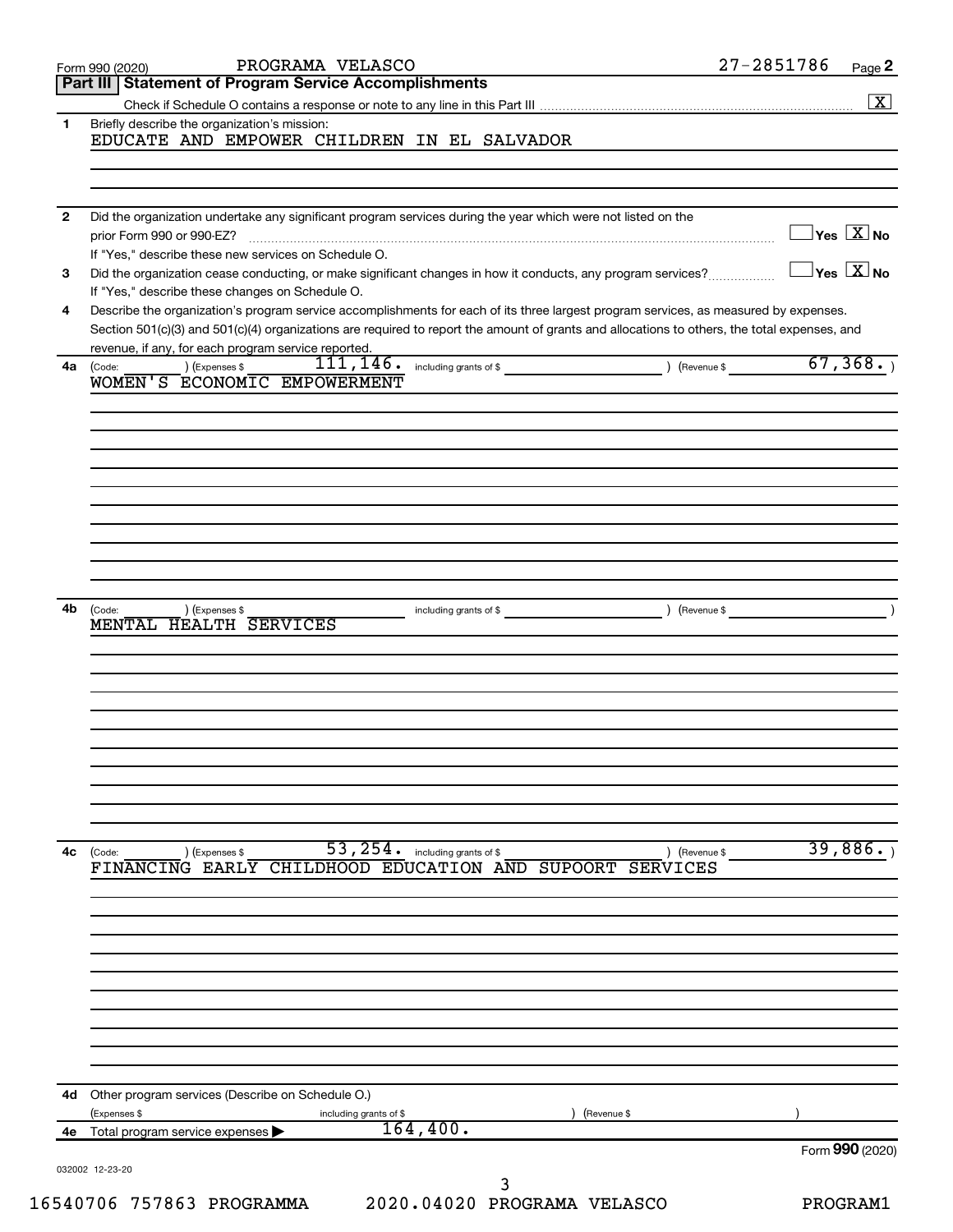|  | Form 990 (2020) |
|--|-----------------|

**Part IV Checklist of Required Schedules**

|     |                                                                                                                                       |                 | Yes                   | No                      |
|-----|---------------------------------------------------------------------------------------------------------------------------------------|-----------------|-----------------------|-------------------------|
| 1.  | Is the organization described in section 501(c)(3) or 4947(a)(1) (other than a private foundation)?                                   |                 |                       |                         |
|     | If "Yes," complete Schedule A                                                                                                         | 1               | х                     |                         |
| 2   |                                                                                                                                       | $\overline{2}$  | $\overline{\text{x}}$ |                         |
| З   | Did the organization engage in direct or indirect political campaign activities on behalf of or in opposition to candidates for       |                 |                       |                         |
|     | public office? If "Yes," complete Schedule C, Part I                                                                                  | 3               |                       | x                       |
| 4   | Section 501(c)(3) organizations. Did the organization engage in lobbying activities, or have a section 501(h) election in effect      |                 |                       |                         |
|     |                                                                                                                                       | 4               |                       | x                       |
| 5   | Is the organization a section 501(c)(4), 501(c)(5), or 501(c)(6) organization that receives membership dues, assessments, or          |                 |                       |                         |
|     |                                                                                                                                       | 5               |                       | x                       |
| 6   | Did the organization maintain any donor advised funds or any similar funds or accounts for which donors have the right to             |                 |                       | x                       |
|     | provide advice on the distribution or investment of amounts in such funds or accounts? If "Yes," complete Schedule D, Part I          | 6               |                       |                         |
| 7   | Did the organization receive or hold a conservation easement, including easements to preserve open space,                             |                 |                       | x                       |
|     | Did the organization maintain collections of works of art, historical treasures, or other similar assets? If "Yes," complete          | $\overline{7}$  |                       |                         |
| 8   |                                                                                                                                       | 8               |                       | x                       |
| 9   | Did the organization report an amount in Part X, line 21, for escrow or custodial account liability, serve as a custodian for         |                 |                       |                         |
|     | amounts not listed in Part X; or provide credit counseling, debt management, credit repair, or debt negotiation services?             |                 |                       |                         |
|     |                                                                                                                                       | 9               |                       | x                       |
| 10  | Did the organization, directly or through a related organization, hold assets in donor-restricted endowments                          |                 |                       |                         |
|     |                                                                                                                                       | 10              |                       | x                       |
| 11  | If the organization's answer to any of the following questions is "Yes," then complete Schedule D, Parts VI, VII, VIII, IX, or X      |                 |                       |                         |
|     | as applicable.                                                                                                                        |                 |                       |                         |
|     | a Did the organization report an amount for land, buildings, and equipment in Part X, line 10? If "Yes," complete Schedule D,         |                 |                       |                         |
|     |                                                                                                                                       | 11a             |                       | x                       |
|     | <b>b</b> Did the organization report an amount for investments - other securities in Part X, line 12, that is 5% or more of its total |                 |                       |                         |
|     |                                                                                                                                       | 11 <sub>b</sub> |                       | x                       |
|     | c Did the organization report an amount for investments - program related in Part X, line 13, that is 5% or more of its total         |                 |                       |                         |
|     |                                                                                                                                       | 11c             |                       | x                       |
|     | d Did the organization report an amount for other assets in Part X, line 15, that is 5% or more of its total assets reported in       |                 |                       |                         |
|     |                                                                                                                                       | 11d             |                       | X                       |
|     |                                                                                                                                       | 11e             | х                     |                         |
| f   | Did the organization's separate or consolidated financial statements for the tax year include a footnote that addresses               |                 |                       |                         |
|     | the organization's liability for uncertain tax positions under FIN 48 (ASC 740)? If "Yes," complete Schedule D, Part X                | 11f             |                       | x                       |
|     | 12a Did the organization obtain separate, independent audited financial statements for the tax year? If "Yes," complete               |                 |                       |                         |
|     |                                                                                                                                       | 12a             |                       | x                       |
|     | b Was the organization included in consolidated, independent audited financial statements for the tax year?                           |                 |                       |                         |
|     | If "Yes," and if the organization answered "No" to line 12a, then completing Schedule D, Parts XI and XII is optional                 | 12 <sub>b</sub> |                       | х                       |
| 13  |                                                                                                                                       | 13              |                       | $\overline{\textbf{x}}$ |
| 14a |                                                                                                                                       | 14a             |                       | $\overline{\mathbf{X}}$ |
|     | <b>b</b> Did the organization have aggregate revenues or expenses of more than \$10,000 from grantmaking, fundraising, business,      |                 |                       |                         |
|     | investment, and program service activities outside the United States, or aggregate foreign investments valued at \$100,000            |                 |                       |                         |
|     |                                                                                                                                       | 14b             |                       | x                       |
| 15  | Did the organization report on Part IX, column (A), line 3, more than \$5,000 of grants or other assistance to or for any             |                 |                       |                         |
|     |                                                                                                                                       | 15              |                       | x                       |
| 16  | Did the organization report on Part IX, column (A), line 3, more than \$5,000 of aggregate grants or other assistance to              |                 |                       |                         |
|     |                                                                                                                                       | 16              |                       | x                       |
| 17  | Did the organization report a total of more than \$15,000 of expenses for professional fundraising services on Part IX,               |                 |                       | x                       |
|     |                                                                                                                                       | 17              |                       |                         |
| 18  | Did the organization report more than \$15,000 total of fundraising event gross income and contributions on Part VIII, lines          |                 |                       | x                       |
|     | Did the organization report more than \$15,000 of gross income from gaming activities on Part VIII, line 9a? If "Yes,"                | 18              |                       |                         |
| 19  |                                                                                                                                       | 19              |                       | x                       |
|     |                                                                                                                                       | 20a             |                       | $\overline{\textbf{X}}$ |
|     |                                                                                                                                       | 20 <sub>b</sub> |                       |                         |
| 21  | Did the organization report more than \$5,000 of grants or other assistance to any domestic organization or                           |                 |                       |                         |
|     |                                                                                                                                       | 21              |                       | x                       |
|     | 032003 12-23-20                                                                                                                       |                 |                       | Form 990 (2020)         |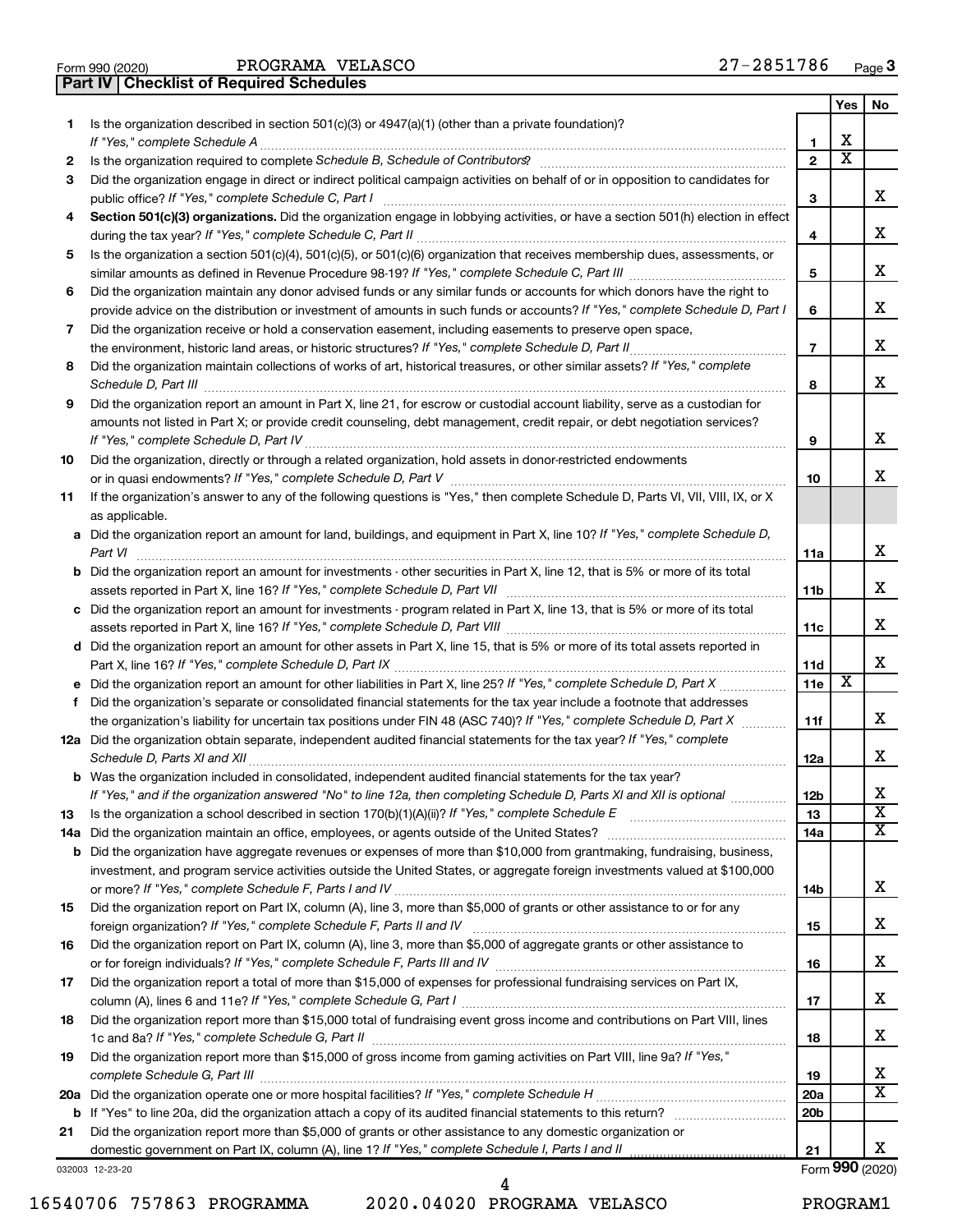|  | Form 990 (2020) |
|--|-----------------|
|  |                 |

*(continued)* **Part IV Checklist of Required Schedules**

|               |                                                                                                                                                                                                                                                                             |                 | Yes             | No                           |
|---------------|-----------------------------------------------------------------------------------------------------------------------------------------------------------------------------------------------------------------------------------------------------------------------------|-----------------|-----------------|------------------------------|
| 22            | Did the organization report more than \$5,000 of grants or other assistance to or for domestic individuals on<br>Part IX, column (A), line 2? If "Yes," complete Schedule I, Parts I and III [11] [12] [12] [12] [12] [12] [12]                                             | 22              |                 | x                            |
| 23            | Did the organization answer "Yes" to Part VII, Section A, line 3, 4, or 5 about compensation of the organization's current                                                                                                                                                  |                 |                 |                              |
|               | and former officers, directors, trustees, key employees, and highest compensated employees? If "Yes," complete<br>Schedule J                                                                                                                                                | 23              |                 | x                            |
|               | 24a Did the organization have a tax-exempt bond issue with an outstanding principal amount of more than \$100,000 as of the                                                                                                                                                 |                 |                 |                              |
|               | last day of the year, that was issued after December 31, 2002? If "Yes," answer lines 24b through 24d and complete                                                                                                                                                          |                 |                 |                              |
|               |                                                                                                                                                                                                                                                                             | 24a             |                 | x                            |
|               |                                                                                                                                                                                                                                                                             | 24 <sub>b</sub> |                 |                              |
|               | c Did the organization maintain an escrow account other than a refunding escrow at any time during the year to defease                                                                                                                                                      |                 |                 |                              |
|               |                                                                                                                                                                                                                                                                             | 24c             |                 |                              |
|               |                                                                                                                                                                                                                                                                             | 24d             |                 |                              |
|               | 25a Section 501(c)(3), 501(c)(4), and 501(c)(29) organizations. Did the organization engage in an excess benefit                                                                                                                                                            |                 |                 |                              |
|               |                                                                                                                                                                                                                                                                             | 25a             |                 | x                            |
|               | b Is the organization aware that it engaged in an excess benefit transaction with a disqualified person in a prior year, and<br>that the transaction has not been reported on any of the organization's prior Forms 990 or 990-EZ? If "Yes," complete<br>Schedule L, Part I | 25b             |                 | х                            |
| 26            | Did the organization report any amount on Part X, line 5 or 22, for receivables from or payables to any current                                                                                                                                                             |                 |                 |                              |
|               | or former officer, director, trustee, key employee, creator or founder, substantial contributor, or 35%                                                                                                                                                                     |                 |                 |                              |
|               |                                                                                                                                                                                                                                                                             | 26              |                 | х                            |
| 27            | Did the organization provide a grant or other assistance to any current or former officer, director, trustee, key employee,<br>creator or founder, substantial contributor or employee thereof, a grant selection committee member, or to a 35% controlled                  |                 |                 |                              |
|               | entity (including an employee thereof) or family member of any of these persons? If "Yes," complete Schedule L, Part III                                                                                                                                                    | 27              |                 | х                            |
| 28            | Was the organization a party to a business transaction with one of the following parties (see Schedule L, Part IV                                                                                                                                                           |                 |                 |                              |
|               | instructions, for applicable filing thresholds, conditions, and exceptions):                                                                                                                                                                                                |                 |                 |                              |
|               | a A current or former officer, director, trustee, key employee, creator or founder, or substantial contributor? If                                                                                                                                                          |                 |                 |                              |
|               |                                                                                                                                                                                                                                                                             | 28a             |                 | х                            |
|               |                                                                                                                                                                                                                                                                             | 28 <sub>b</sub> |                 | X                            |
|               | c A 35% controlled entity of one or more individuals and/or organizations described in lines 28a or 28b?If                                                                                                                                                                  |                 |                 |                              |
|               |                                                                                                                                                                                                                                                                             | 28c             |                 | х<br>$\overline{\textbf{x}}$ |
| 29            |                                                                                                                                                                                                                                                                             | 29              |                 |                              |
| 30            | Did the organization receive contributions of art, historical treasures, or other similar assets, or qualified conservation                                                                                                                                                 | 30              |                 | x                            |
| 31            | Did the organization liquidate, terminate, or dissolve and cease operations? If "Yes," complete Schedule N, Part I                                                                                                                                                          | 31              |                 | $\overline{\mathbf{X}}$      |
| 32            | Did the organization sell, exchange, dispose of, or transfer more than 25% of its net assets? If "Yes," complete<br>Schedule N, Part II                                                                                                                                     | 32              |                 | х                            |
| 33            | Did the organization own 100% of an entity disregarded as separate from the organization under Regulations                                                                                                                                                                  |                 |                 |                              |
|               |                                                                                                                                                                                                                                                                             | 33              |                 | х                            |
| 34            | Was the organization related to any tax-exempt or taxable entity? If "Yes," complete Schedule R, Part II, III, or IV, and                                                                                                                                                   |                 |                 |                              |
|               | Part V, line 1                                                                                                                                                                                                                                                              | 34              |                 | х                            |
|               |                                                                                                                                                                                                                                                                             | 35a             |                 | $\overline{\mathbf{X}}$      |
|               | b If "Yes" to line 35a, did the organization receive any payment from or engage in any transaction with a controlled entity                                                                                                                                                 |                 |                 |                              |
|               |                                                                                                                                                                                                                                                                             | 35b             |                 |                              |
| 36            | Section 501(c)(3) organizations. Did the organization make any transfers to an exempt non-charitable related organization?                                                                                                                                                  |                 |                 |                              |
|               |                                                                                                                                                                                                                                                                             | 36              |                 | x                            |
| 37            | Did the organization conduct more than 5% of its activities through an entity that is not a related organization                                                                                                                                                            |                 |                 |                              |
|               |                                                                                                                                                                                                                                                                             | 37              |                 | x                            |
| 38            | Did the organization complete Schedule O and provide explanations in Schedule O for Part VI, lines 11b and 19?                                                                                                                                                              |                 |                 |                              |
| <b>Part V</b> | <b>Statements Regarding Other IRS Filings and Tax Compliance</b>                                                                                                                                                                                                            | 38              | X               |                              |
|               |                                                                                                                                                                                                                                                                             |                 |                 |                              |
|               |                                                                                                                                                                                                                                                                             |                 |                 | No                           |
|               | 1a                                                                                                                                                                                                                                                                          |                 | Yes             |                              |
|               | $\Omega$<br>1b                                                                                                                                                                                                                                                              |                 |                 |                              |
|               | c Did the organization comply with backup withholding rules for reportable payments to vendors and reportable gaming                                                                                                                                                        |                 |                 |                              |
|               |                                                                                                                                                                                                                                                                             | 1c              |                 |                              |
|               | 032004 12-23-20                                                                                                                                                                                                                                                             |                 | Form 990 (2020) |                              |
|               | 5                                                                                                                                                                                                                                                                           |                 |                 |                              |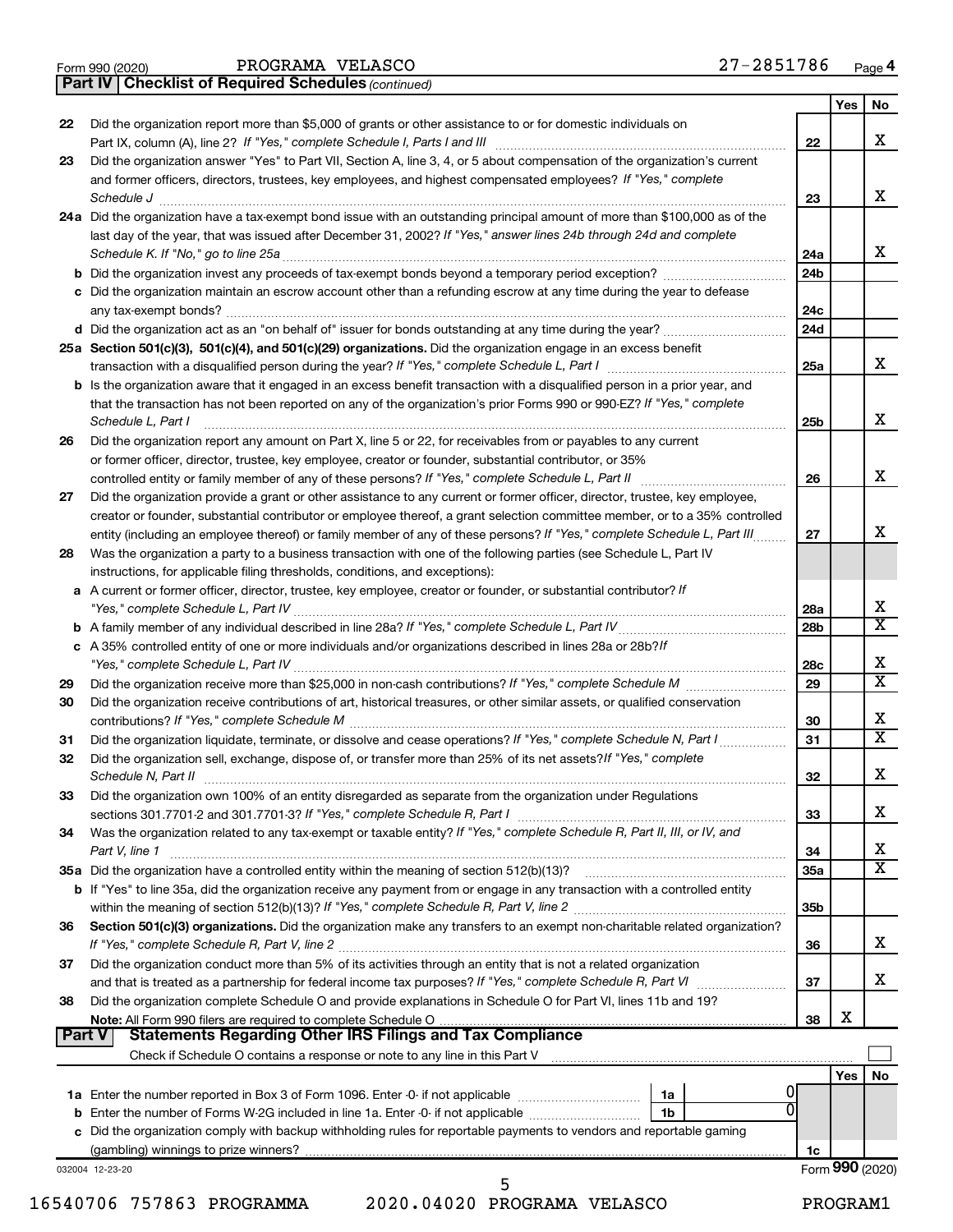|    |                                                                                                                                                 |    |                | Yes | No                           |  |  |  |
|----|-------------------------------------------------------------------------------------------------------------------------------------------------|----|----------------|-----|------------------------------|--|--|--|
|    | 2a Enter the number of employees reported on Form W-3, Transmittal of Wage and Tax Statements,                                                  |    |                |     |                              |  |  |  |
|    | filed for the calendar year ending with or within the year covered by this return <i>[[[[[[[[[[[[[[]]]</i> ]]]<br>2a                            | 01 |                |     |                              |  |  |  |
|    | b If at least one is reported on line 2a, did the organization file all required federal employment tax returns?                                |    | 2 <sub>b</sub> |     |                              |  |  |  |
|    |                                                                                                                                                 |    |                |     |                              |  |  |  |
|    | 3a Did the organization have unrelated business gross income of \$1,000 or more during the year?                                                |    | За             |     | х                            |  |  |  |
|    |                                                                                                                                                 |    | 3b             |     |                              |  |  |  |
|    | 4a At any time during the calendar year, did the organization have an interest in, or a signature or other authority over, a                    |    |                |     |                              |  |  |  |
|    | financial account in a foreign country (such as a bank account, securities account, or other financial account)?                                |    | 4a             |     | x                            |  |  |  |
|    | <b>b</b> If "Yes," enter the name of the foreign country $\blacktriangleright$                                                                  |    |                |     |                              |  |  |  |
|    | See instructions for filing requirements for FinCEN Form 114, Report of Foreign Bank and Financial Accounts (FBAR).                             |    |                |     |                              |  |  |  |
| 5а |                                                                                                                                                 |    | 5a             |     | х<br>$\overline{\texttt{x}}$ |  |  |  |
| b  |                                                                                                                                                 |    | 5b             |     |                              |  |  |  |
| c  |                                                                                                                                                 |    | 5c             |     |                              |  |  |  |
|    | 6a Does the organization have annual gross receipts that are normally greater than \$100,000, and did the organization solicit                  |    |                |     | x                            |  |  |  |
|    | <b>b</b> If "Yes," did the organization include with every solicitation an express statement that such contributions or gifts                   |    | 6a             |     |                              |  |  |  |
|    |                                                                                                                                                 |    | 6b             |     |                              |  |  |  |
| 7  | Organizations that may receive deductible contributions under section 170(c).                                                                   |    |                |     |                              |  |  |  |
| a  | Did the organization receive a payment in excess of \$75 made partly as a contribution and partly for goods and services provided to the payor? |    | 7a             |     | x.                           |  |  |  |
| b  |                                                                                                                                                 |    | 7b             |     |                              |  |  |  |
|    | Did the organization sell, exchange, or otherwise dispose of tangible personal property for which it was required                               |    |                |     |                              |  |  |  |
|    | to file Form 8282?                                                                                                                              |    | 7c             |     | x.                           |  |  |  |
| d  | 7d                                                                                                                                              |    |                |     |                              |  |  |  |
| е  | Did the organization receive any funds, directly or indirectly, to pay premiums on a personal benefit contract?                                 |    | 7е             |     |                              |  |  |  |
| f  |                                                                                                                                                 |    | 7f             |     |                              |  |  |  |
| g  | If the organization received a contribution of qualified intellectual property, did the organization file Form 8899 as required?                |    |                |     |                              |  |  |  |
| h  | If the organization received a contribution of cars, boats, airplanes, or other vehicles, did the organization file a Form 1098-C?              |    |                |     |                              |  |  |  |
| 8  | Sponsoring organizations maintaining donor advised funds. Did a donor advised fund maintained by the                                            |    |                |     |                              |  |  |  |
|    |                                                                                                                                                 |    |                |     |                              |  |  |  |
| 9  | Sponsoring organizations maintaining donor advised funds.                                                                                       |    |                |     |                              |  |  |  |
| а  | Did the sponsoring organization make any taxable distributions under section 4966?                                                              |    | 9а             |     |                              |  |  |  |
| b  |                                                                                                                                                 |    | 9b             |     |                              |  |  |  |
| 10 | Section 501(c)(7) organizations. Enter:                                                                                                         |    |                |     |                              |  |  |  |
| а  | 10a                                                                                                                                             |    |                |     |                              |  |  |  |
| b  | 10 <sub>b</sub><br>Gross receipts, included on Form 990, Part VIII, line 12, for public use of club facilities                                  |    |                |     |                              |  |  |  |
| 11 | Section 501(c)(12) organizations. Enter:<br> 11a                                                                                                |    |                |     |                              |  |  |  |
|    |                                                                                                                                                 |    |                |     |                              |  |  |  |
|    | Gross income from other sources (Do not net amounts due or paid to other sources against<br>amounts due or received from them.)<br>11b          |    |                |     |                              |  |  |  |
|    | 12a Section 4947(a)(1) non-exempt charitable trusts. Is the organization filing Form 990 in lieu of Form 1041?                                  |    | 12a            |     |                              |  |  |  |
|    | 12b<br><b>b</b> If "Yes," enter the amount of tax-exempt interest received or accrued during the year                                           |    |                |     |                              |  |  |  |
| 13 | Section 501(c)(29) qualified nonprofit health insurance issuers.                                                                                |    |                |     |                              |  |  |  |
| а  | Is the organization licensed to issue qualified health plans in more than one state?                                                            |    | 1За            |     |                              |  |  |  |
|    | Note: See the instructions for additional information the organization must report on Schedule O.                                               |    |                |     |                              |  |  |  |
| b  | Enter the amount of reserves the organization is required to maintain by the states in which the                                                |    |                |     |                              |  |  |  |
|    | 13 <sub>b</sub>                                                                                                                                 |    |                |     |                              |  |  |  |
| с  | 13с                                                                                                                                             |    |                |     |                              |  |  |  |
|    | 14a Did the organization receive any payments for indoor tanning services during the tax year?                                                  |    | 14a            |     | х                            |  |  |  |
|    | <b>b</b> If "Yes," has it filed a Form 720 to report these payments? If "No," provide an explanation on Schedule O                              |    | 14b            |     |                              |  |  |  |
| 15 | Is the organization subject to the section 4960 tax on payment(s) of more than \$1,000,000 in remuneration or                                   |    |                |     |                              |  |  |  |
|    |                                                                                                                                                 |    | 15             |     | x                            |  |  |  |
|    | If "Yes," see instructions and file Form 4720, Schedule N.                                                                                      |    |                |     |                              |  |  |  |
| 16 | Is the organization an educational institution subject to the section 4968 excise tax on net investment income?                                 |    | 16             |     | x                            |  |  |  |
|    | If "Yes," complete Form 4720, Schedule O.                                                                                                       |    |                |     |                              |  |  |  |

Form (2020) **990**

032005 12-23-20

**Part V** Statements Regarding Other IRS Filings and Tax Compliance (continued)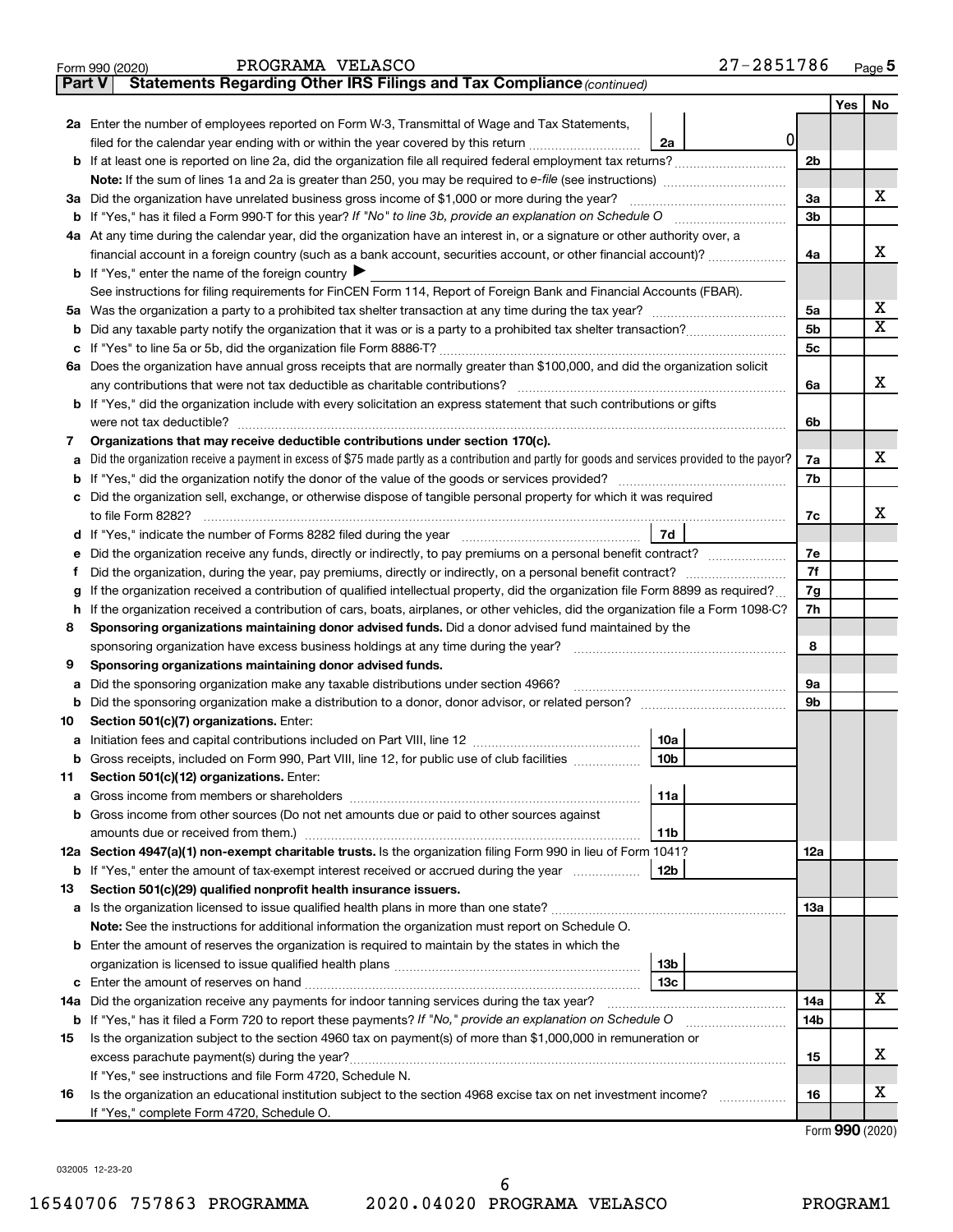|     |                                                                                                                                                                                                                         |    |                         |                         | $\boxed{\text{X}}$      |
|-----|-------------------------------------------------------------------------------------------------------------------------------------------------------------------------------------------------------------------------|----|-------------------------|-------------------------|-------------------------|
|     | <b>Section A. Governing Body and Management</b>                                                                                                                                                                         |    |                         |                         |                         |
|     |                                                                                                                                                                                                                         |    |                         | Yes                     | No                      |
|     | 1a Enter the number of voting members of the governing body at the end of the tax year manuscom                                                                                                                         | 1a |                         |                         |                         |
|     | If there are material differences in voting rights among members of the governing body, or if the governing                                                                                                             |    |                         |                         |                         |
|     | body delegated broad authority to an executive committee or similar committee, explain on Schedule O.                                                                                                                   |    |                         |                         |                         |
|     | <b>b</b> Enter the number of voting members included on line 1a, above, who are independent                                                                                                                             | 1b | 8                       |                         |                         |
| 2   | Did any officer, director, trustee, or key employee have a family relationship or a business relationship with any other<br>officer, director, trustee, or key employee?                                                |    | $\mathbf{2}$            |                         | х                       |
| 3   | Did the organization delegate control over management duties customarily performed by or under the direct supervision                                                                                                   |    | 3                       |                         | х                       |
| 4   | Did the organization make any significant changes to its governing documents since the prior Form 990 was filed?                                                                                                        |    | $\overline{\mathbf{4}}$ |                         | $\overline{\mathtt{x}}$ |
| 5   |                                                                                                                                                                                                                         |    | 5                       |                         | $\overline{\textbf{X}}$ |
| 6   |                                                                                                                                                                                                                         |    | 6                       |                         | $\overline{\mathtt{x}}$ |
| 7a  | Did the organization have members, stockholders, or other persons who had the power to elect or appoint one or                                                                                                          |    |                         |                         | X                       |
|     |                                                                                                                                                                                                                         |    | 7a                      |                         |                         |
|     | <b>b</b> Are any governance decisions of the organization reserved to (or subject to approval by) members, stockholders, or<br>persons other than the governing body?                                                   |    | 7b                      |                         | x                       |
| 8   | Did the organization contemporaneously document the meetings held or written actions undertaken during the year by the following:                                                                                       |    |                         |                         |                         |
| a   |                                                                                                                                                                                                                         |    | 8а                      | х                       |                         |
| b   |                                                                                                                                                                                                                         |    | 8b                      | $\overline{\textbf{x}}$ |                         |
| 9   | Is there any officer, director, trustee, or key employee listed in Part VII, Section A, who cannot be reached at the                                                                                                    |    | 9                       |                         | x                       |
|     | Section B. Policies (This Section B requests information about policies not required by the Internal Revenue Code.)                                                                                                     |    |                         |                         |                         |
|     |                                                                                                                                                                                                                         |    |                         |                         |                         |
|     |                                                                                                                                                                                                                         |    |                         | Yes                     | No<br>X                 |
|     |                                                                                                                                                                                                                         |    | 10a                     |                         |                         |
|     | b If "Yes," did the organization have written policies and procedures governing the activities of such chapters, affiliates,                                                                                            |    |                         |                         |                         |
|     |                                                                                                                                                                                                                         |    | 10b                     |                         |                         |
|     | 11a Has the organization provided a complete copy of this Form 990 to all members of its governing body before filing the form?                                                                                         |    | 11a                     |                         | $\overline{\mathbf{x}}$ |
|     | <b>b</b> Describe in Schedule O the process, if any, used by the organization to review this Form 990.                                                                                                                  |    |                         |                         |                         |
| 12a |                                                                                                                                                                                                                         |    | 12a                     |                         | x                       |
| b   | Were officers, directors, or trustees, and key employees required to disclose annually interests that could give rise to conflicts?                                                                                     |    | 12 <sub>b</sub>         |                         |                         |
|     | c Did the organization regularly and consistently monitor and enforce compliance with the policy? If "Yes," describe                                                                                                    |    | 12c                     |                         |                         |
| 13  |                                                                                                                                                                                                                         |    | 13                      |                         | $\overline{\text{X}}$   |
| 14  | Did the organization have a written document retention and destruction policy? [111] [12] manument contains an                                                                                                          |    | 14                      |                         | $\overline{\mathtt{x}}$ |
| 15  | Did the process for determining compensation of the following persons include a review and approval by independent<br>persons, comparability data, and contemporaneous substantiation of the deliberation and decision? |    |                         |                         |                         |
|     |                                                                                                                                                                                                                         |    |                         |                         | х                       |
| а   |                                                                                                                                                                                                                         |    | 15a                     |                         | $\overline{\mathtt{x}}$ |
|     |                                                                                                                                                                                                                         |    | <b>15b</b>              |                         |                         |
|     | If "Yes" to line 15a or 15b, describe the process in Schedule O (see instructions).                                                                                                                                     |    |                         |                         |                         |
|     | 16a Did the organization invest in, contribute assets to, or participate in a joint venture or similar arrangement with a                                                                                               |    |                         |                         |                         |
|     | taxable entity during the year?                                                                                                                                                                                         |    | 16a                     |                         | x                       |
|     | b If "Yes," did the organization follow a written policy or procedure requiring the organization to evaluate its participation                                                                                          |    |                         |                         |                         |
|     | in joint venture arrangements under applicable federal tax law, and take steps to safeguard the organization's                                                                                                          |    |                         |                         |                         |
|     | exempt status with respect to such arrangements?                                                                                                                                                                        |    | 16b                     |                         |                         |
|     | <b>Section C. Disclosure</b>                                                                                                                                                                                            |    |                         |                         |                         |
| 17  | List the states with which a copy of this Form 990 is required to be filed $\blacktriangleright$ CA, IL                                                                                                                 |    |                         |                         |                         |
| 18  | Section 6104 requires an organization to make its Forms 1023 (1024 or 1024-A, if applicable), 990, and 990-T (Section 501(c)(3)s only) available                                                                        |    |                         |                         |                         |
|     | for public inspection. Indicate how you made these available. Check all that apply.                                                                                                                                     |    |                         |                         |                         |
|     | $\lfloor x \rfloor$ Upon request<br>Own website<br>Another's website<br>Other (explain on Schedule O)                                                                                                                   |    |                         |                         |                         |
| 19  | Describe on Schedule O whether (and if so, how) the organization made its governing documents, conflict of interest policy, and financial                                                                               |    |                         |                         |                         |
|     | statements available to the public during the tax year.                                                                                                                                                                 |    |                         |                         |                         |
|     |                                                                                                                                                                                                                         |    |                         |                         |                         |
| 20  | State the name, address, and telephone number of the person who possesses the organization's books and records $\blacktriangleright$                                                                                    |    |                         |                         |                         |
|     | JUAN VELASCO - 408-550-6853                                                                                                                                                                                             |    |                         |                         |                         |
|     | 95053<br>500 EL CAMINO REAL, SANTA CLARA,<br>CA                                                                                                                                                                         |    |                         |                         |                         |
|     | 032006 12-23-20                                                                                                                                                                                                         |    |                         | Form 990 (2020)         |                         |
|     | 7<br>16540706 757863 PROGRAMMA<br>2020.04020 PROGRAMA VELASCO                                                                                                                                                           |    |                         | PROGRAM1                |                         |
|     |                                                                                                                                                                                                                         |    |                         |                         |                         |

Form 990 (2020) PROGRAMA VELASCO Page

PROGRAMA VELASCO 27-2851786

27-2851786 Page 6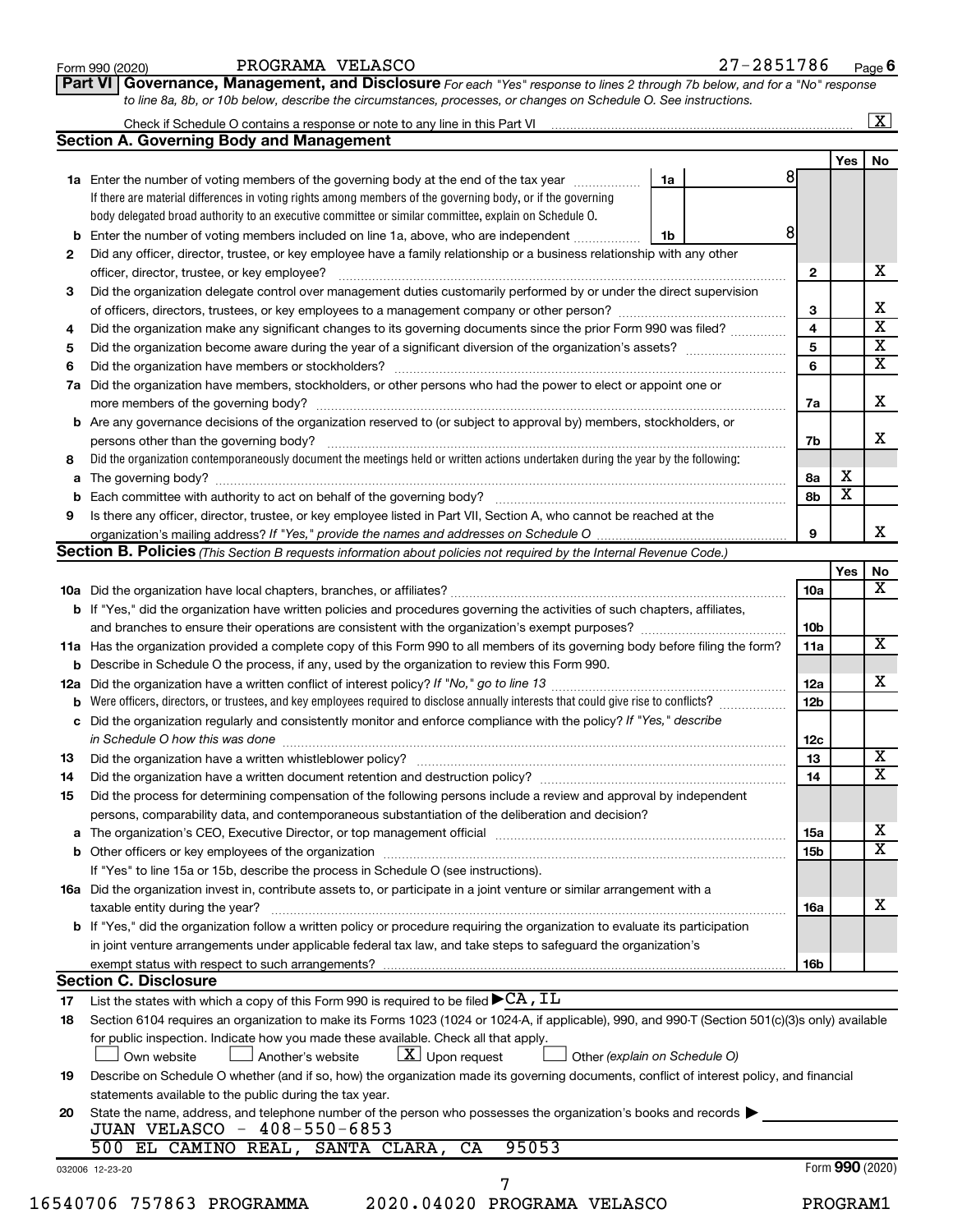$\Box$ 

| Part VII Compensation of Officers, Directors, Trustees, Key Employees, Highest Compensated |  |  |  |
|--------------------------------------------------------------------------------------------|--|--|--|
| <b>Employees, and Independent Contractors</b>                                              |  |  |  |

Check if Schedule O contains a response or note to any line in this Part VII

**Section A. Officers, Directors, Trustees, Key Employees, and Highest Compensated Employees**

**1a**  Complete this table for all persons required to be listed. Report compensation for the calendar year ending with or within the organization's tax year.  $\bullet$  List all of the organization's current officers, directors, trustees (whether individuals or organizations), regardless of amount of compensation.

Enter -0- in columns (D), (E), and (F) if no compensation was paid.

**•** List all of the organization's current key employees, if any. See instructions for definition of "key employee."

• List the organization's five *current* highest compensated employees (other than an officer, director, trustee, or key employee) who received reportable compensation (Box 5 of Form W-2 and/or Box 7 of Form 1099-MISC) of more than \$100,000 from the organization and any related organizations.

 $\bullet$  List all of the organization's former officers, key employees, and highest compensated employees who received more than \$100,000 of reportable compensation from the organization and any related organizations.

**•** List all of the organization's former directors or trustees that received, in the capacity as a former director or trustee of the organization, more than \$10,000 of reportable compensation from the organization and any related organizations.

See instructions for the order in which to list the persons above.

 $\boxed{\textbf{X}}$  Check this box if neither the organization nor any related organization compensated any current officer, director, or trustee.

| (A)                   | (B)           | (C)                                                              |                       |             |              |                                 |        | (D)             | (E)             | (F)             |
|-----------------------|---------------|------------------------------------------------------------------|-----------------------|-------------|--------------|---------------------------------|--------|-----------------|-----------------|-----------------|
| Name and title        | Average       | Position<br>(do not check more than one                          |                       |             |              |                                 |        | Reportable      | Reportable      | Estimated       |
|                       | hours per     | box, unless person is both an<br>officer and a director/trustee) |                       |             |              |                                 |        | compensation    | compensation    | amount of       |
|                       | week          |                                                                  |                       |             |              |                                 |        | from            | from related    | other           |
|                       | (list any     |                                                                  |                       |             |              |                                 |        | the             | organizations   | compensation    |
|                       | hours for     |                                                                  |                       |             |              |                                 |        | organization    | (W-2/1099-MISC) | from the        |
|                       | related       |                                                                  |                       |             |              |                                 |        | (W-2/1099-MISC) |                 | organization    |
|                       | organizations |                                                                  |                       |             |              |                                 |        |                 |                 | and related     |
|                       | below         | Individual trustee or director                                   | Institutional trustee | Officer     | Key employee | Highest compensated<br>employee | Former |                 |                 | organizations   |
|                       | line)         |                                                                  |                       |             |              |                                 |        |                 |                 |                 |
| (1) JUAN VELASCO      | 3.00          |                                                                  |                       |             |              |                                 |        |                 |                 |                 |
| PRESIDENT             |               |                                                                  |                       | $\mathbf X$ |              |                                 |        | $\mathbf 0$ .   | 0.              | $\mathbf 0$ .   |
| (2) JENN DUNNEBACK    | 2.00          |                                                                  |                       |             |              |                                 |        |                 |                 |                 |
| <b>DIRECTOR</b>       |               | $\mathbf X$                                                      |                       |             |              |                                 |        | $\mathbf 0$ .   | $\mathbf 0$ .   | $\mathbf 0$ .   |
| (3) MARISOL SANCHEZ   | 2.00          |                                                                  |                       |             |              |                                 |        |                 |                 |                 |
| <b>DIRECTOR</b>       |               | $\mathbf X$                                                      |                       |             |              |                                 |        | $\mathbf 0$ .   | 0.              | $\mathbf 0$ .   |
| (4) ELIZABETH SANCHEZ | 2.00          |                                                                  |                       |             |              |                                 |        |                 |                 |                 |
| <b>DIRECTOR</b>       |               | X                                                                |                       |             |              |                                 |        | 0.              | $\mathbf 0$ .   | $\mathbf 0$ .   |
| (5) JEAN REIDY        | 2.00          |                                                                  |                       |             |              |                                 |        |                 |                 |                 |
| <b>DIRECTOR</b>       |               | $\mathbf X$                                                      |                       |             |              |                                 |        | $\mathbf 0$ .   | $\mathbf 0$ .   | $\mathbf 0$ .   |
| (6) KATY ERKER-LYNCH  | 2.00          |                                                                  |                       |             |              |                                 |        |                 |                 |                 |
| <b>DIRECTOR</b>       |               | $\mathbf X$                                                      |                       |             |              |                                 |        | $\mathbf 0$ .   | $\mathbf 0$ .   | $\mathbf 0$ .   |
| (7) GARY NEUSTADTER   | 2.00          |                                                                  |                       |             |              |                                 |        |                 |                 |                 |
| <b>DIRECTOR</b>       |               | $\mathbf X$                                                      |                       |             |              |                                 |        | $\mathbf 0$ .   | $\mathbf 0$ .   | $\mathbf 0$ .   |
| (8) NANCY SVOBODA     | 2.00          |                                                                  |                       |             |              |                                 |        |                 |                 |                 |
| <b>DIRECTOR</b>       |               | X                                                                |                       |             |              |                                 |        | $\mathbf 0$ .   | 0.              | 0.              |
|                       |               |                                                                  |                       |             |              |                                 |        |                 |                 |                 |
|                       |               |                                                                  |                       |             |              |                                 |        |                 |                 |                 |
|                       |               |                                                                  |                       |             |              |                                 |        |                 |                 |                 |
|                       |               |                                                                  |                       |             |              |                                 |        |                 |                 |                 |
|                       |               |                                                                  |                       |             |              |                                 |        |                 |                 |                 |
|                       |               |                                                                  |                       |             |              |                                 |        |                 |                 |                 |
|                       |               |                                                                  |                       |             |              |                                 |        |                 |                 |                 |
|                       |               |                                                                  |                       |             |              |                                 |        |                 |                 |                 |
|                       |               |                                                                  |                       |             |              |                                 |        |                 |                 |                 |
|                       |               |                                                                  |                       |             |              |                                 |        |                 |                 |                 |
|                       |               |                                                                  |                       |             |              |                                 |        |                 |                 |                 |
|                       |               |                                                                  |                       |             |              |                                 |        |                 |                 |                 |
|                       |               |                                                                  |                       |             |              |                                 |        |                 |                 |                 |
|                       |               |                                                                  |                       |             |              |                                 |        |                 |                 |                 |
|                       |               |                                                                  |                       |             |              |                                 |        |                 |                 |                 |
|                       |               |                                                                  |                       |             |              |                                 |        |                 |                 |                 |
|                       |               |                                                                  |                       |             |              |                                 |        |                 |                 |                 |
|                       |               |                                                                  |                       |             |              |                                 |        |                 |                 |                 |
|                       |               |                                                                  |                       |             |              |                                 |        |                 |                 |                 |
| 032007 12-23-20       |               |                                                                  |                       |             |              |                                 |        |                 |                 | Form 990 (2020) |

032007 12-23-20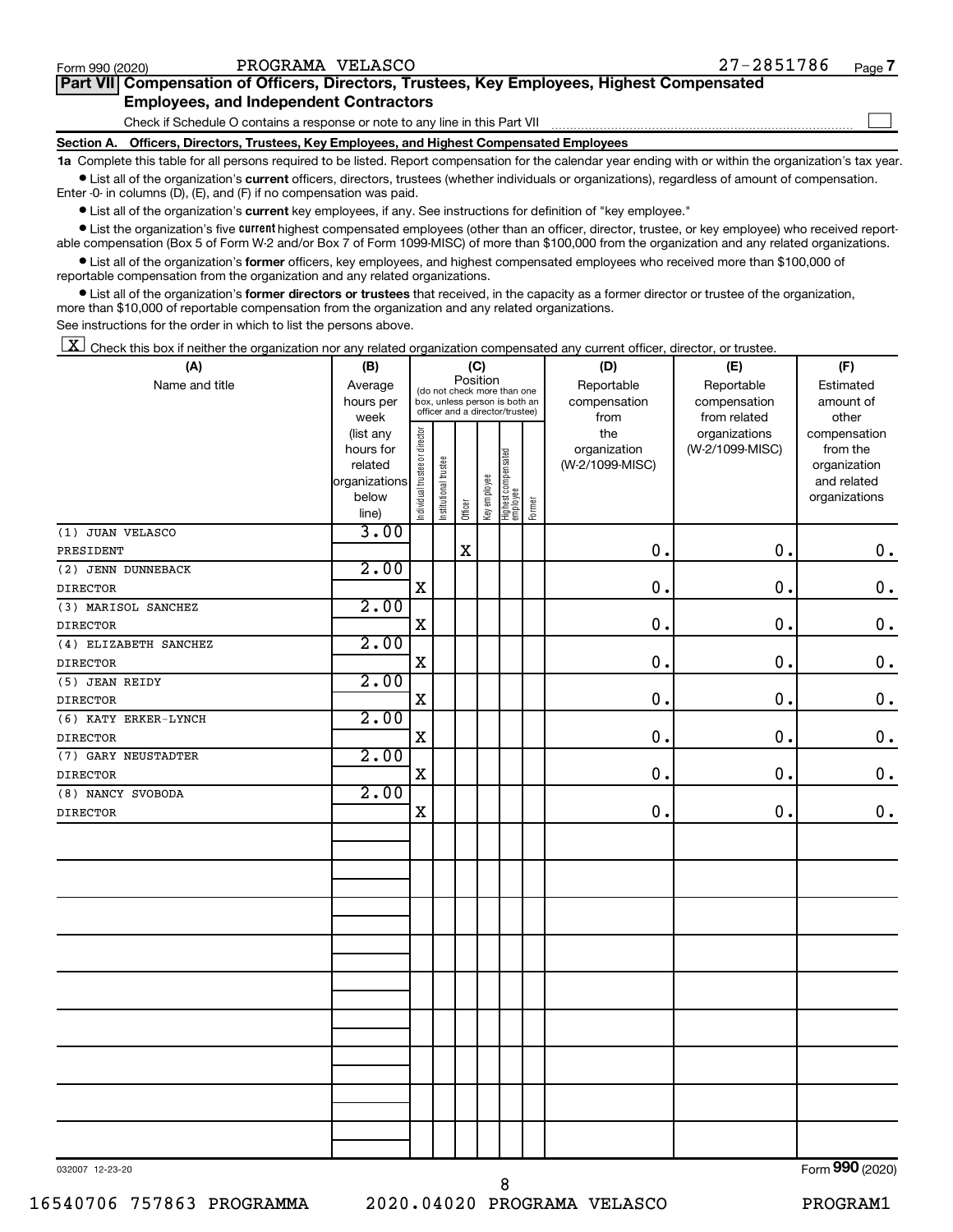|    | PROGRAMA VELASCO<br>Form 990 (2020)                                                                                                                                                                                                                                                                                                                           |                                                                      |                                                                                                                    |                       |         |              |                                   |                                           |                                                   | 27-2851786                       |          |     |                                                                          | Page 8                               |
|----|---------------------------------------------------------------------------------------------------------------------------------------------------------------------------------------------------------------------------------------------------------------------------------------------------------------------------------------------------------------|----------------------------------------------------------------------|--------------------------------------------------------------------------------------------------------------------|-----------------------|---------|--------------|-----------------------------------|-------------------------------------------|---------------------------------------------------|----------------------------------|----------|-----|--------------------------------------------------------------------------|--------------------------------------|
|    | <b>Part VII</b><br>Section A. Officers, Directors, Trustees, Key Employees, and Highest Compensated Employees (continued)                                                                                                                                                                                                                                     |                                                                      |                                                                                                                    |                       |         |              |                                   |                                           |                                                   |                                  |          |     |                                                                          |                                      |
|    | (A)<br>Name and title                                                                                                                                                                                                                                                                                                                                         | (B)<br>Average<br>hours per<br>week                                  | (C)<br>Position<br>(do not check more than one<br>box, unless person is both an<br>officer and a director/trustee) |                       |         |              |                                   | (D)<br>Reportable<br>compensation<br>from | (E)<br>Reportable<br>compensation<br>from related | Estimated<br>amount of<br>other  |          | (F) |                                                                          |                                      |
|    |                                                                                                                                                                                                                                                                                                                                                               | (list any<br>hours for<br>related<br>organizations<br>below<br>line) | Individual trustee or director                                                                                     | Institutional trustee | Officer | Key employee | Highest compensated<br>  employee | Former                                    | the<br>organization<br>(W-2/1099-MISC)            | organizations<br>(W-2/1099-MISC) |          |     | compensation<br>from the<br>organization<br>and related<br>organizations |                                      |
|    |                                                                                                                                                                                                                                                                                                                                                               |                                                                      |                                                                                                                    |                       |         |              |                                   |                                           |                                                   |                                  |          |     |                                                                          |                                      |
|    |                                                                                                                                                                                                                                                                                                                                                               |                                                                      |                                                                                                                    |                       |         |              |                                   |                                           |                                                   |                                  |          |     |                                                                          |                                      |
|    |                                                                                                                                                                                                                                                                                                                                                               |                                                                      |                                                                                                                    |                       |         |              |                                   |                                           |                                                   |                                  |          |     |                                                                          |                                      |
|    |                                                                                                                                                                                                                                                                                                                                                               |                                                                      |                                                                                                                    |                       |         |              |                                   |                                           |                                                   |                                  |          |     |                                                                          |                                      |
|    |                                                                                                                                                                                                                                                                                                                                                               |                                                                      |                                                                                                                    |                       |         |              |                                   |                                           |                                                   |                                  |          |     |                                                                          |                                      |
|    |                                                                                                                                                                                                                                                                                                                                                               |                                                                      |                                                                                                                    |                       |         |              |                                   |                                           |                                                   |                                  |          |     |                                                                          |                                      |
|    | 1b Subtotal                                                                                                                                                                                                                                                                                                                                                   |                                                                      |                                                                                                                    |                       |         |              |                                   |                                           | $0$ .                                             |                                  | 0.       |     |                                                                          | $\overline{0}$ .                     |
|    | c Total from continuation sheets to Part VII, Section A manufactured by                                                                                                                                                                                                                                                                                       |                                                                      |                                                                                                                    |                       |         |              |                                   |                                           | $\overline{0}$ .<br>$\overline{0}$ .              |                                  | σ.<br>О. |     |                                                                          | $\overline{0}$ .<br>$\overline{0}$ . |
| 2  | Total number of individuals (including but not limited to those listed above) who received more than \$100,000 of reportable<br>compensation from the organization $\blacktriangleright$                                                                                                                                                                      |                                                                      |                                                                                                                    |                       |         |              |                                   |                                           |                                                   |                                  |          |     | Yes                                                                      | 0<br>No                              |
| 3  | Did the organization list any former officer, director, trustee, key employee, or highest compensated employee on<br>line 1a? If "Yes," complete Schedule J for such individual manufactured content to the set of the set of the s                                                                                                                           |                                                                      |                                                                                                                    |                       |         |              |                                   |                                           |                                                   |                                  |          | 3   |                                                                          | х                                    |
| 5  | For any individual listed on line 1a, is the sum of reportable compensation and other compensation from the organization<br>and related organizations greater than \$150,000? If "Yes," complete Schedule J for such individual<br>Did any person listed on line 1a receive or accrue compensation from any unrelated organization or individual for services |                                                                      |                                                                                                                    |                       |         |              |                                   |                                           |                                                   |                                  |          | 4   |                                                                          | х                                    |
|    | <b>Section B. Independent Contractors</b>                                                                                                                                                                                                                                                                                                                     |                                                                      |                                                                                                                    |                       |         |              |                                   |                                           |                                                   |                                  |          | 5   |                                                                          | х                                    |
| 1. | Complete this table for your five highest compensated independent contractors that received more than \$100,000 of compensation from<br>the organization. Report compensation for the calendar year ending with or within the organization's tax year.                                                                                                        |                                                                      |                                                                                                                    |                       |         |              |                                   |                                           |                                                   |                                  |          |     |                                                                          |                                      |
|    | (A)<br>Name and business address                                                                                                                                                                                                                                                                                                                              |                                                                      |                                                                                                                    | <b>NONE</b>           |         |              |                                   |                                           | (B)<br>Description of services                    |                                  |          | (C) | Compensation                                                             |                                      |
|    |                                                                                                                                                                                                                                                                                                                                                               |                                                                      |                                                                                                                    |                       |         |              |                                   |                                           |                                                   |                                  |          |     |                                                                          |                                      |
|    |                                                                                                                                                                                                                                                                                                                                                               |                                                                      |                                                                                                                    |                       |         |              |                                   |                                           |                                                   |                                  |          |     |                                                                          |                                      |
|    |                                                                                                                                                                                                                                                                                                                                                               |                                                                      |                                                                                                                    |                       |         |              |                                   |                                           |                                                   |                                  |          |     |                                                                          |                                      |
|    |                                                                                                                                                                                                                                                                                                                                                               |                                                                      |                                                                                                                    |                       |         |              |                                   |                                           |                                                   |                                  |          |     |                                                                          |                                      |
| 2  | Total number of independent contractors (including but not limited to those listed above) who received more than<br>\$100,000 of compensation from the organization                                                                                                                                                                                           |                                                                      |                                                                                                                    |                       |         |              | U                                 |                                           |                                                   |                                  |          |     | $T_{\text{c}}$ 000 (2020)                                                |                                      |

032008 12-23-20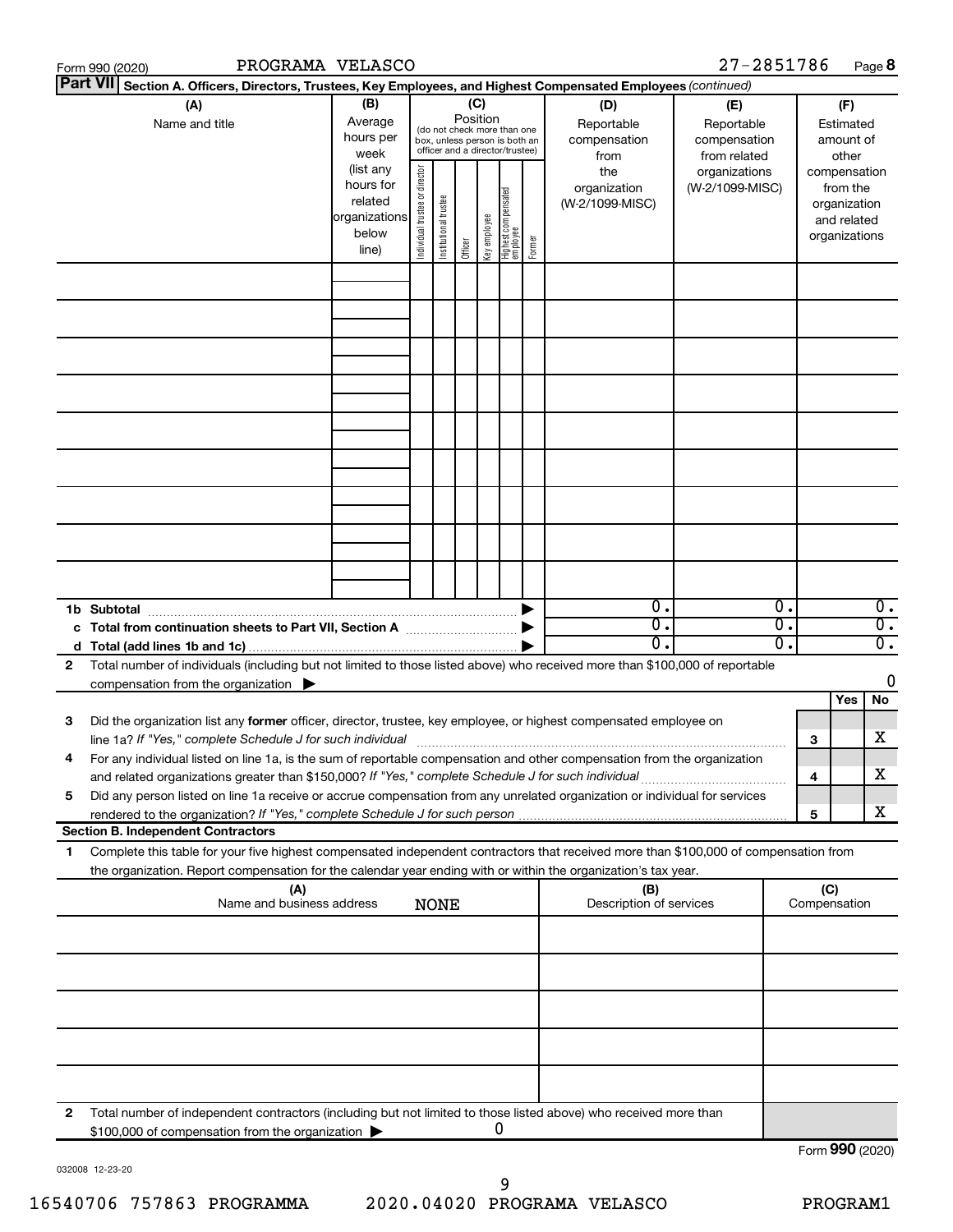|                                                           | <b>Part VIII</b> | <b>Statement of Revenue</b>                                                                                            |                 |                      |               |                                                        |           |                                           |
|-----------------------------------------------------------|------------------|------------------------------------------------------------------------------------------------------------------------|-----------------|----------------------|---------------|--------------------------------------------------------|-----------|-------------------------------------------|
|                                                           |                  |                                                                                                                        |                 |                      |               |                                                        |           |                                           |
|                                                           |                  |                                                                                                                        |                 |                      | Total revenue | Related or exempt<br>function revenue business revenue | Unrelated | (D)<br>Revenue excluded<br>from tax under |
|                                                           |                  |                                                                                                                        |                 |                      |               |                                                        |           | sections 512 - 514                        |
| Contributions, Gifts, Grants<br>and Other Similar Amounts |                  | 1 a Federated campaigns                                                                                                | 1a              |                      |               |                                                        |           |                                           |
|                                                           | b                | 1 <sub>b</sub><br>Membership dues<br>$\ldots \ldots \ldots \ldots \ldots$                                              |                 |                      |               |                                                        |           |                                           |
|                                                           | с                | 1 <sub>c</sub><br>Fundraising events                                                                                   |                 |                      |               |                                                        |           |                                           |
|                                                           |                  | 1 <sub>d</sub><br>d Related organizations                                                                              |                 |                      |               |                                                        |           |                                           |
|                                                           |                  | Government grants (contributions)                                                                                      | 1e              |                      |               |                                                        |           |                                           |
|                                                           |                  | All other contributions, gifts, grants, and                                                                            |                 |                      |               |                                                        |           |                                           |
|                                                           |                  | similar amounts not included above<br>1f                                                                               |                 | 237,086.             |               |                                                        |           |                                           |
|                                                           |                  | Noncash contributions included in lines 1a-1f                                                                          | ∣ 1g  \$        |                      | 237,086.      |                                                        |           |                                           |
|                                                           |                  |                                                                                                                        |                 |                      |               |                                                        |           |                                           |
|                                                           |                  |                                                                                                                        |                 | <b>Business Code</b> |               |                                                        |           |                                           |
|                                                           | 2a               | the control of the control of the control of the control of the control of                                             |                 |                      |               |                                                        |           |                                           |
|                                                           | b                | the control of the control of the control of the control of the control of                                             |                 |                      |               |                                                        |           |                                           |
|                                                           |                  | the control of the control of the control of the control of the control of                                             |                 |                      |               |                                                        |           |                                           |
|                                                           | d                | <u> 1989 - Johann Barbara, martin amerikan basar da</u>                                                                |                 |                      |               |                                                        |           |                                           |
| Program Service<br>Revenue                                |                  |                                                                                                                        |                 |                      |               |                                                        |           |                                           |
|                                                           | f                | All other program service revenue  ]                                                                                   |                 |                      |               |                                                        |           |                                           |
|                                                           | 3                | Investment income (including dividends, interest, and                                                                  |                 |                      |               |                                                        |           |                                           |
|                                                           |                  |                                                                                                                        |                 |                      | 1,409.        |                                                        | 1,409.    |                                           |
|                                                           | 4                | Income from investment of tax-exempt bond proceeds                                                                     |                 |                      |               |                                                        |           |                                           |
|                                                           | 5                |                                                                                                                        |                 |                      |               |                                                        |           |                                           |
|                                                           |                  |                                                                                                                        | (i) Real        | (ii) Personal        |               |                                                        |           |                                           |
|                                                           | 6а               | Gross rents<br> 6a                                                                                                     |                 |                      |               |                                                        |           |                                           |
|                                                           | b                | 6b<br>Less: rental expenses                                                                                            |                 |                      |               |                                                        |           |                                           |
|                                                           | с                | Rental income or (loss)<br>6с                                                                                          |                 |                      |               |                                                        |           |                                           |
|                                                           |                  | d Net rental income or (loss)                                                                                          |                 |                      |               |                                                        |           |                                           |
|                                                           |                  | 7 a Gross amount from sales of                                                                                         | (i) Securities  | (ii) Other           |               |                                                        |           |                                           |
|                                                           |                  | assets other than inventory<br>7a                                                                                      | 41.             |                      |               |                                                        |           |                                           |
|                                                           |                  | <b>b</b> Less: cost or other basis                                                                                     |                 |                      |               |                                                        |           |                                           |
|                                                           |                  | 7b<br>and sales expenses                                                                                               | 0.              |                      |               |                                                        |           |                                           |
| Revenue                                                   |                  | 7c<br>c Gain or (loss)                                                                                                 | 41.             |                      |               |                                                        |           |                                           |
|                                                           |                  |                                                                                                                        |                 | ▶                    | 41.           |                                                        | 41.       |                                           |
|                                                           |                  | 8 a Gross income from fundraising events (not                                                                          |                 |                      |               |                                                        |           |                                           |
| š                                                         |                  | including \$                                                                                                           | of              |                      |               |                                                        |           |                                           |
|                                                           |                  | contributions reported on line 1c). See                                                                                |                 |                      |               |                                                        |           |                                           |
|                                                           |                  |                                                                                                                        | l 8a            |                      |               |                                                        |           |                                           |
|                                                           |                  | <b>b</b> Less: direct expenses                                                                                         | 8b              |                      |               |                                                        |           |                                           |
|                                                           |                  | c Net income or (loss) from fundraising events                                                                         |                 |                      |               |                                                        |           |                                           |
|                                                           |                  | 9 a Gross income from gaming activities. See                                                                           |                 |                      |               |                                                        |           |                                           |
|                                                           |                  |                                                                                                                        | 9a              |                      |               |                                                        |           |                                           |
|                                                           |                  |                                                                                                                        | 9b              |                      |               |                                                        |           |                                           |
|                                                           |                  | c Net income or (loss) from gaming activities                                                                          |                 |                      |               |                                                        |           |                                           |
|                                                           |                  | 10 a Gross sales of inventory, less returns                                                                            |                 |                      |               |                                                        |           |                                           |
|                                                           |                  |                                                                                                                        |                 |                      |               |                                                        |           |                                           |
|                                                           |                  | <b>b</b> Less: cost of goods sold                                                                                      | 10 <sub>b</sub> |                      |               |                                                        |           |                                           |
|                                                           |                  | c Net income or (loss) from sales of inventory                                                                         |                 |                      |               |                                                        |           |                                           |
|                                                           |                  |                                                                                                                        |                 | <b>Business Code</b> |               |                                                        |           |                                           |
|                                                           | 11a              | <u> 1989 - Johann Barbara, martxa alemaniar a</u>                                                                      |                 |                      |               |                                                        |           |                                           |
|                                                           | b                | <u> 1980 - Johann Stein, marwolaethau a bhann an t-Albann an t-Albann an t-Albann an t-Albann an t-Albann an t-Alb</u> |                 |                      |               |                                                        |           |                                           |
| Miscellaneous<br>Revenue                                  |                  | <u> 1989 - Johann Barbara, martin a</u>                                                                                |                 |                      |               |                                                        |           |                                           |
|                                                           |                  |                                                                                                                        |                 |                      |               |                                                        |           |                                           |
|                                                           | 12               |                                                                                                                        |                 |                      | 238,536.      | 0.                                                     | 1,450.    | 0.                                        |
|                                                           | 032009 12-23-20  |                                                                                                                        |                 |                      |               |                                                        |           | Form 990 (2020)                           |

Form 990 (2020) PROGRAMA VELASCO 27-2851786 Page

16540706 757863 PROGRAMMA 2020.04020 PROGRAMA VELASCO PROGRAM1 10

**9**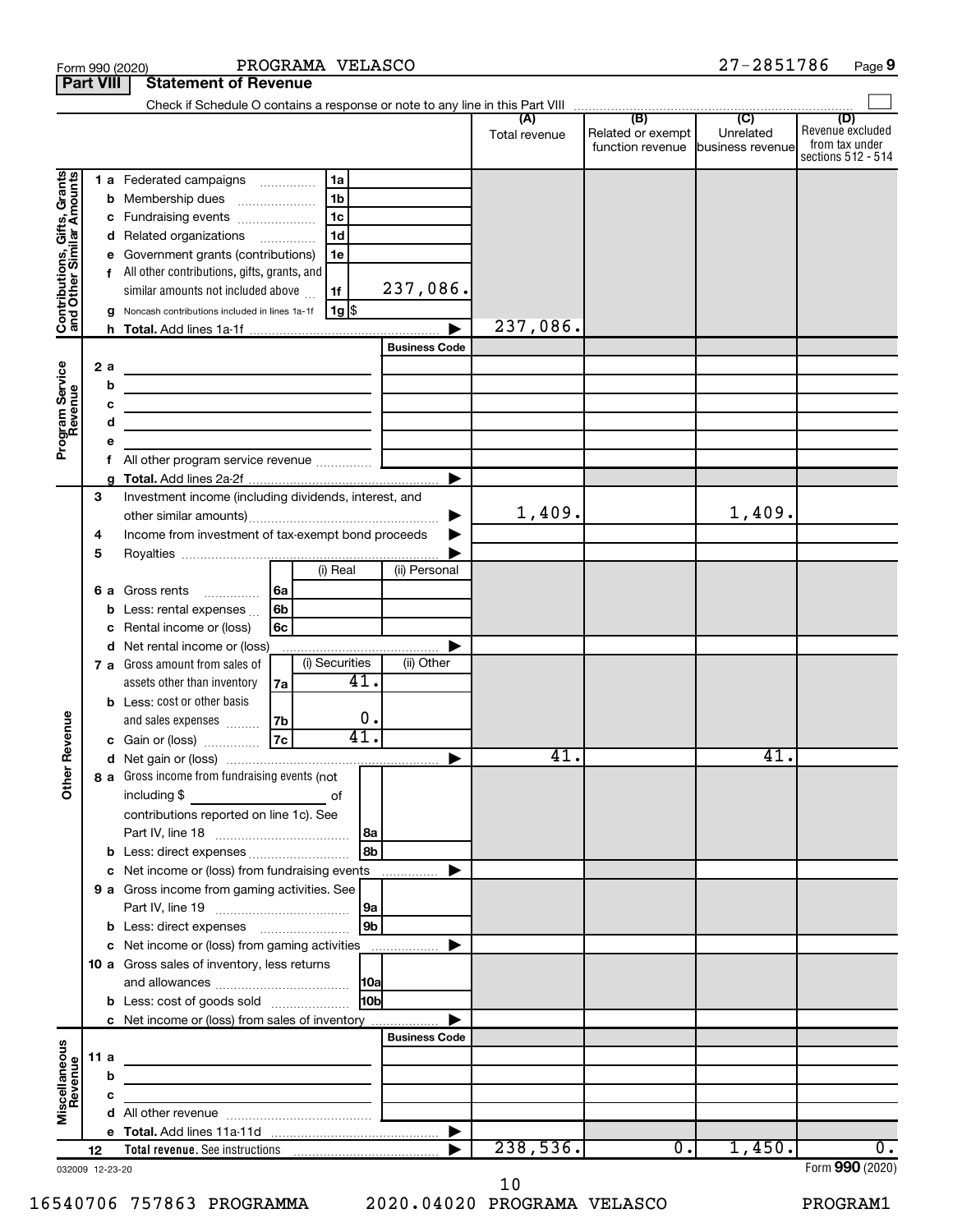| Form 990 (2020) |  |
|-----------------|--|
|-----------------|--|

**Part IX Statement of Functional Expenses**

|              | Section 501(c)(3) and 501(c)(4) organizations must complete all columns. All other organizations must complete column (A).                                                                                 |                       |                                    |                                           |                                |
|--------------|------------------------------------------------------------------------------------------------------------------------------------------------------------------------------------------------------------|-----------------------|------------------------------------|-------------------------------------------|--------------------------------|
|              | Check if Schedule O contains a response or note to any line in this Part IX                                                                                                                                |                       |                                    |                                           | $\mathbf{X}$                   |
|              | Do not include amounts reported on lines 6b,<br>7b, 8b, 9b, and 10b of Part VIII.                                                                                                                          | (A)<br>Total expenses | (B)<br>Program service<br>expenses | (C)<br>Management and<br>general expenses | (D)<br>Fundraising<br>expenses |
| 1.           | Grants and other assistance to domestic organizations                                                                                                                                                      |                       |                                    |                                           |                                |
|              | and domestic governments. See Part IV, line 21                                                                                                                                                             |                       |                                    |                                           |                                |
| $\mathbf{2}$ | Grants and other assistance to domestic                                                                                                                                                                    |                       |                                    |                                           |                                |
|              | individuals. See Part IV, line 22                                                                                                                                                                          |                       |                                    |                                           |                                |
| 3            | Grants and other assistance to foreign                                                                                                                                                                     |                       |                                    |                                           |                                |
|              | organizations, foreign governments, and foreign                                                                                                                                                            |                       |                                    |                                           |                                |
|              | individuals. See Part IV, lines 15 and 16                                                                                                                                                                  |                       |                                    |                                           |                                |
| 4            | Benefits paid to or for members                                                                                                                                                                            |                       |                                    |                                           |                                |
| 5            | Compensation of current officers, directors,                                                                                                                                                               |                       |                                    |                                           |                                |
|              | trustees, and key employees                                                                                                                                                                                | 37,183.               |                                    | 37,183.                                   |                                |
| 6            | Compensation not included above to disqualified                                                                                                                                                            |                       |                                    |                                           |                                |
|              | persons (as defined under section 4958(f)(1)) and                                                                                                                                                          |                       |                                    |                                           |                                |
|              | persons described in section 4958(c)(3)(B)                                                                                                                                                                 |                       |                                    |                                           |                                |
| 7            | Other salaries and wages                                                                                                                                                                                   |                       |                                    |                                           |                                |
| 8            | Pension plan accruals and contributions (include                                                                                                                                                           |                       |                                    |                                           |                                |
|              | section 401(k) and 403(b) employer contributions)                                                                                                                                                          | 1,116.                |                                    | 1,116.                                    |                                |
| 9            |                                                                                                                                                                                                            |                       |                                    |                                           |                                |
| 10           |                                                                                                                                                                                                            | 2,844.                |                                    | 2,844.                                    |                                |
| 11           | Fees for services (nonemployees):                                                                                                                                                                          |                       |                                    |                                           |                                |
|              |                                                                                                                                                                                                            |                       |                                    |                                           |                                |
| b            |                                                                                                                                                                                                            | 2,210.                |                                    | 2,210.                                    |                                |
|              |                                                                                                                                                                                                            | 750.                  |                                    | 750.                                      |                                |
|              |                                                                                                                                                                                                            |                       |                                    |                                           |                                |
| е            | Professional fundraising services. See Part IV, line 17                                                                                                                                                    |                       |                                    |                                           |                                |
| f            | Investment management fees                                                                                                                                                                                 |                       |                                    |                                           |                                |
| g            | Other. (If line 11g amount exceeds 10% of line 25,                                                                                                                                                         |                       |                                    |                                           |                                |
|              | column (A) amount, list line 11g expenses on Sch O.)                                                                                                                                                       | 168, 469.             | 164,400.                           | 1,395.                                    | 2,674.                         |
| 12           |                                                                                                                                                                                                            |                       |                                    |                                           |                                |
| 13           |                                                                                                                                                                                                            | 5,333.                |                                    | 5,333.                                    |                                |
| 14           |                                                                                                                                                                                                            |                       |                                    |                                           |                                |
| 15           |                                                                                                                                                                                                            |                       |                                    |                                           |                                |
| 16           |                                                                                                                                                                                                            |                       |                                    |                                           |                                |
| 17           |                                                                                                                                                                                                            | 162.                  |                                    | 162.                                      |                                |
| 18           | Payments of travel or entertainment expenses                                                                                                                                                               |                       |                                    |                                           |                                |
|              | for any federal, state, or local public officials                                                                                                                                                          |                       |                                    |                                           |                                |
| 19           | Conferences, conventions, and meetings                                                                                                                                                                     |                       |                                    |                                           |                                |
| 20           | Interest                                                                                                                                                                                                   |                       |                                    |                                           |                                |
| 21           |                                                                                                                                                                                                            |                       |                                    |                                           |                                |
| 22           | Depreciation, depletion, and amortization                                                                                                                                                                  |                       |                                    |                                           |                                |
| 23           | Insurance                                                                                                                                                                                                  | 372.                  |                                    | 372.                                      |                                |
| 24           | Other expenses. Itemize expenses not covered<br>above (List miscellaneous expenses on line 24e. If<br>line 24e amount exceeds 10% of line 25, column (A)<br>amount, list line 24e expenses on Schedule O.) |                       |                                    |                                           |                                |
| a            |                                                                                                                                                                                                            |                       |                                    |                                           |                                |
| b            | <u> 1980 - Jan Barristo, martin al II-lea (b. 1980)</u>                                                                                                                                                    |                       |                                    |                                           |                                |
| с            |                                                                                                                                                                                                            |                       |                                    |                                           |                                |
| d            |                                                                                                                                                                                                            |                       |                                    |                                           |                                |
|              | e All other expenses                                                                                                                                                                                       | 218,439.              | 164,400.                           | 51, 365.                                  | 2,674.                         |
| 25           | Total functional expenses. Add lines 1 through 24e                                                                                                                                                         |                       |                                    |                                           |                                |
| 26           | Joint costs. Complete this line only if the organization<br>reported in column (B) joint costs from a combined                                                                                             |                       |                                    |                                           |                                |
|              | educational campaign and fundraising solicitation.                                                                                                                                                         |                       |                                    |                                           |                                |
|              | Check here $\blacktriangleright$<br>if following SOP 98-2 (ASC 958-720)                                                                                                                                    |                       |                                    |                                           |                                |

032010 12-23-20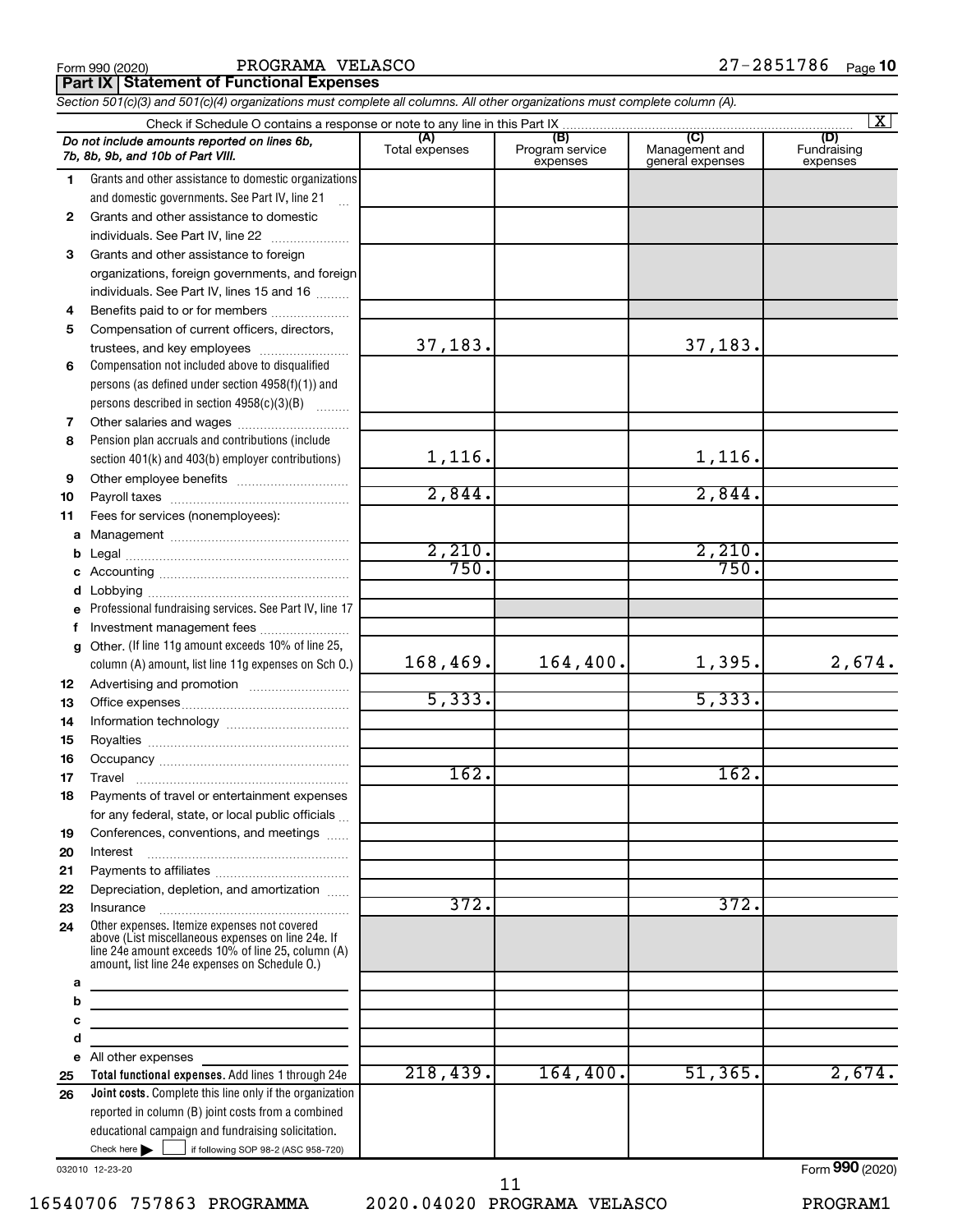12

|                             | 5  | Loans and other receivables from any current or former officer, director,                                       |  |                  |                 |                  |
|-----------------------------|----|-----------------------------------------------------------------------------------------------------------------|--|------------------|-----------------|------------------|
|                             |    | trustee, key employee, creator or founder, substantial contributor, or 35%                                      |  |                  |                 |                  |
|                             |    | controlled entity or family member of any of these persons                                                      |  |                  | 5               |                  |
|                             | 6  | Loans and other receivables from other disqualified persons (as defined                                         |  |                  |                 |                  |
|                             |    | under section $4958(f)(1)$ , and persons described in section $4958(c)(3)(B)$                                   |  |                  | 6               |                  |
|                             | 7  |                                                                                                                 |  |                  | $\overline{7}$  |                  |
| Assets                      | 8  |                                                                                                                 |  |                  | 8               |                  |
|                             | 9  | Prepaid expenses and deferred charges [11] [11] Prepaid expenses and deferred charges [11] [11] Arman materials |  |                  | 9               |                  |
|                             |    | <b>10a</b> Land, buildings, and equipment: cost or other                                                        |  |                  |                 |                  |
|                             |    | basis. Complete Part VI of Schedule D  10a                                                                      |  |                  |                 |                  |
|                             |    |                                                                                                                 |  |                  | 10 <sub>c</sub> |                  |
|                             | 11 |                                                                                                                 |  |                  | 11              |                  |
|                             | 12 |                                                                                                                 |  |                  | 12              |                  |
|                             | 13 |                                                                                                                 |  |                  | 13              |                  |
|                             | 14 |                                                                                                                 |  |                  | 14              |                  |
|                             | 15 |                                                                                                                 |  |                  | 15              |                  |
|                             | 16 |                                                                                                                 |  | 147, 235.        | 16              | 165, 752.        |
|                             | 17 |                                                                                                                 |  | 17               |                 |                  |
|                             | 18 |                                                                                                                 |  |                  | 18              |                  |
|                             | 19 |                                                                                                                 |  |                  | 19              |                  |
|                             | 20 |                                                                                                                 |  |                  | 20              |                  |
|                             | 21 | Escrow or custodial account liability. Complete Part IV of Schedule D                                           |  |                  | 21              |                  |
|                             | 22 | Loans and other payables to any current or former officer, director,                                            |  |                  |                 |                  |
| Liabilities                 |    | trustee, key employee, creator or founder, substantial contributor, or 35%                                      |  |                  |                 |                  |
|                             |    | controlled entity or family member of any of these persons [                                                    |  |                  | 22              |                  |
|                             | 23 | Secured mortgages and notes payable to unrelated third parties <i>manumum</i>                                   |  |                  | 23              |                  |
|                             | 24 | Unsecured notes and loans payable to unrelated third parties                                                    |  |                  | 24              |                  |
|                             | 25 | Other liabilities (including federal income tax, payables to related third                                      |  |                  |                 |                  |
|                             |    | parties, and other liabilities not included on lines 17-24). Complete Part X                                    |  |                  |                 |                  |
|                             |    |                                                                                                                 |  | 3,872.           | 25              | 1,353.           |
|                             | 26 |                                                                                                                 |  | 3,872.           | 26              | 1,353.           |
|                             |    | Organizations that follow FASB ASC 958, check here $\blacktriangleright \perp$                                  |  |                  |                 |                  |
|                             |    | and complete lines 27, 28, 32, and 33.                                                                          |  |                  |                 |                  |
|                             | 27 |                                                                                                                 |  |                  | 27              |                  |
|                             | 28 |                                                                                                                 |  |                  | 28              |                  |
|                             |    | Organizations that do not follow FASB ASC 958, check here $\blacktriangleright \lfloor X \rfloor$               |  |                  |                 |                  |
|                             |    | and complete lines 29 through 33.                                                                               |  |                  |                 |                  |
|                             | 29 |                                                                                                                 |  | 0.               | 29              | 0.               |
| Net Assets or Fund Balances | 30 | Paid-in or capital surplus, or land, building, or equipment fund <i>community examples</i>                      |  | σ.               | 30              | $\overline{0}$ . |
|                             | 31 | Retained earnings, endowment, accumulated income, or other funds                                                |  | $\overline{0}$ . | 31              | 21,036.          |
|                             | 32 |                                                                                                                 |  | 143, 363.        | 32              | 164, 399.        |
|                             | 33 | Total liabilities and net assets/fund balances                                                                  |  | 147, 235.        | 33              | 165,752.         |
|                             |    |                                                                                                                 |  |                  |                 | Form 990 (2020)  |

Check if Schedule O contains a response or note to any line in this Part X

**2** Savings and temporary cash investments ~~~~~~~~~~~~~~~~~~ **3** Pledges and grants receivable, net ~~~~~~~~~~~~~~~~~~~~~

Cash - non-interest-bearing ~~~~~~~~~~~~~~~~~~~~~~~~~

Accounts receivable, net ~~~~~~~~~~~~~~~~~~~~~~~~~~

 $\perp$ 

**(A) (B)**

Beginning of year  $\vert$  | End of year

 $147, 235.$  165,752.

**Part X** | Balance Sheet

**1**

**4**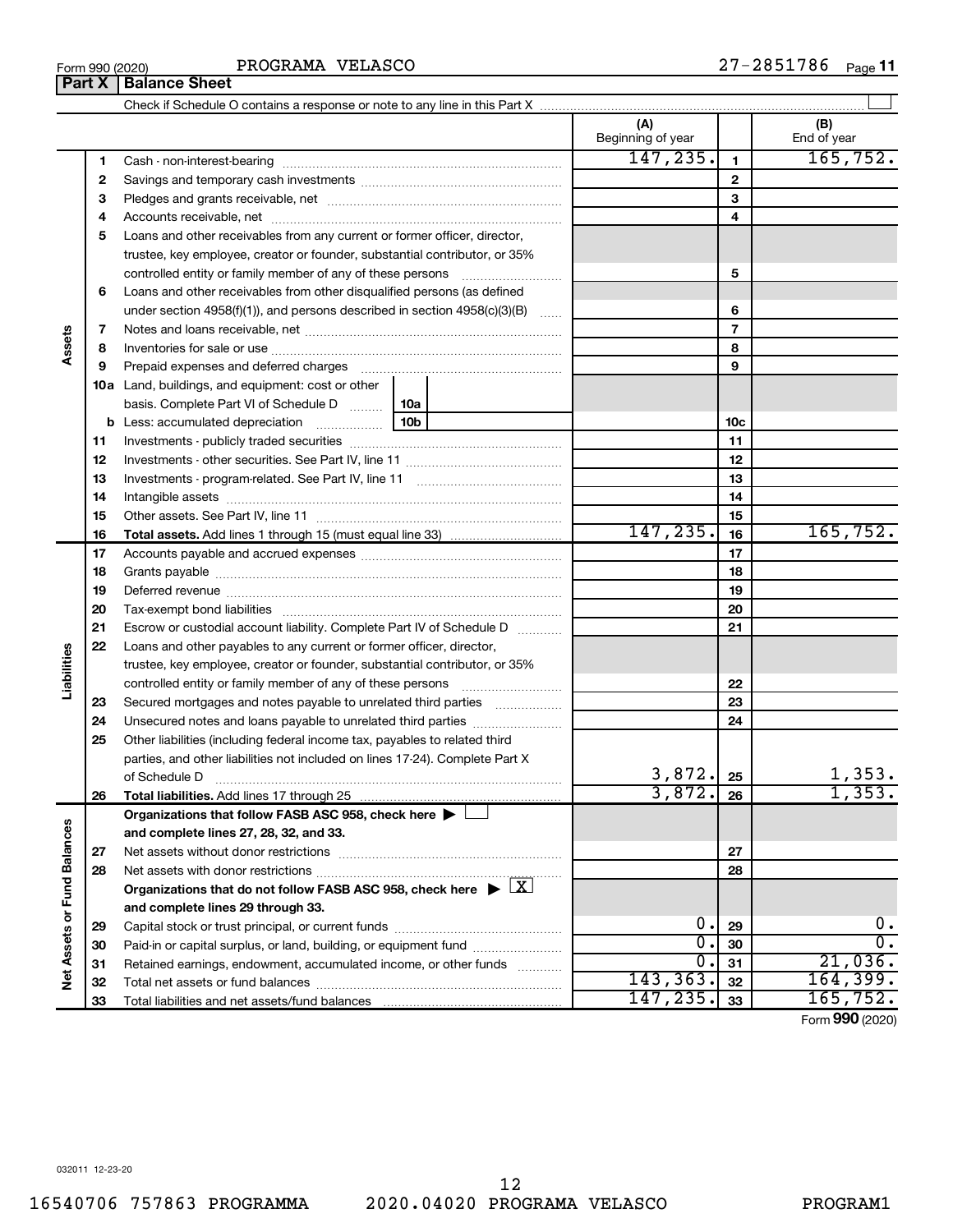|    | PROGRAMA VELASCO<br>Form 990 (2020)                                                                                                  | 27-2851786     |                |              | Page 12          |
|----|--------------------------------------------------------------------------------------------------------------------------------------|----------------|----------------|--------------|------------------|
|    | Part XI<br><b>Reconciliation of Net Assets</b>                                                                                       |                |                |              |                  |
|    |                                                                                                                                      |                |                |              |                  |
|    |                                                                                                                                      |                |                |              |                  |
| 1  |                                                                                                                                      | $\mathbf{1}$   |                |              | 238,536.         |
| 2  |                                                                                                                                      | $\overline{2}$ |                | 218,439.     |                  |
| з  | Revenue less expenses. Subtract line 2 from line 1                                                                                   | $\overline{3}$ |                |              | 20,097.          |
| 4  |                                                                                                                                      | 4              |                |              | 143, 363.        |
| 5  |                                                                                                                                      | 5              |                |              | 939.             |
| 6  |                                                                                                                                      | 6              |                |              |                  |
| 7  | Investment expenses www.communication.com/www.communication.com/www.communication.com/www.com                                        | $\overline{7}$ |                |              |                  |
| 8  |                                                                                                                                      | 8              |                |              |                  |
| 9  | Other changes in net assets or fund balances (explain on Schedule O)                                                                 | 9              |                |              | $\overline{0}$ . |
| 10 | Net assets or fund balances at end of year. Combine lines 3 through 9 (must equal Part X, line 32,                                   |                |                |              |                  |
|    |                                                                                                                                      | 10             |                |              | 164,399.         |
|    | Part XII Financial Statements and Reporting                                                                                          |                |                |              |                  |
|    |                                                                                                                                      |                |                |              |                  |
|    |                                                                                                                                      |                |                | Yes          | <b>No</b>        |
| 1  | Accounting method used to prepare the Form 990: $X \subset X$ Cash<br>Accrual U Other                                                |                |                |              |                  |
|    | If the organization changed its method of accounting from a prior year or checked "Other," explain in Schedule O.                    |                |                |              |                  |
|    |                                                                                                                                      |                | 2a             |              | x                |
|    | If "Yes," check a box below to indicate whether the financial statements for the year were compiled or reviewed on a                 |                |                |              |                  |
|    | separate basis, consolidated basis, or both:                                                                                         |                |                |              |                  |
|    | Both consolidated and separate basis<br>Separate basis<br>Consolidated basis                                                         |                |                |              |                  |
|    |                                                                                                                                      |                | 2 <sub>b</sub> |              | x                |
|    | If "Yes," check a box below to indicate whether the financial statements for the year were audited on a separate basis,              |                |                |              |                  |
|    | consolidated basis, or both:                                                                                                         |                |                |              |                  |
|    | <b>Consolidated basis</b><br>Separate basis<br>Both consolidated and separate basis                                                  |                |                |              |                  |
|    | c If "Yes" to line 2a or 2b, does the organization have a committee that assumes responsibility for oversight of the audit,          |                |                |              |                  |
|    | review, or compilation of its financial statements and selection of an independent accountant?                                       |                | 2c             |              |                  |
|    | If the organization changed either its oversight process or selection process during the tax year, explain on Schedule O.            |                |                |              |                  |
|    | 3a As a result of a federal award, was the organization required to undergo an audit or audits as set forth in the Single Audit      |                |                |              |                  |
|    |                                                                                                                                      |                | 3a             |              | x                |
|    | <b>b</b> If "Yes," did the organization undergo the required audit or audits? If the organization did not undergo the required audit |                |                |              |                  |
|    |                                                                                                                                      |                | Зb             | $000 \text{$ |                  |

Form (2020) **990**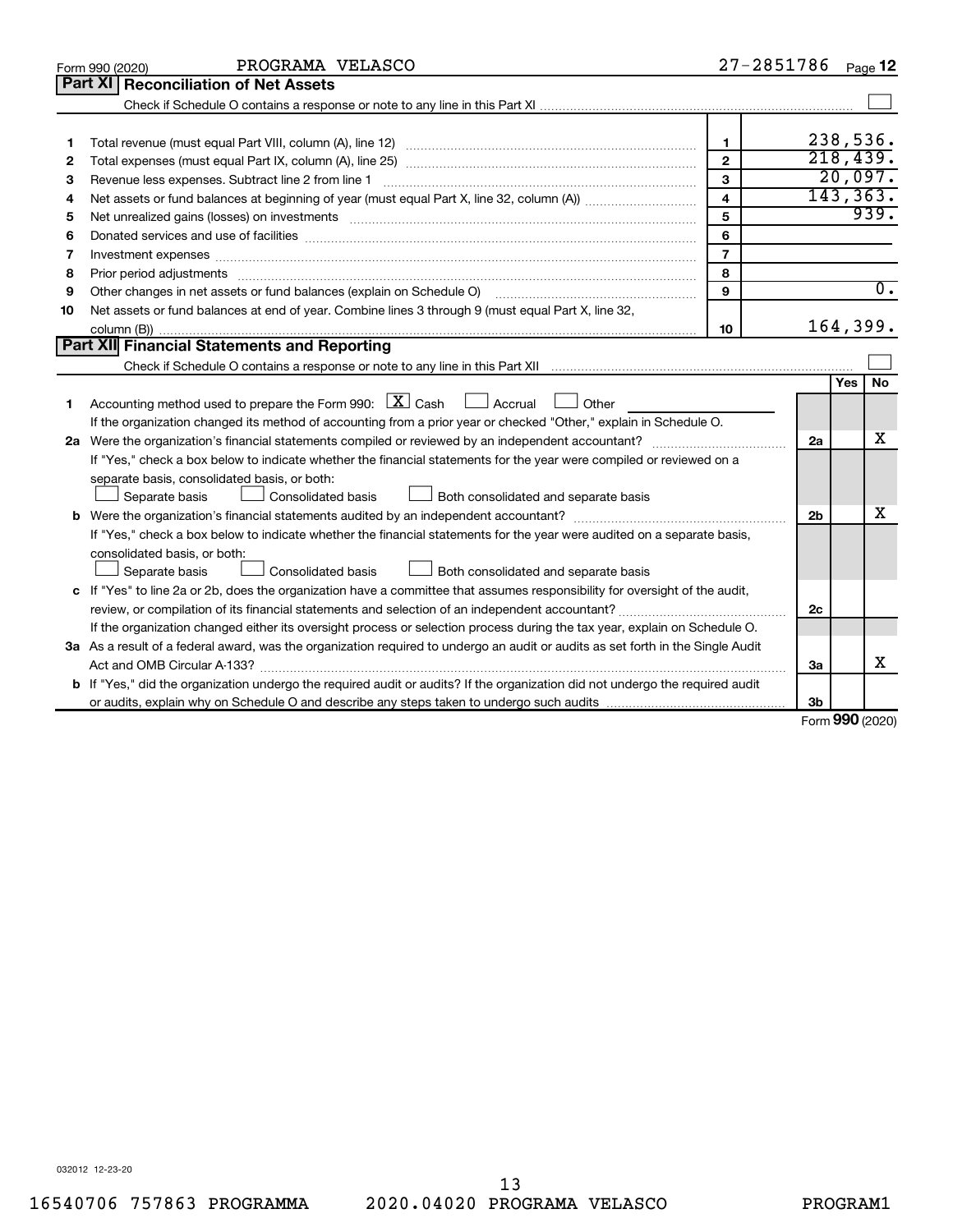**SCHEDULE A**

Department of the Treasury Internal Revenue Service

| (Form 990 or 990-EZ) |  |  |  |  |
|----------------------|--|--|--|--|
|----------------------|--|--|--|--|

# Form 990 or 990-EZ) **Public Charity Status and Public Support**<br>
Complete if the organization is a section 501(c)(3) organization or a section<br> **2020**

**4947(a)(1) nonexempt charitable trust. | Attach to Form 990 or Form 990-EZ.** 

**| Go to www.irs.gov/Form990 for instructions and the latest information.**

| <b>Open to Public</b><br>Inspection |
|-------------------------------------|
| ntification nu                      |

OMB No. 1545-0047

|  | Name of the organization |
|--|--------------------------|
|  |                          |

|        | <b>Employer identification number</b><br>Name of the organization |                                                                                                                                                   |                  |                            |                                    |                                 |                            |  |                            |
|--------|-------------------------------------------------------------------|---------------------------------------------------------------------------------------------------------------------------------------------------|------------------|----------------------------|------------------------------------|---------------------------------|----------------------------|--|----------------------------|
|        |                                                                   |                                                                                                                                                   | PROGRAMA VELASCO |                            |                                    |                                 |                            |  | 27-2851786                 |
| Part I |                                                                   | Reason for Public Charity Status. (All organizations must complete this part.) See instructions.                                                  |                  |                            |                                    |                                 |                            |  |                            |
|        |                                                                   | The organization is not a private foundation because it is: (For lines 1 through 12, check only one box.)                                         |                  |                            |                                    |                                 |                            |  |                            |
| 1.     |                                                                   | A church, convention of churches, or association of churches described in section 170(b)(1)(A)(i).                                                |                  |                            |                                    |                                 |                            |  |                            |
| 2      |                                                                   | A school described in section 170(b)(1)(A)(ii). (Attach Schedule E (Form 990 or 990-EZ).)                                                         |                  |                            |                                    |                                 |                            |  |                            |
| з      |                                                                   | A hospital or a cooperative hospital service organization described in section 170(b)(1)(A)(iii).                                                 |                  |                            |                                    |                                 |                            |  |                            |
| 4      |                                                                   | A medical research organization operated in conjunction with a hospital described in section 170(b)(1)(A)(iii). Enter the hospital's name,        |                  |                            |                                    |                                 |                            |  |                            |
|        | city, and state:                                                  |                                                                                                                                                   |                  |                            |                                    |                                 |                            |  |                            |
| 5      |                                                                   | An organization operated for the benefit of a college or university owned or operated by a governmental unit described in                         |                  |                            |                                    |                                 |                            |  |                            |
|        |                                                                   | section 170(b)(1)(A)(iv). (Complete Part II.)                                                                                                     |                  |                            |                                    |                                 |                            |  |                            |
| 6      |                                                                   | A federal, state, or local government or governmental unit described in section 170(b)(1)(A)(v).                                                  |                  |                            |                                    |                                 |                            |  |                            |
|        |                                                                   | 7 $ X $ An organization that normally receives a substantial part of its support from a governmental unit or from the general public described in |                  |                            |                                    |                                 |                            |  |                            |
|        |                                                                   | section 170(b)(1)(A)(vi). (Complete Part II.)                                                                                                     |                  |                            |                                    |                                 |                            |  |                            |
| 8      |                                                                   | A community trust described in section 170(b)(1)(A)(vi). (Complete Part II.)                                                                      |                  |                            |                                    |                                 |                            |  |                            |
| 9      |                                                                   | An agricultural research organization described in section 170(b)(1)(A)(ix) operated in conjunction with a land-grant college                     |                  |                            |                                    |                                 |                            |  |                            |
|        |                                                                   | or university or a non-land-grant college of agriculture (see instructions). Enter the name, city, and state of the college or                    |                  |                            |                                    |                                 |                            |  |                            |
|        |                                                                   | university:                                                                                                                                       |                  |                            |                                    |                                 |                            |  |                            |
| 10     |                                                                   | An organization that normally receives (1) more than 33 1/3% of its support from contributions, membership fees, and gross receipts from          |                  |                            |                                    |                                 |                            |  |                            |
|        |                                                                   | activities related to its exempt functions, subject to certain exceptions; and (2) no more than 33 1/3% of its support from gross investment      |                  |                            |                                    |                                 |                            |  |                            |
|        |                                                                   | income and unrelated business taxable income (less section 511 tax) from businesses acquired by the organization after June 30, 1975.             |                  |                            |                                    |                                 |                            |  |                            |
|        |                                                                   | See section 509(a)(2). (Complete Part III.)                                                                                                       |                  |                            |                                    |                                 |                            |  |                            |
| 11     |                                                                   | An organization organized and operated exclusively to test for public safety. See section 509(a)(4).                                              |                  |                            |                                    |                                 |                            |  |                            |
| 12     |                                                                   | An organization organized and operated exclusively for the benefit of, to perform the functions of, or to carry out the purposes of one or        |                  |                            |                                    |                                 |                            |  |                            |
|        |                                                                   | more publicly supported organizations described in section 509(a)(1) or section 509(a)(2). See section 509(a)(3). Check the box in                |                  |                            |                                    |                                 |                            |  |                            |
|        |                                                                   | lines 12a through 12d that describes the type of supporting organization and complete lines 12e, 12f, and 12g.                                    |                  |                            |                                    |                                 |                            |  |                            |
| а      |                                                                   | Type I. A supporting organization operated, supervised, or controlled by its supported organization(s), typically by giving                       |                  |                            |                                    |                                 |                            |  |                            |
|        |                                                                   | the supported organization(s) the power to regularly appoint or elect a majority of the directors or trustees of the supporting                   |                  |                            |                                    |                                 |                            |  |                            |
|        |                                                                   | organization. You must complete Part IV, Sections A and B.                                                                                        |                  |                            |                                    |                                 |                            |  |                            |
| b      |                                                                   | Type II. A supporting organization supervised or controlled in connection with its supported organization(s), by having                           |                  |                            |                                    |                                 |                            |  |                            |
|        |                                                                   | control or management of the supporting organization vested in the same persons that control or manage the supported                              |                  |                            |                                    |                                 |                            |  |                            |
|        |                                                                   | organization(s). You must complete Part IV, Sections A and C.                                                                                     |                  |                            |                                    |                                 |                            |  |                            |
| с      |                                                                   | Type III functionally integrated. A supporting organization operated in connection with, and functionally integrated with,                        |                  |                            |                                    |                                 |                            |  |                            |
|        |                                                                   | its supported organization(s) (see instructions). You must complete Part IV, Sections A, D, and E.                                                |                  |                            |                                    |                                 |                            |  |                            |
| d      |                                                                   | Type III non-functionally integrated. A supporting organization operated in connection with its supported organization(s)                         |                  |                            |                                    |                                 |                            |  |                            |
|        |                                                                   | that is not functionally integrated. The organization generally must satisfy a distribution requirement and an attentiveness                      |                  |                            |                                    |                                 |                            |  |                            |
|        |                                                                   | requirement (see instructions). You must complete Part IV, Sections A and D, and Part V.                                                          |                  |                            |                                    |                                 |                            |  |                            |
|        |                                                                   | Check this box if the organization received a written determination from the IRS that it is a Type I, Type II, Type III                           |                  |                            |                                    |                                 |                            |  |                            |
|        |                                                                   | functionally integrated, or Type III non-functionally integrated supporting organization.                                                         |                  |                            |                                    |                                 |                            |  |                            |
|        |                                                                   | g Provide the following information about the supported organization(s).                                                                          |                  |                            |                                    |                                 |                            |  |                            |
|        |                                                                   | (i) Name of supported                                                                                                                             | (ii) EIN         | (iii) Type of organization |                                    | (iv) Is the organization listed | (v) Amount of monetary     |  | (vi) Amount of other       |
|        |                                                                   | organization                                                                                                                                      |                  | (described on lines 1-10   | in your governing document?<br>Yes | No                              | support (see instructions) |  | support (see instructions) |
|        |                                                                   |                                                                                                                                                   |                  | above (see instructions))  |                                    |                                 |                            |  |                            |
|        |                                                                   |                                                                                                                                                   |                  |                            |                                    |                                 |                            |  |                            |
|        |                                                                   |                                                                                                                                                   |                  |                            |                                    |                                 |                            |  |                            |
|        |                                                                   |                                                                                                                                                   |                  |                            |                                    |                                 |                            |  |                            |
|        |                                                                   |                                                                                                                                                   |                  |                            |                                    |                                 |                            |  |                            |
|        |                                                                   |                                                                                                                                                   |                  |                            |                                    |                                 |                            |  |                            |
|        |                                                                   |                                                                                                                                                   |                  |                            |                                    |                                 |                            |  |                            |
|        |                                                                   |                                                                                                                                                   |                  |                            |                                    |                                 |                            |  |                            |
|        |                                                                   |                                                                                                                                                   |                  |                            |                                    |                                 |                            |  |                            |
|        |                                                                   |                                                                                                                                                   |                  |                            |                                    |                                 |                            |  |                            |
| Total  |                                                                   |                                                                                                                                                   |                  |                            |                                    |                                 |                            |  |                            |
|        |                                                                   |                                                                                                                                                   |                  |                            |                                    |                                 |                            |  |                            |

LHA For Paperwork Reduction Act Notice, see the Instructions for Form 990 or 990-EZ. 032021 01-25-21 Schedule A (Form 990 or 990-EZ) 2020 14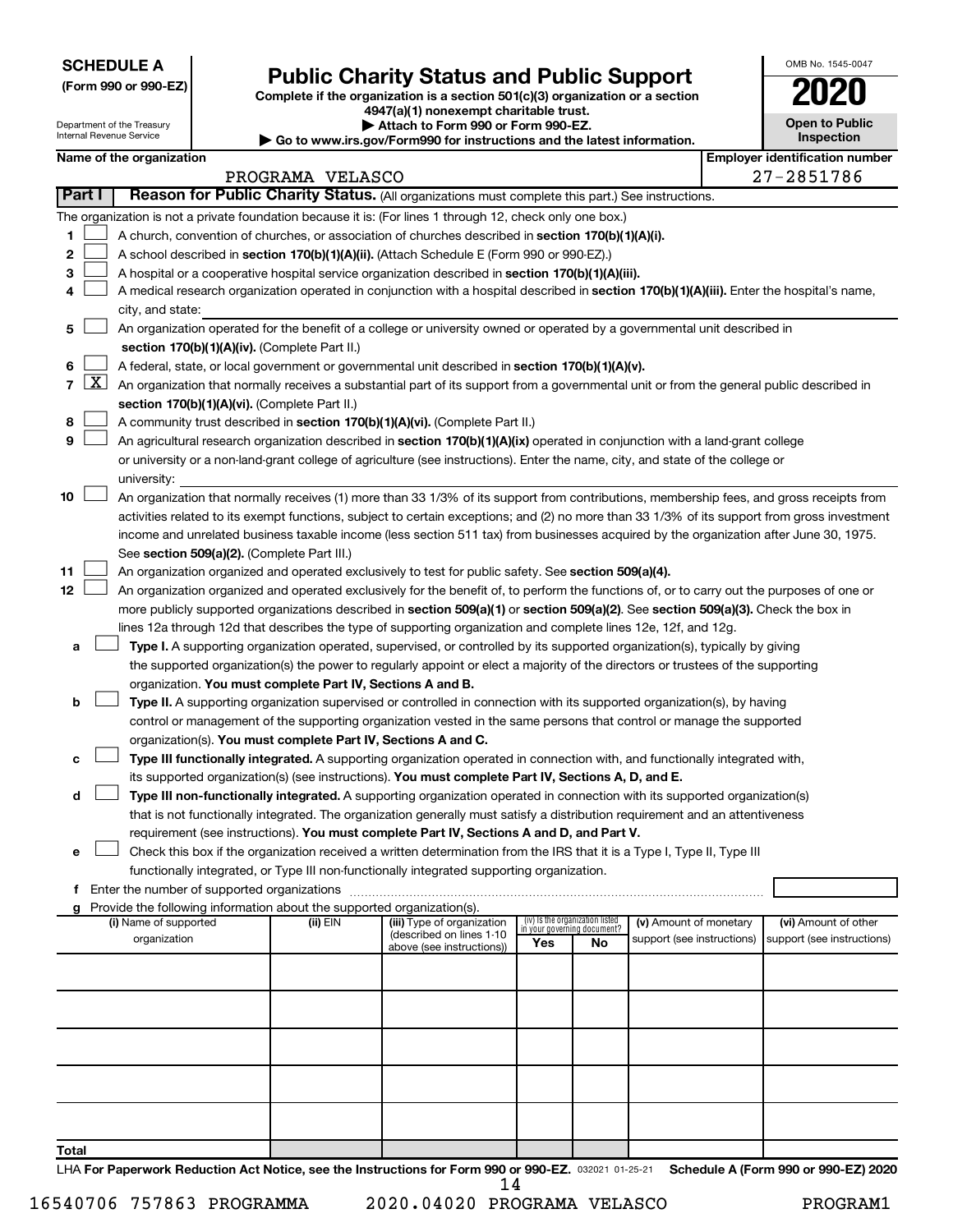### Schedule A (Form 990 or 990-EZ) 2020 Page PROGRAMA VELASCO 27-2851786

27-2851786 Page 2

(Complete only if you checked the box on line 5, 7, or 8 of Part I or if the organization failed to qualify under Part III. If the organization **Part II Support Schedule for Organizations Described in Sections 170(b)(1)(A)(iv) and 170(b)(1)(A)(vi)**

fails to qualify under the tests listed below, please complete Part III.)

|     | <b>Section A. Public Support</b>                                                                                                               |                      |                                  |                         |                                |                                      |                                          |
|-----|------------------------------------------------------------------------------------------------------------------------------------------------|----------------------|----------------------------------|-------------------------|--------------------------------|--------------------------------------|------------------------------------------|
|     | Calendar year (or fiscal year beginning in)                                                                                                    | (a) 2016             | (b) 2017                         | $(c)$ 2018              | $(d)$ 2019                     | (e) 2020                             | (f) Total                                |
|     | 1 Gifts, grants, contributions, and                                                                                                            |                      |                                  |                         |                                |                                      |                                          |
|     | membership fees received. (Do not                                                                                                              |                      |                                  |                         |                                |                                      |                                          |
|     | include any "unusual grants.")                                                                                                                 | 110,684.             | 184, 456.                        | 176, 165.               | 176, 184.                      | 237,086.                             | 884,575.                                 |
|     | 2 Tax revenues levied for the organ-                                                                                                           |                      |                                  |                         |                                |                                      |                                          |
|     | ization's benefit and either paid to                                                                                                           |                      |                                  |                         |                                |                                      |                                          |
|     | or expended on its behalf                                                                                                                      |                      |                                  |                         |                                |                                      |                                          |
|     | 3 The value of services or facilities                                                                                                          |                      |                                  |                         |                                |                                      |                                          |
|     | furnished by a governmental unit to                                                                                                            |                      |                                  |                         |                                |                                      |                                          |
|     | the organization without charge                                                                                                                |                      |                                  |                         |                                |                                      |                                          |
|     | <b>Total.</b> Add lines 1 through 3                                                                                                            | 110,684.             | 184, 456.                        | 176, 165.               | 176, 184.                      | 237,086.                             | 884,575.                                 |
| 5   | The portion of total contributions                                                                                                             |                      |                                  |                         |                                |                                      |                                          |
|     | by each person (other than a                                                                                                                   |                      |                                  |                         |                                |                                      |                                          |
|     | governmental unit or publicly                                                                                                                  |                      |                                  |                         |                                |                                      |                                          |
|     | supported organization) included                                                                                                               |                      |                                  |                         |                                |                                      |                                          |
|     | on line 1 that exceeds 2% of the                                                                                                               |                      |                                  |                         |                                |                                      |                                          |
|     | amount shown on line 11,                                                                                                                       |                      |                                  |                         |                                |                                      |                                          |
|     |                                                                                                                                                |                      |                                  |                         |                                |                                      |                                          |
|     | column (f)                                                                                                                                     |                      |                                  |                         |                                |                                      | 884,575.                                 |
|     | 6 Public support. Subtract line 5 from line 4.<br><b>Section B. Total Support</b>                                                              |                      |                                  |                         |                                |                                      |                                          |
|     |                                                                                                                                                |                      |                                  |                         |                                |                                      |                                          |
|     | Calendar year (or fiscal year beginning in)                                                                                                    | (a) 2016<br>110,684. | (b) 2017<br>$\overline{184,456}$ | $(c)$ 2018<br>176, 165. | $(d)$ 2019<br>176,184 <b>.</b> | (e) 2020<br>$\overline{237,086}$ .   | $( f )$ Total<br>884, 575.               |
|     | <b>7</b> Amounts from line 4                                                                                                                   |                      |                                  |                         |                                |                                      |                                          |
| 8   | Gross income from interest.                                                                                                                    |                      |                                  |                         |                                |                                      |                                          |
|     | dividends, payments received on                                                                                                                |                      |                                  |                         |                                |                                      |                                          |
|     | securities loans, rents, royalties,                                                                                                            |                      |                                  |                         |                                |                                      |                                          |
|     | and income from similar sources                                                                                                                |                      |                                  | 771.                    | 1,587.                         | 1,450.                               | 3,808.                                   |
| 9   | Net income from unrelated business                                                                                                             |                      |                                  |                         |                                |                                      |                                          |
|     | activities, whether or not the                                                                                                                 |                      |                                  |                         |                                |                                      |                                          |
|     | business is regularly carried on                                                                                                               |                      |                                  |                         |                                |                                      |                                          |
|     | 10 Other income. Do not include gain                                                                                                           |                      |                                  |                         |                                |                                      |                                          |
|     | or loss from the sale of capital                                                                                                               |                      |                                  |                         |                                |                                      |                                          |
|     | assets (Explain in Part VI.)                                                                                                                   |                      |                                  |                         |                                |                                      |                                          |
|     | 11 Total support. Add lines 7 through 10                                                                                                       |                      |                                  |                         |                                |                                      | 888,383.                                 |
|     | 12 Gross receipts from related activities, etc. (see instructions)                                                                             |                      |                                  |                         |                                | 12                                   |                                          |
|     | 13 First 5 years. If the Form 990 is for the organization's first, second, third, fourth, or fifth tax year as a section 501(c)(3)             |                      |                                  |                         |                                |                                      |                                          |
|     | organization, check this box and stop here                                                                                                     |                      |                                  |                         |                                |                                      |                                          |
|     | <b>Section C. Computation of Public Support Percentage</b>                                                                                     |                      |                                  |                         |                                |                                      |                                          |
|     |                                                                                                                                                |                      |                                  |                         |                                | 14                                   | 99.57<br>%                               |
|     |                                                                                                                                                |                      |                                  |                         |                                | 15                                   | 99.69<br>%                               |
|     | 16a 33 1/3% support test - 2020. If the organization did not check the box on line 13, and line 14 is 33 1/3% or more, check this box and      |                      |                                  |                         |                                |                                      |                                          |
|     | stop here. The organization qualifies as a publicly supported organization manufaction manufacture or the organization                         |                      |                                  |                         |                                |                                      | $\blacktriangleright$ $\boxed{\text{X}}$ |
|     | b 33 1/3% support test - 2019. If the organization did not check a box on line 13 or 16a, and line 15 is 33 1/3% or more, check this box       |                      |                                  |                         |                                |                                      |                                          |
|     |                                                                                                                                                |                      |                                  |                         |                                |                                      |                                          |
|     | 17a 10% -facts-and-circumstances test - 2020. If the organization did not check a box on line 13, 16a, or 16b, and line 14 is 10% or more,     |                      |                                  |                         |                                |                                      |                                          |
|     | and if the organization meets the facts-and-circumstances test, check this box and stop here. Explain in Part VI how the organization          |                      |                                  |                         |                                |                                      |                                          |
|     | meets the facts-and-circumstances test. The organization qualifies as a publicly supported organization                                        |                      |                                  |                         |                                |                                      |                                          |
|     | <b>b 10%</b> -facts-and-circumstances test - 2019. If the organization did not check a box on line 13, 16a, 16b, or 17a, and line 15 is 10% or |                      |                                  |                         |                                |                                      |                                          |
|     | more, and if the organization meets the facts-and-circumstances test, check this box and stop here. Explain in Part VI how the                 |                      |                                  |                         |                                |                                      |                                          |
|     | organization meets the facts-and-circumstances test. The organization qualifies as a publicly supported organization                           |                      |                                  |                         |                                |                                      |                                          |
|     | <b>Private foundation.</b> If the organization did not check a box on line 13, 16a, 16b, 17a, or 17b, check this box and see instructions      |                      |                                  |                         |                                |                                      |                                          |
| 18. |                                                                                                                                                |                      |                                  |                         |                                | Schodule A (Form 000 or 000 E7) 2020 |                                          |

**Schedule A (Form 990 or 990-EZ) 2020**

032022 01-25-21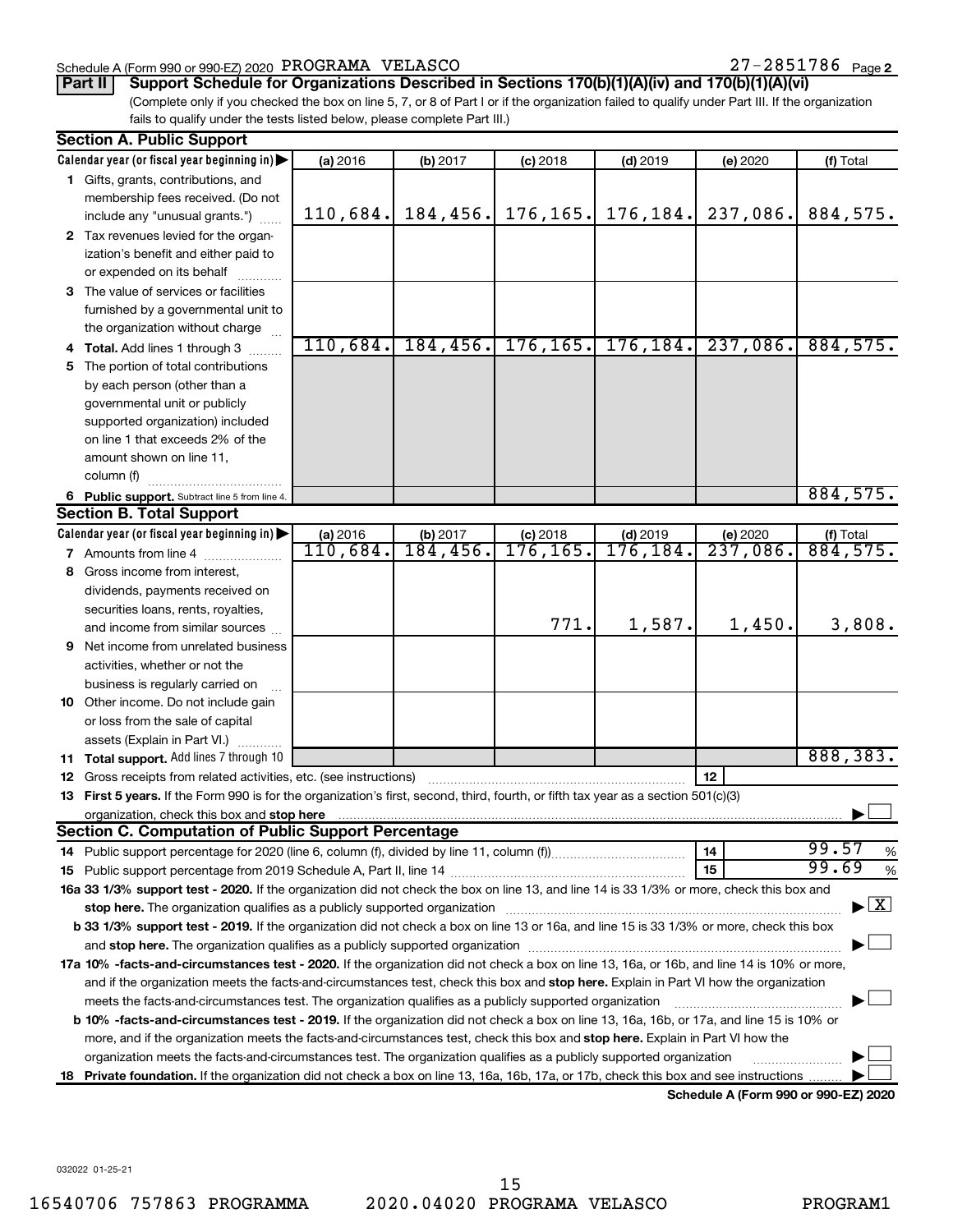### Schedule A (Form 990 or 990-EZ) 2020 Page PROGRAMA VELASCO 27-2851786

### **Part III Support Schedule for Organizations Described in Section 509(a)(2)**

27-2851786 Page 3

(Complete only if you checked the box on line 10 of Part I or if the organization failed to qualify under Part II. If the organization fails to qualify under the tests listed below, please complete Part II.)

| <b>Section A. Public Support</b>                                                                                                                                                         |          |          |            |            |          |                                      |
|------------------------------------------------------------------------------------------------------------------------------------------------------------------------------------------|----------|----------|------------|------------|----------|--------------------------------------|
| Calendar year (or fiscal year beginning in)                                                                                                                                              | (a) 2016 | (b) 2017 | $(c)$ 2018 | $(d)$ 2019 | (e) 2020 | (f) Total                            |
| 1 Gifts, grants, contributions, and                                                                                                                                                      |          |          |            |            |          |                                      |
| membership fees received. (Do not                                                                                                                                                        |          |          |            |            |          |                                      |
| include any "unusual grants.")                                                                                                                                                           |          |          |            |            |          |                                      |
| 2 Gross receipts from admissions,<br>merchandise sold or services per-<br>formed, or facilities furnished in<br>any activity that is related to the<br>organization's tax-exempt purpose |          |          |            |            |          |                                      |
| <b>3</b> Gross receipts from activities that<br>are not an unrelated trade or bus-                                                                                                       |          |          |            |            |          |                                      |
| iness under section 513                                                                                                                                                                  |          |          |            |            |          |                                      |
| 4 Tax revenues levied for the organ-                                                                                                                                                     |          |          |            |            |          |                                      |
| ization's benefit and either paid to<br>or expended on its behalf                                                                                                                        |          |          |            |            |          |                                      |
| 5 The value of services or facilities                                                                                                                                                    |          |          |            |            |          |                                      |
| furnished by a governmental unit to<br>the organization without charge                                                                                                                   |          |          |            |            |          |                                      |
| 6 Total. Add lines 1 through 5                                                                                                                                                           |          |          |            |            |          |                                      |
| 7a Amounts included on lines 1, 2, and                                                                                                                                                   |          |          |            |            |          |                                      |
| 3 received from disqualified persons                                                                                                                                                     |          |          |            |            |          |                                      |
| <b>b</b> Amounts included on lines 2 and 3 received<br>from other than disqualified persons that<br>exceed the greater of \$5,000 or 1% of the<br>amount on line 13 for the year         |          |          |            |            |          |                                      |
| c Add lines 7a and 7b                                                                                                                                                                    |          |          |            |            |          |                                      |
| 8 Public support. (Subtract line 7c from line 6.)<br><b>Section B. Total Support</b>                                                                                                     |          |          |            |            |          |                                      |
| Calendar year (or fiscal year beginning in)                                                                                                                                              | (a) 2016 | (b) 2017 | $(c)$ 2018 | $(d)$ 2019 | (e) 2020 | (f) Total                            |
| 9 Amounts from line 6                                                                                                                                                                    |          |          |            |            |          |                                      |
| <b>10a</b> Gross income from interest,<br>dividends, payments received on<br>securities loans, rents, royalties,<br>and income from similar sources                                      |          |          |            |            |          |                                      |
| <b>b</b> Unrelated business taxable income<br>(less section 511 taxes) from businesses<br>acquired after June 30, 1975                                                                   |          |          |            |            |          |                                      |
| c Add lines 10a and 10b                                                                                                                                                                  |          |          |            |            |          |                                      |
| <b>11</b> Net income from unrelated business<br>activities not included in line 10b.<br>whether or not the business is<br>regularly carried on                                           |          |          |            |            |          |                                      |
| <b>12</b> Other income. Do not include gain<br>or loss from the sale of capital<br>assets (Explain in Part VI.)                                                                          |          |          |            |            |          |                                      |
| <b>13</b> Total support. (Add lines 9, 10c, 11, and 12.)                                                                                                                                 |          |          |            |            |          |                                      |
| 14 First 5 years. If the Form 990 is for the organization's first, second, third, fourth, or fifth tax year as a section 501(c)(3) organization,                                         |          |          |            |            |          |                                      |
| check this box and stop here                                                                                                                                                             |          |          |            |            |          |                                      |
| Section C. Computation of Public Support Percentage                                                                                                                                      |          |          |            |            |          |                                      |
|                                                                                                                                                                                          |          |          |            |            | 15       | %                                    |
| 16 Public support percentage from 2019 Schedule A, Part III, line 15                                                                                                                     |          |          |            |            | 16       | %                                    |
| Section D. Computation of Investment Income Percentage                                                                                                                                   |          |          |            |            |          |                                      |
| 18 Investment income percentage from 2019 Schedule A, Part III, line 17                                                                                                                  |          |          |            |            | 17<br>18 | %<br>%                               |
| 19a 33 1/3% support tests - 2020. If the organization did not check the box on line 14, and line 15 is more than 33 1/3%, and line 17 is not                                             |          |          |            |            |          |                                      |
| more than 33 1/3%, check this box and stop here. The organization qualifies as a publicly supported organization                                                                         |          |          |            |            |          |                                      |
| b 33 1/3% support tests - 2019. If the organization did not check a box on line 14 or line 19a, and line 16 is more than 33 1/3%, and                                                    |          |          |            |            |          |                                      |
| line 18 is not more than 33 1/3%, check this box and stop here. The organization qualifies as a publicly supported organization                                                          |          |          |            |            |          |                                      |
|                                                                                                                                                                                          |          |          |            |            |          |                                      |
| 032023 01-25-21                                                                                                                                                                          |          |          |            |            |          | Schedule A (Form 990 or 990-EZ) 2020 |
|                                                                                                                                                                                          |          |          | 16         |            |          |                                      |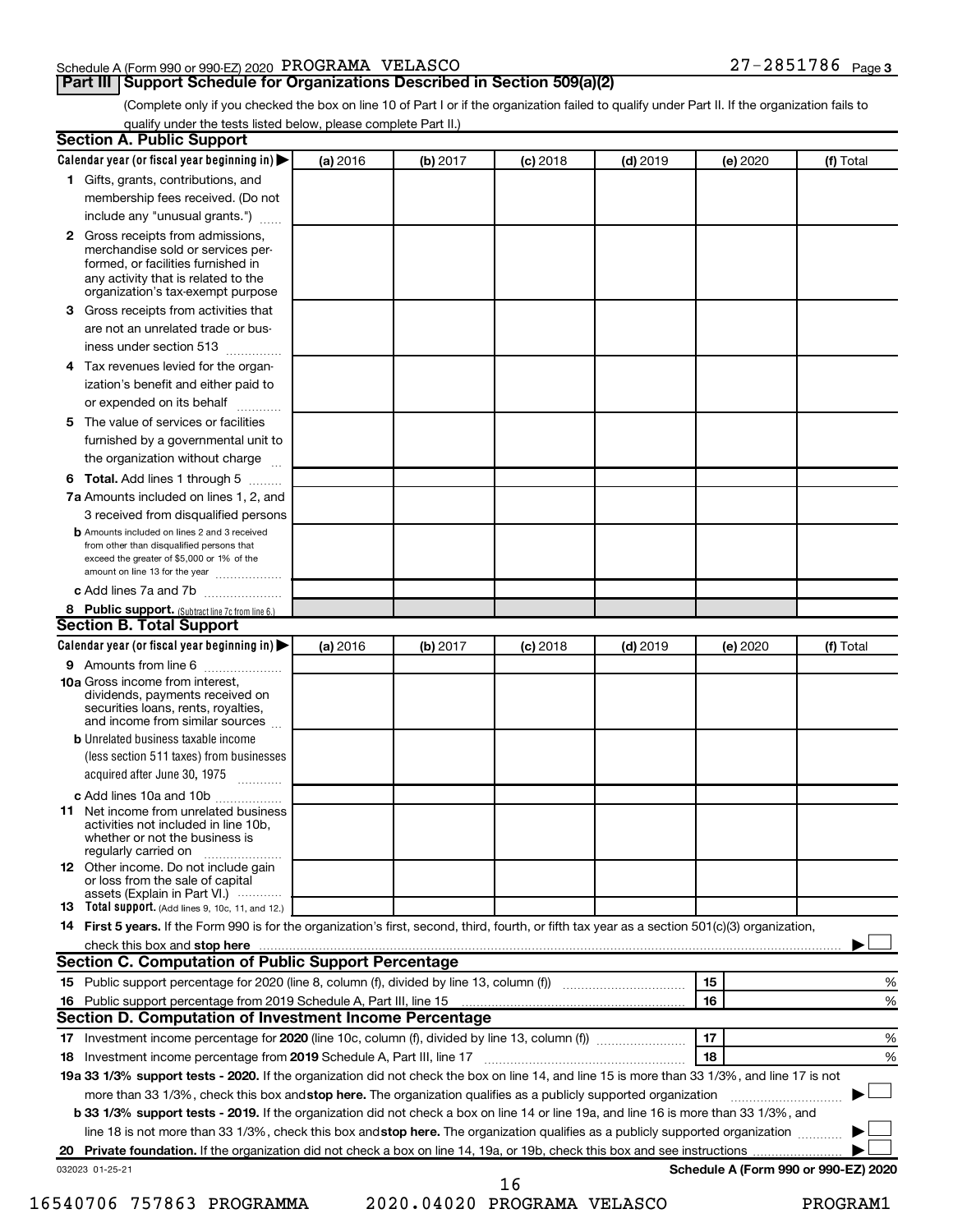**1**

**2**

**3a**

**3b**

**3c**

**4a**

**4b**

**4c**

**5a**

**5b 5c**

**6**

**7**

**8**

**9a**

**9b**

**9c**

**10a**

**10b**

**Yes No**

### **Part IV Supporting Organizations**

(Complete only if you checked a box in line 12 on Part I. If you checked box 12a, Part I, complete Sections A and B. If you checked box 12b, Part I, complete Sections A and C. If you checked box 12c, Part I, complete Sections A, D, and E. If you checked box 12d, Part I, complete Sections A and D, and complete Part V.)

### **Section A. All Supporting Organizations**

- **1** Are all of the organization's supported organizations listed by name in the organization's governing documents? If "No," describe in Part VI how the supported organizations are designated. If designated by *class or purpose, describe the designation. If historic and continuing relationship, explain.*
- **2** Did the organization have any supported organization that does not have an IRS determination of status under section 509(a)(1) or (2)? If "Yes," explain in Part **VI** how the organization determined that the supported *organization was described in section 509(a)(1) or (2).*
- **3a** Did the organization have a supported organization described in section 501(c)(4), (5), or (6)? If "Yes," answer *lines 3b and 3c below.*
- **b** Did the organization confirm that each supported organization qualified under section 501(c)(4), (5), or (6) and satisfied the public support tests under section 509(a)(2)? If "Yes," describe in Part VI when and how the *organization made the determination.*
- **c** Did the organization ensure that all support to such organizations was used exclusively for section 170(c)(2)(B) purposes? If "Yes," explain in Part VI what controls the organization put in place to ensure such use.
- **4 a** *If* Was any supported organization not organized in the United States ("foreign supported organization")? *"Yes," and if you checked box 12a or 12b in Part I, answer lines 4b and 4c below.*
- **b** Did the organization have ultimate control and discretion in deciding whether to make grants to the foreign supported organization? If "Yes," describe in Part VI how the organization had such control and discretion *despite being controlled or supervised by or in connection with its supported organizations.*
- **c** Did the organization support any foreign supported organization that does not have an IRS determination under sections 501(c)(3) and 509(a)(1) or (2)? If "Yes," explain in Part VI what controls the organization used *to ensure that all support to the foreign supported organization was used exclusively for section 170(c)(2)(B) purposes.*
- **5a** Did the organization add, substitute, or remove any supported organizations during the tax year? If "Yes," answer lines 5b and 5c below (if applicable). Also, provide detail in **Part VI,** including (i) the names and EIN *numbers of the supported organizations added, substituted, or removed; (ii) the reasons for each such action; (iii) the authority under the organization's organizing document authorizing such action; and (iv) how the action was accomplished (such as by amendment to the organizing document).*
- **b Type I or Type II only.** Was any added or substituted supported organization part of a class already designated in the organization's organizing document?
- **c Substitutions only.**  Was the substitution the result of an event beyond the organization's control?
- **6** Did the organization provide support (whether in the form of grants or the provision of services or facilities) to **Part VI.** support or benefit one or more of the filing organization's supported organizations? If "Yes," provide detail in anyone other than (i) its supported organizations, (ii) individuals that are part of the charitable class benefited by one or more of its supported organizations, or (iii) other supporting organizations that also
- **7** Did the organization provide a grant, loan, compensation, or other similar payment to a substantial contributor regard to a substantial contributor? If "Yes," complete Part I of Schedule L (Form 990 or 990-EZ). (as defined in section 4958(c)(3)(C)), a family member of a substantial contributor, or a 35% controlled entity with
- **8** Did the organization make a loan to a disqualified person (as defined in section 4958) not described in line 7? *If "Yes," complete Part I of Schedule L (Form 990 or 990-EZ).*
- **9 a** Was the organization controlled directly or indirectly at any time during the tax year by one or more in section 509(a)(1) or (2))? If "Yes," provide detail in **Part VI.** disqualified persons, as defined in section 4946 (other than foundation managers and organizations described
- **b** Did one or more disqualified persons (as defined in line 9a) hold a controlling interest in any entity in which the supporting organization had an interest? If "Yes," provide detail in Part VI.
- **c** Did a disqualified person (as defined in line 9a) have an ownership interest in, or derive any personal benefit from, assets in which the supporting organization also had an interest? If "Yes," provide detail in Part VI.
- **10 a** Was the organization subject to the excess business holdings rules of section 4943 because of section supporting organizations)? If "Yes," answer line 10b below. 4943(f) (regarding certain Type II supporting organizations, and all Type III non-functionally integrated
	- **b** Did the organization have any excess business holdings in the tax year? (Use Schedule C, Form 4720, to *determine whether the organization had excess business holdings.)*

032024 01-25-21

**Schedule A (Form 990 or 990-EZ) 2020**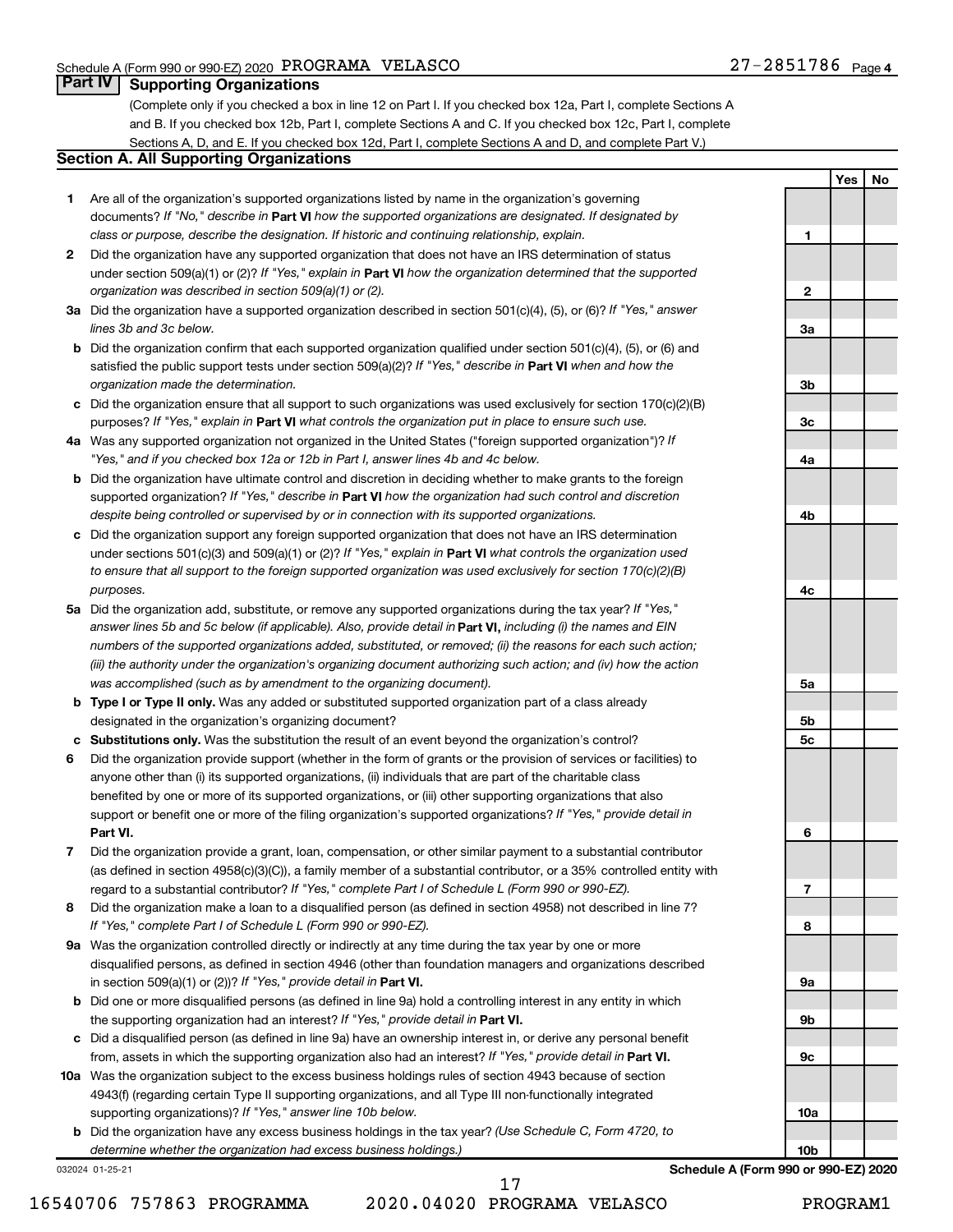|              |                                                                                                                                                                                                                                                            |                 | Yes | No |
|--------------|------------------------------------------------------------------------------------------------------------------------------------------------------------------------------------------------------------------------------------------------------------|-----------------|-----|----|
| 11           | Has the organization accepted a gift or contribution from any of the following persons?                                                                                                                                                                    |                 |     |    |
|              | a A person who directly or indirectly controls, either alone or together with persons described in lines 11b and                                                                                                                                           |                 |     |    |
|              | 11c below, the governing body of a supported organization?                                                                                                                                                                                                 | 11a             |     |    |
|              | <b>b</b> A family member of a person described in line 11a above?                                                                                                                                                                                          | 11 <sub>b</sub> |     |    |
|              | c A 35% controlled entity of a person described in line 11a or 11b above?If "Yes" to line 11a, 11b, or 11c, provide                                                                                                                                        |                 |     |    |
|              | detail in Part VI.                                                                                                                                                                                                                                         | 11c             |     |    |
|              | <b>Section B. Type I Supporting Organizations</b>                                                                                                                                                                                                          |                 |     |    |
|              |                                                                                                                                                                                                                                                            |                 | Yes | No |
| 1            | Did the governing body, members of the governing body, officers acting in their official capacity, or membership of one or                                                                                                                                 |                 |     |    |
|              | more supported organizations have the power to regularly appoint or elect at least a majority of the organization's officers,                                                                                                                              |                 |     |    |
|              | directors, or trustees at all times during the tax year? If "No," describe in Part VI how the supported organization(s)                                                                                                                                    |                 |     |    |
|              | effectively operated, supervised, or controlled the organization's activities. If the organization had more than one supported<br>organization, describe how the powers to appoint and/or remove officers, directors, or trustees were allocated among the |                 |     |    |
|              | supported organizations and what conditions or restrictions, if any, applied to such powers during the tax year.                                                                                                                                           | 1               |     |    |
| $\mathbf{2}$ | Did the organization operate for the benefit of any supported organization other than the supported                                                                                                                                                        |                 |     |    |
|              | organization(s) that operated, supervised, or controlled the supporting organization? If "Yes," explain in                                                                                                                                                 |                 |     |    |
|              | Part VI how providing such benefit carried out the purposes of the supported organization(s) that operated,                                                                                                                                                |                 |     |    |
|              | supervised, or controlled the supporting organization.                                                                                                                                                                                                     | $\mathbf{2}$    |     |    |
|              | <b>Section C. Type II Supporting Organizations</b>                                                                                                                                                                                                         |                 |     |    |
|              |                                                                                                                                                                                                                                                            |                 | Yes | No |
| 1.           | Were a majority of the organization's directors or trustees during the tax year also a majority of the directors                                                                                                                                           |                 |     |    |
|              | or trustees of each of the organization's supported organization(s)? If "No," describe in Part VI how control                                                                                                                                              |                 |     |    |
|              | or management of the supporting organization was vested in the same persons that controlled or managed                                                                                                                                                     |                 |     |    |
|              | the supported organization(s).                                                                                                                                                                                                                             | 1               |     |    |
|              | Section D. All Type III Supporting Organizations                                                                                                                                                                                                           |                 |     |    |
|              |                                                                                                                                                                                                                                                            |                 | Yes | No |
| 1            | Did the organization provide to each of its supported organizations, by the last day of the fifth month of the                                                                                                                                             |                 |     |    |
|              | organization's tax year, (i) a written notice describing the type and amount of support provided during the prior tax                                                                                                                                      |                 |     |    |
|              | year, (ii) a copy of the Form 990 that was most recently filed as of the date of notification, and (iii) copies of the                                                                                                                                     |                 |     |    |
|              | organization's governing documents in effect on the date of notification, to the extent not previously provided?                                                                                                                                           | 1               |     |    |
| $\mathbf{2}$ | Were any of the organization's officers, directors, or trustees either (i) appointed or elected by the supported                                                                                                                                           |                 |     |    |
|              | organization(s) or (ii) serving on the governing body of a supported organization? If "No," explain in Part VI how                                                                                                                                         |                 |     |    |
|              | the organization maintained a close and continuous working relationship with the supported organization(s).                                                                                                                                                | $\mathbf{2}$    |     |    |
| 3            | By reason of the relationship described in line 2, above, did the organization's supported organizations have a                                                                                                                                            |                 |     |    |
|              | significant voice in the organization's investment policies and in directing the use of the organization's                                                                                                                                                 |                 |     |    |
|              | income or assets at all times during the tax year? If "Yes," describe in Part VI the role the organization's                                                                                                                                               |                 |     |    |
|              | supported organizations played in this regard.                                                                                                                                                                                                             | 3               |     |    |
|              | Section E. Type III Functionally Integrated Supporting Organizations                                                                                                                                                                                       |                 |     |    |
| 1.           | Check the box next to the method that the organization used to satisfy the Integral Part Test during the yealsee instructions).                                                                                                                            |                 |     |    |
| a            | The organization satisfied the Activities Test. Complete line 2 below.                                                                                                                                                                                     |                 |     |    |
| $\mathbf b$  | The organization is the parent of each of its supported organizations. Complete line 3 below.                                                                                                                                                              |                 |     |    |
| c            | The organization supported a governmental entity. Describe in Part VI how you supported a governmental entity (see instructions).                                                                                                                          |                 |     |    |
| 2            | Activities Test. Answer lines 2a and 2b below.                                                                                                                                                                                                             |                 | Yes | No |
| а            | Did substantially all of the organization's activities during the tax year directly further the exempt purposes of                                                                                                                                         |                 |     |    |
|              | the supported organization(s) to which the organization was responsive? If "Yes," then in Part VI identify                                                                                                                                                 |                 |     |    |
|              | those supported organizations and explain how these activities directly furthered their exempt purposes,                                                                                                                                                   |                 |     |    |
|              | how the organization was responsive to those supported organizations, and how the organization determined                                                                                                                                                  |                 |     |    |
|              | that these activities constituted substantially all of its activities.                                                                                                                                                                                     | 2a              |     |    |
|              | <b>b</b> Did the activities described in line 2a, above, constitute activities that, but for the organization's involvement,                                                                                                                               |                 |     |    |
|              | one or more of the organization's supported organization(s) would have been engaged in? If "Yes," explain in                                                                                                                                               |                 |     |    |
|              |                                                                                                                                                                                                                                                            |                 |     |    |
|              | Part VI the reasons for the organization's position that its supported organization(s) would have engaged in<br>these activities but for the organization's involvement.                                                                                   | 2b              |     |    |
|              |                                                                                                                                                                                                                                                            |                 |     |    |
| 3            | Parent of Supported Organizations. Answer lines 3a and 3b below.                                                                                                                                                                                           |                 |     |    |
| а            | Did the organization have the power to regularly appoint or elect a majority of the officers, directors, or                                                                                                                                                |                 |     |    |
|              | trustees of each of the supported organizations? If "Yes" or "No" provide details in Part VI.                                                                                                                                                              | За              |     |    |
|              | <b>b</b> Did the organization exercise a substantial degree of direction over the policies, programs, and activities of each                                                                                                                               |                 |     |    |
|              | of its supported organizations? If "Yes," describe in Part VI the role played by the organization in this regard.                                                                                                                                          | 3b              |     |    |
|              | Schedule A (Form 990 or 990-EZ) 2020<br>032025 01-25-21                                                                                                                                                                                                    |                 |     |    |

**Schedule A (Form 990 or 990-EZ) 2020**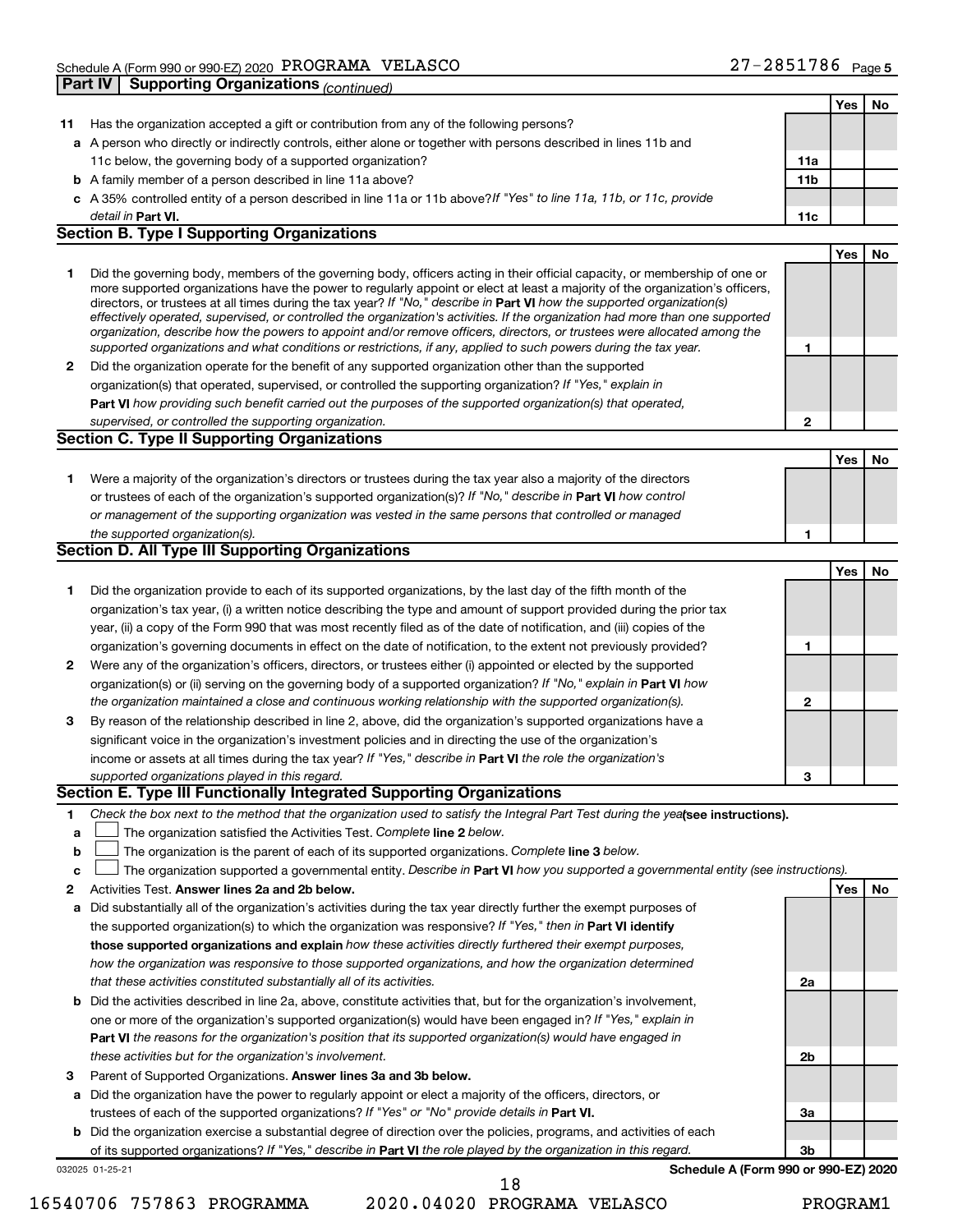Schedule A (Form 990 or 990-EZ) 2020 Page PROGRAMA VELASCO 27-2851786 **Part V Type III Non-Functionally Integrated 509(a)(3) Supporting Organizations** 

1 **Letter See instructions.** Check here if the organization satisfied the Integral Part Test as a qualifying trust on Nov. 20, 1970 (*explain in* Part **VI**). See instructions. All other Type III non-functionally integrated supporting organizations must complete Sections A through E.

| Section A - Adjusted Net Income |                                                                                                                                   |                | (A) Prior Year | (B) Current Year<br>(optional) |
|---------------------------------|-----------------------------------------------------------------------------------------------------------------------------------|----------------|----------------|--------------------------------|
| 1.                              | Net short-term capital gain                                                                                                       | 1              |                |                                |
| 2                               | Recoveries of prior-year distributions                                                                                            | $\mathbf{2}$   |                |                                |
| 3                               | Other gross income (see instructions)                                                                                             | 3              |                |                                |
| 4                               | Add lines 1 through 3.                                                                                                            | 4              |                |                                |
| 5                               | Depreciation and depletion                                                                                                        | 5              |                |                                |
| 6                               | Portion of operating expenses paid or incurred for production or                                                                  |                |                |                                |
|                                 | collection of gross income or for management, conservation, or                                                                    |                |                |                                |
|                                 | maintenance of property held for production of income (see instructions)                                                          | 6              |                |                                |
| 7                               | Other expenses (see instructions)                                                                                                 | $\overline{7}$ |                |                                |
| 8                               | Adjusted Net Income (subtract lines 5, 6, and 7 from line 4)                                                                      | 8              |                |                                |
|                                 | <b>Section B - Minimum Asset Amount</b>                                                                                           |                | (A) Prior Year | (B) Current Year<br>(optional) |
| 1                               | Aggregate fair market value of all non-exempt-use assets (see                                                                     |                |                |                                |
|                                 | instructions for short tax year or assets held for part of year):                                                                 |                |                |                                |
|                                 | <b>a</b> Average monthly value of securities                                                                                      | 1a             |                |                                |
|                                 | <b>b</b> Average monthly cash balances                                                                                            | 1 <sub>b</sub> |                |                                |
|                                 | <b>c</b> Fair market value of other non-exempt-use assets                                                                         | 1c             |                |                                |
|                                 | <b>d</b> Total (add lines 1a, 1b, and 1c)                                                                                         | 1d             |                |                                |
|                                 | e Discount claimed for blockage or other factors                                                                                  |                |                |                                |
|                                 | (explain in detail in <b>Part VI</b> ):                                                                                           |                |                |                                |
| 2                               | Acquisition indebtedness applicable to non-exempt-use assets                                                                      | $\mathbf{2}$   |                |                                |
| 3                               | Subtract line 2 from line 1d.                                                                                                     | 3              |                |                                |
| 4                               | Cash deemed held for exempt use. Enter 0.015 of line 3 (for greater amount,                                                       |                |                |                                |
|                                 | see instructions).                                                                                                                | 4              |                |                                |
| 5                               | Net value of non-exempt-use assets (subtract line 4 from line 3)                                                                  | 5              |                |                                |
| 6                               | Multiply line 5 by 0.035.                                                                                                         | 6              |                |                                |
| 7                               | Recoveries of prior-year distributions                                                                                            | $\overline{7}$ |                |                                |
| 8                               | Minimum Asset Amount (add line 7 to line 6)                                                                                       | 8              |                |                                |
|                                 | <b>Section C - Distributable Amount</b>                                                                                           |                |                | <b>Current Year</b>            |
| 1.                              | Adjusted net income for prior year (from Section A, line 8, column A)                                                             | 1              |                |                                |
| 2                               | Enter 0.85 of line 1.                                                                                                             | $\mathbf{2}$   |                |                                |
| 3                               | Minimum asset amount for prior year (from Section B, line 8, column A)                                                            | 3              |                |                                |
| 4                               | Enter greater of line 2 or line 3.                                                                                                | 4              |                |                                |
| 5                               | Income tax imposed in prior year                                                                                                  | 5              |                |                                |
| 6                               | <b>Distributable Amount.</b> Subtract line 5 from line 4, unless subject to                                                       |                |                |                                |
|                                 | emergency temporary reduction (see instructions).                                                                                 | 6              |                |                                |
| 7                               | Check here if the current year is the organization's first as a non-functionally integrated Type III supporting organization (see |                |                |                                |

instructions).

**Schedule A (Form 990 or 990-EZ) 2020**

032026 01-25-21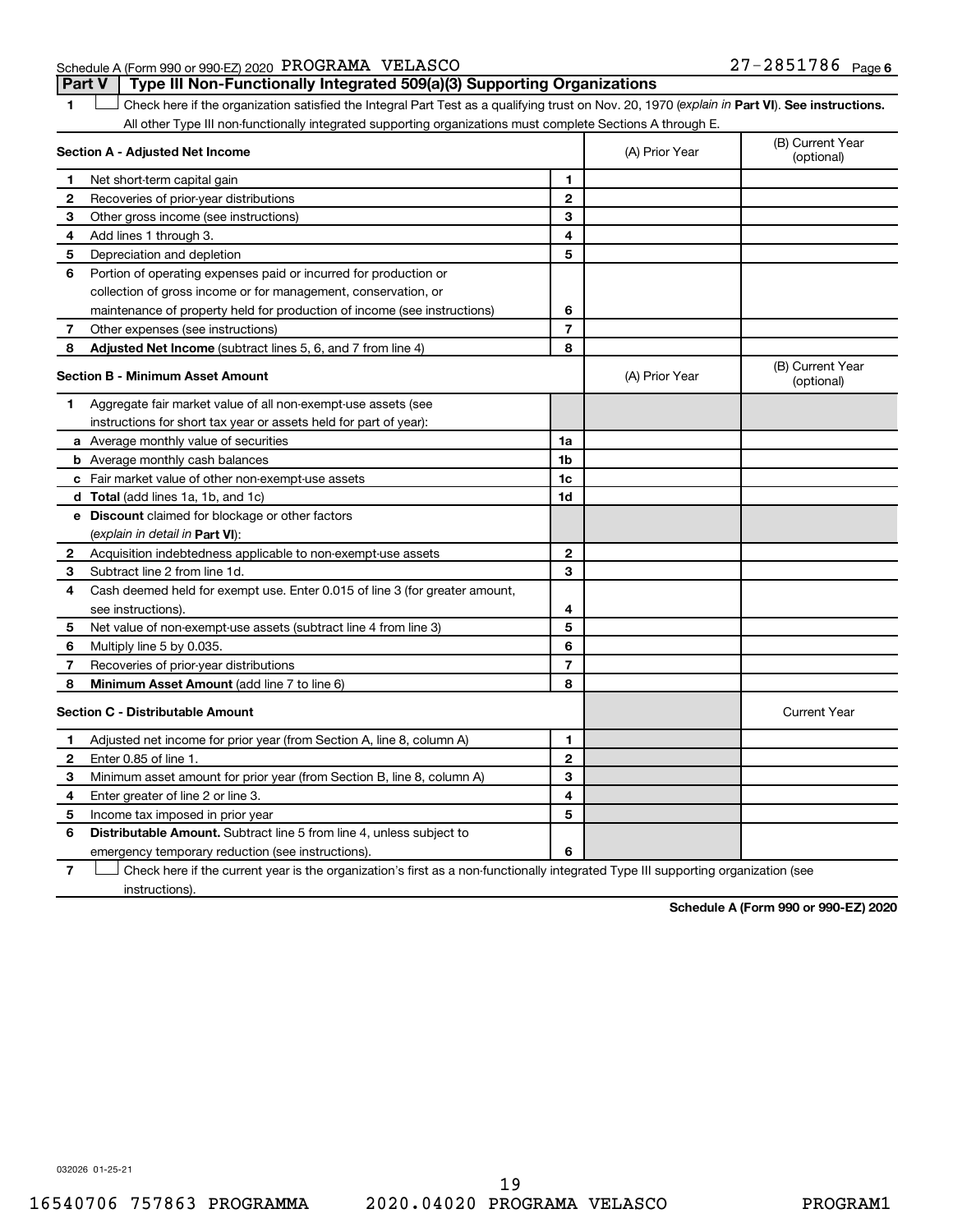Schedule A (Form 990 or 990-EZ) 2020 Page PROGRAMA VELASCO 27-2851786

| <b>Part V</b> | Type III Non-Functionally Integrated 509(a)(3) Supporting Organizations (continued)        |                                    |                                               |    |                                                  |
|---------------|--------------------------------------------------------------------------------------------|------------------------------------|-----------------------------------------------|----|--------------------------------------------------|
|               | <b>Section D - Distributions</b>                                                           |                                    |                                               |    | <b>Current Year</b>                              |
| 1             | Amounts paid to supported organizations to accomplish exempt purposes                      |                                    |                                               | 1  |                                                  |
| 2             | Amounts paid to perform activity that directly furthers exempt purposes of supported       |                                    |                                               |    |                                                  |
|               | organizations, in excess of income from activity<br>2                                      |                                    |                                               |    |                                                  |
| 3             | Administrative expenses paid to accomplish exempt purposes of supported organizations      |                                    |                                               | 3  |                                                  |
| 4             | Amounts paid to acquire exempt-use assets                                                  |                                    |                                               | 4  |                                                  |
| 5             | Qualified set-aside amounts (prior IRS approval required - provide details in Part VI)     |                                    |                                               | 5  |                                                  |
| 6             | Other distributions ( <i>describe in Part VI</i> ). See instructions.                      |                                    |                                               | 6  |                                                  |
| 7             | Total annual distributions. Add lines 1 through 6.                                         |                                    |                                               | 7  |                                                  |
| 8             | Distributions to attentive supported organizations to which the organization is responsive |                                    |                                               |    |                                                  |
|               | ( <i>provide details in Part VI</i> ). See instructions.                                   |                                    |                                               | 8  |                                                  |
| 9             | Distributable amount for 2020 from Section C, line 6                                       |                                    |                                               | 9  |                                                  |
| 10            | Line 8 amount divided by line 9 amount                                                     |                                    |                                               | 10 |                                                  |
|               | <b>Section E - Distribution Allocations (see instructions)</b>                             | (i)<br><b>Excess Distributions</b> | (ii)<br><b>Underdistributions</b><br>Pre-2020 |    | (iii)<br><b>Distributable</b><br>Amount for 2020 |
| 1             | Distributable amount for 2020 from Section C, line 6                                       |                                    |                                               |    |                                                  |
| 2             | Underdistributions, if any, for years prior to 2020 (reason-                               |                                    |                                               |    |                                                  |
|               | able cause required - explain in Part VI). See instructions.                               |                                    |                                               |    |                                                  |
| 3             | Excess distributions carryover, if any, to 2020                                            |                                    |                                               |    |                                                  |
|               | a From 2015                                                                                |                                    |                                               |    |                                                  |
|               | $b$ From 2016                                                                              |                                    |                                               |    |                                                  |
|               | c From 2017                                                                                |                                    |                                               |    |                                                  |
|               | d From 2018                                                                                |                                    |                                               |    |                                                  |
|               | e From 2019                                                                                |                                    |                                               |    |                                                  |
|               | f Total of lines 3a through 3e                                                             |                                    |                                               |    |                                                  |
|               | g Applied to underdistributions of prior years                                             |                                    |                                               |    |                                                  |
|               | <b>h</b> Applied to 2020 distributable amount                                              |                                    |                                               |    |                                                  |
|               | Carryover from 2015 not applied (see instructions)                                         |                                    |                                               |    |                                                  |
|               | Remainder. Subtract lines 3g, 3h, and 3i from line 3f.                                     |                                    |                                               |    |                                                  |
| 4             | Distributions for 2020 from Section D,                                                     |                                    |                                               |    |                                                  |
|               | line $7:$                                                                                  |                                    |                                               |    |                                                  |
|               | a Applied to underdistributions of prior years                                             |                                    |                                               |    |                                                  |
|               | <b>b</b> Applied to 2020 distributable amount                                              |                                    |                                               |    |                                                  |
|               | <b>c</b> Remainder. Subtract lines 4a and 4b from line 4.                                  |                                    |                                               |    |                                                  |
| 5             | Remaining underdistributions for years prior to 2020, if                                   |                                    |                                               |    |                                                  |
|               | any. Subtract lines 3g and 4a from line 2. For result greater                              |                                    |                                               |    |                                                  |
|               | than zero, explain in Part VI. See instructions.                                           |                                    |                                               |    |                                                  |
| 6             | Remaining underdistributions for 2020. Subtract lines 3h                                   |                                    |                                               |    |                                                  |
|               | and 4b from line 1. For result greater than zero, explain in                               |                                    |                                               |    |                                                  |
|               | <b>Part VI.</b> See instructions.                                                          |                                    |                                               |    |                                                  |
| 7             | Excess distributions carryover to 2021. Add lines 3j                                       |                                    |                                               |    |                                                  |
|               | and 4c.                                                                                    |                                    |                                               |    |                                                  |
| 8             | Breakdown of line 7:                                                                       |                                    |                                               |    |                                                  |
|               | a Excess from 2016                                                                         |                                    |                                               |    |                                                  |
|               | <b>b</b> Excess from 2017                                                                  |                                    |                                               |    |                                                  |
|               | c Excess from 2018                                                                         |                                    |                                               |    |                                                  |
|               | d Excess from 2019                                                                         |                                    |                                               |    |                                                  |
|               | e Excess from 2020                                                                         |                                    |                                               |    |                                                  |

**Schedule A (Form 990 or 990-EZ) 2020**

032027 01-25-21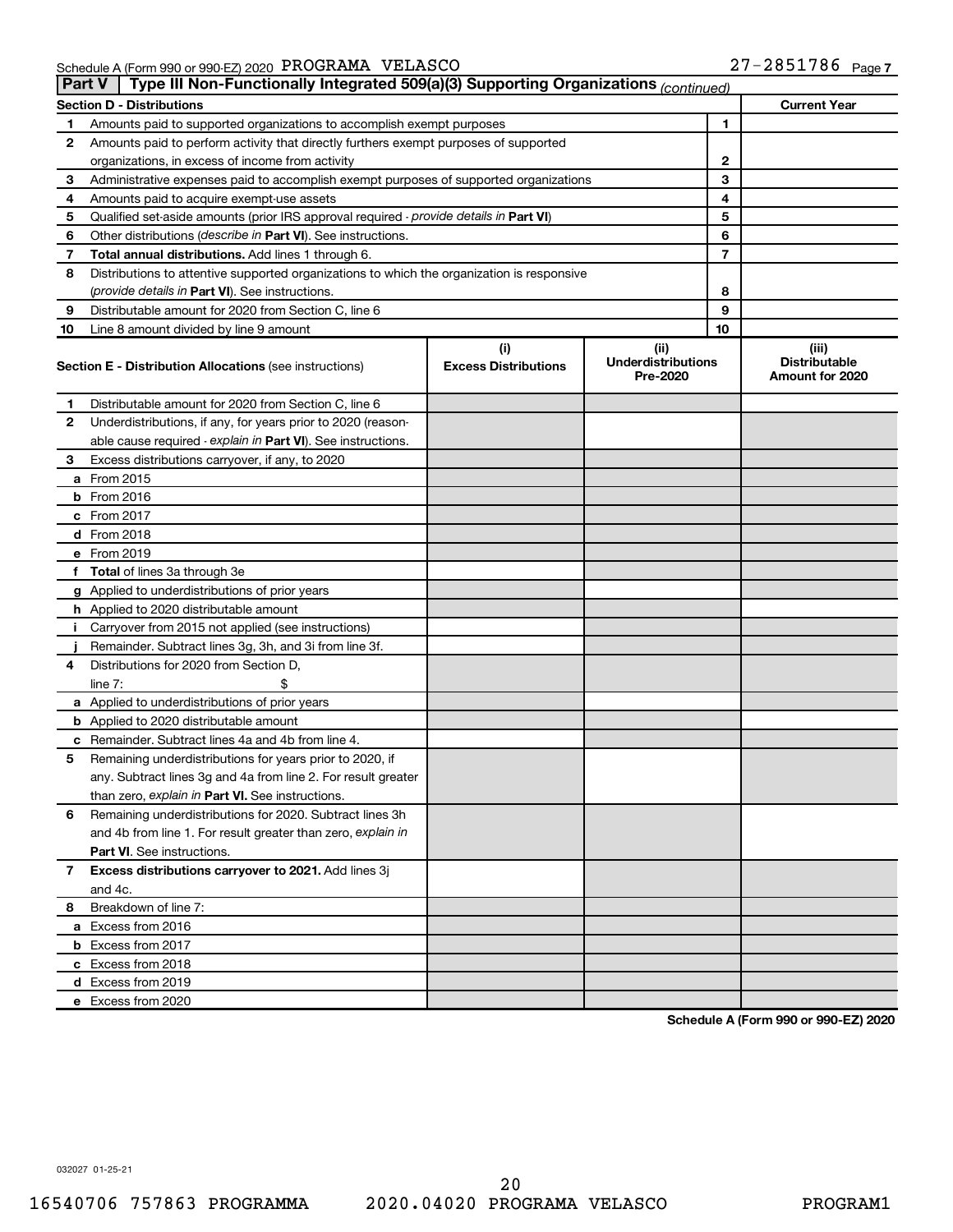### Schedule A (Form 990 or 990-EZ) 2020 Page PROGRAMA VELASCO 27-2851786

| <b>Part VI</b>            | <b>Supplemental Information.</b> Provide the explanations required by Part II, line 10; Part II, line 17a or 17b; Part III, line 12; Part IV, Section A, lines 1, 2, 3b, 3c, 4b, 4c, 5a, 6, 9a, 9b, 9c, 11a, 11b, and 11c; Part IV, |
|---------------------------|-------------------------------------------------------------------------------------------------------------------------------------------------------------------------------------------------------------------------------------|
| (See instructions.)       |                                                                                                                                                                                                                                     |
|                           |                                                                                                                                                                                                                                     |
|                           |                                                                                                                                                                                                                                     |
|                           |                                                                                                                                                                                                                                     |
|                           |                                                                                                                                                                                                                                     |
|                           |                                                                                                                                                                                                                                     |
|                           |                                                                                                                                                                                                                                     |
|                           |                                                                                                                                                                                                                                     |
|                           |                                                                                                                                                                                                                                     |
|                           |                                                                                                                                                                                                                                     |
|                           |                                                                                                                                                                                                                                     |
|                           |                                                                                                                                                                                                                                     |
|                           |                                                                                                                                                                                                                                     |
|                           |                                                                                                                                                                                                                                     |
|                           |                                                                                                                                                                                                                                     |
|                           |                                                                                                                                                                                                                                     |
|                           |                                                                                                                                                                                                                                     |
|                           |                                                                                                                                                                                                                                     |
|                           |                                                                                                                                                                                                                                     |
|                           |                                                                                                                                                                                                                                     |
|                           |                                                                                                                                                                                                                                     |
|                           |                                                                                                                                                                                                                                     |
|                           |                                                                                                                                                                                                                                     |
|                           |                                                                                                                                                                                                                                     |
|                           |                                                                                                                                                                                                                                     |
|                           |                                                                                                                                                                                                                                     |
|                           |                                                                                                                                                                                                                                     |
|                           |                                                                                                                                                                                                                                     |
|                           |                                                                                                                                                                                                                                     |
|                           |                                                                                                                                                                                                                                     |
|                           |                                                                                                                                                                                                                                     |
| 032028 01-25-21           | Schedule A (Form 990 or 990-EZ) 2020<br>21                                                                                                                                                                                          |
| 16540706 757863 PROGRAMMA | 2020.04020 PROGRAMA VELASCO<br>PROGRAM1                                                                                                                                                                                             |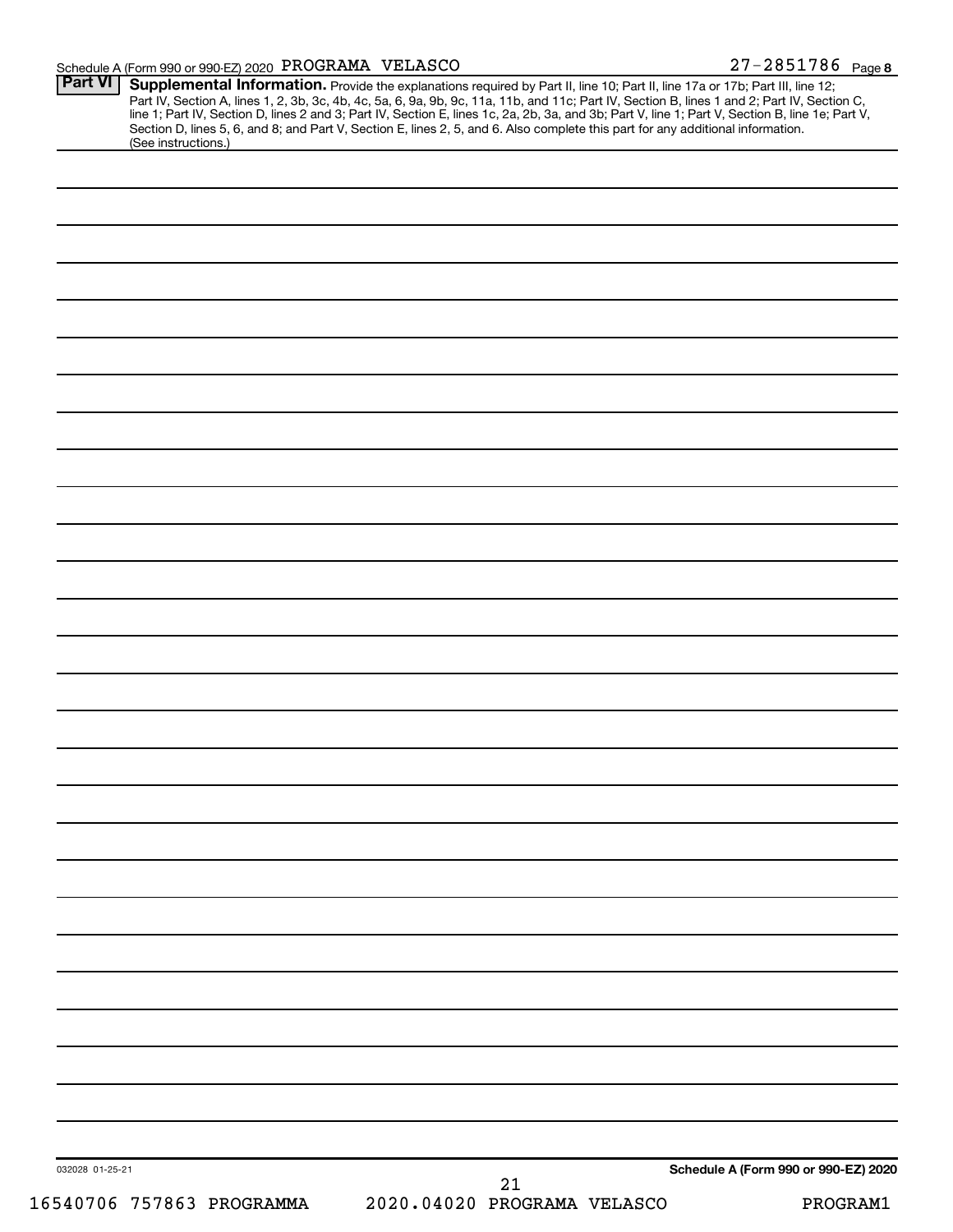Department of the Treasury Internal Revenue Service

## **Schedule B Schedule of Contributors**

**or 990-PF) | Attach to Form 990, Form 990-EZ, or Form 990-PF. | Go to www.irs.gov/Form990 for the latest information.** OMB No. 1545-0047

**2020**

**Employer identification number**

| Name of the organization |  |
|--------------------------|--|
|--------------------------|--|

**Organization type** (check one):

### PROGRAMA VELASCO 27-2851786

| Filers of:         | Section:                                                                  |
|--------------------|---------------------------------------------------------------------------|
| Form 990 or 990-FZ | $\lfloor \underline{X} \rfloor$ 501(c)( 3) (enter number) organization    |
|                    | 4947(a)(1) nonexempt charitable trust not treated as a private foundation |
|                    | 527 political organization                                                |
| Form 990-PF        | 501(c)(3) exempt private foundation                                       |
|                    | 4947(a)(1) nonexempt charitable trust treated as a private foundation     |
|                    | 501(c)(3) taxable private foundation                                      |

Check if your organization is covered by the General Rule or a Special Rule.

**Note:**  Only a section 501(c)(7), (8), or (10) organization can check boxes for both the General Rule and a Special Rule. See instructions.

### **General Rule**

 $\Box$ 

 $\Box$ 

For an organization filing Form 990, 990-EZ, or 990-PF that received, during the year, contributions totaling \$5,000 or more (in money or property) from any one contributor. Complete Parts I and II. See instructions for determining a contributor's total contributions.

### **Special Rules**

- any one contributor, during the year, total contributions of the greater of (1) \$5,000; or (2) 2% of the amount on (i) Form 990, Part VIII, line 1h;  $\boxed{\text{X}}$  For an organization described in section 501(c)(3) filing Form 990 or 990-EZ that met the 33 1/3% support test of the regulations under sections 509(a)(1) and 170(b)(1)(A)(vi), that checked Schedule A (Form 990 or 990-EZ), Part II, line 13, 16a, or 16b, and that received from or (ii) Form 990-EZ, line 1. Complete Parts I and II.
- For an organization described in section 501(c)(7), (8), or (10) filing Form 990 or 990-EZ that received from any one contributor, during the year, total contributions of more than \$1,000 exclusively for religious, charitable, scientific, literary, or educational purposes, or for the prevention of cruelty to children or animals. Complete Parts I (entering "N/A" in column (b) instead of the contributor name and address), II, and III.  $\Box$

purpose. Don't complete any of the parts unless the General Rule applies to this organization because it received nonexclusively year, contributions exclusively for religious, charitable, etc., purposes, but no such contributions totaled more than \$1,000. If this box is checked, enter here the total contributions that were received during the year for an exclusively religious, charitable, etc., For an organization described in section 501(c)(7), (8), or (10) filing Form 990 or 990-EZ that received from any one contributor, during the religious, charitable, etc., contributions totaling \$5,000 or more during the year  $~\ldots\ldots\ldots\ldots\ldots\ldots\ldots\ldots\blacktriangleright~$ \$

**Caution:**  An organization that isn't covered by the General Rule and/or the Special Rules doesn't file Schedule B (Form 990, 990-EZ, or 990-PF),  **must** but it answer "No" on Part IV, line 2, of its Form 990; or check the box on line H of its Form 990-EZ or on its Form 990-PF, Part I, line 2, to certify that it doesn't meet the filing requirements of Schedule B (Form 990, 990-EZ, or 990-PF).

**For Paperwork Reduction Act Notice, see the instructions for Form 990, 990-EZ, or 990-PF. Schedule B (Form 990, 990-EZ, or 990-PF) (2020)** LHA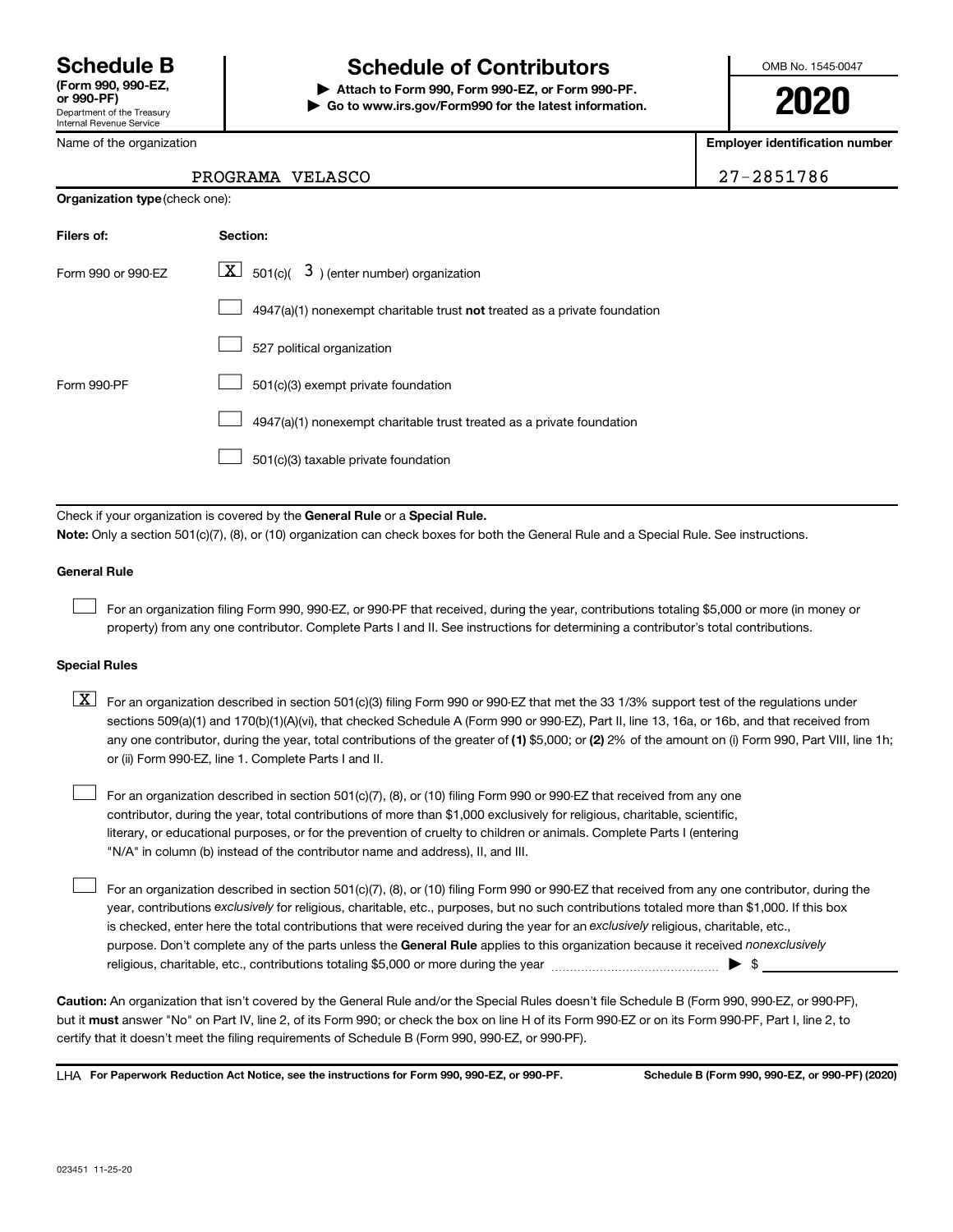| Schedule B (Form 990,<br>or 990-PF)<br>(2020)<br>990-EZ | Paɑe |
|---------------------------------------------------------|------|
|                                                         |      |

### **Employer identification number**

PROGRAMA VELASCO 27-2851786

| Part I          | <b>Contributors</b> (see instructions). Use duplicate copies of Part I if additional space is needed. |                                   |                                                 |
|-----------------|-------------------------------------------------------------------------------------------------------|-----------------------------------|-------------------------------------------------|
| (a)<br>No.      | (b)<br>Name, address, and ZIP + 4                                                                     | (c)<br><b>Total contributions</b> | (d)<br>Type of contribution                     |
| $\mathbf 1$     |                                                                                                       |                                   |                                                 |
|                 |                                                                                                       |                                   |                                                 |
|                 |                                                                                                       |                                   |                                                 |
| (a)             |                                                                                                       |                                   |                                                 |
| No.             |                                                                                                       |                                   |                                                 |
| $\overline{a}$  |                                                                                                       |                                   |                                                 |
|                 |                                                                                                       |                                   |                                                 |
|                 |                                                                                                       |                                   |                                                 |
| (a)<br>No.      |                                                                                                       |                                   |                                                 |
| 3               |                                                                                                       |                                   |                                                 |
|                 |                                                                                                       |                                   |                                                 |
|                 |                                                                                                       |                                   |                                                 |
| (a)             |                                                                                                       |                                   |                                                 |
| No.             |                                                                                                       |                                   |                                                 |
| 4               |                                                                                                       |                                   |                                                 |
|                 |                                                                                                       |                                   |                                                 |
|                 |                                                                                                       |                                   |                                                 |
| (a)<br>No.      |                                                                                                       |                                   |                                                 |
| 5               |                                                                                                       |                                   |                                                 |
|                 |                                                                                                       |                                   |                                                 |
|                 |                                                                                                       |                                   |                                                 |
| (a)             |                                                                                                       |                                   |                                                 |
| No.             |                                                                                                       |                                   |                                                 |
| 6               |                                                                                                       |                                   |                                                 |
|                 |                                                                                                       |                                   |                                                 |
| 023452 11-25-20 |                                                                                                       |                                   | Schedule B (Form 990, 990-EZ, or 990-PF) (2020) |
|                 |                                                                                                       |                                   |                                                 |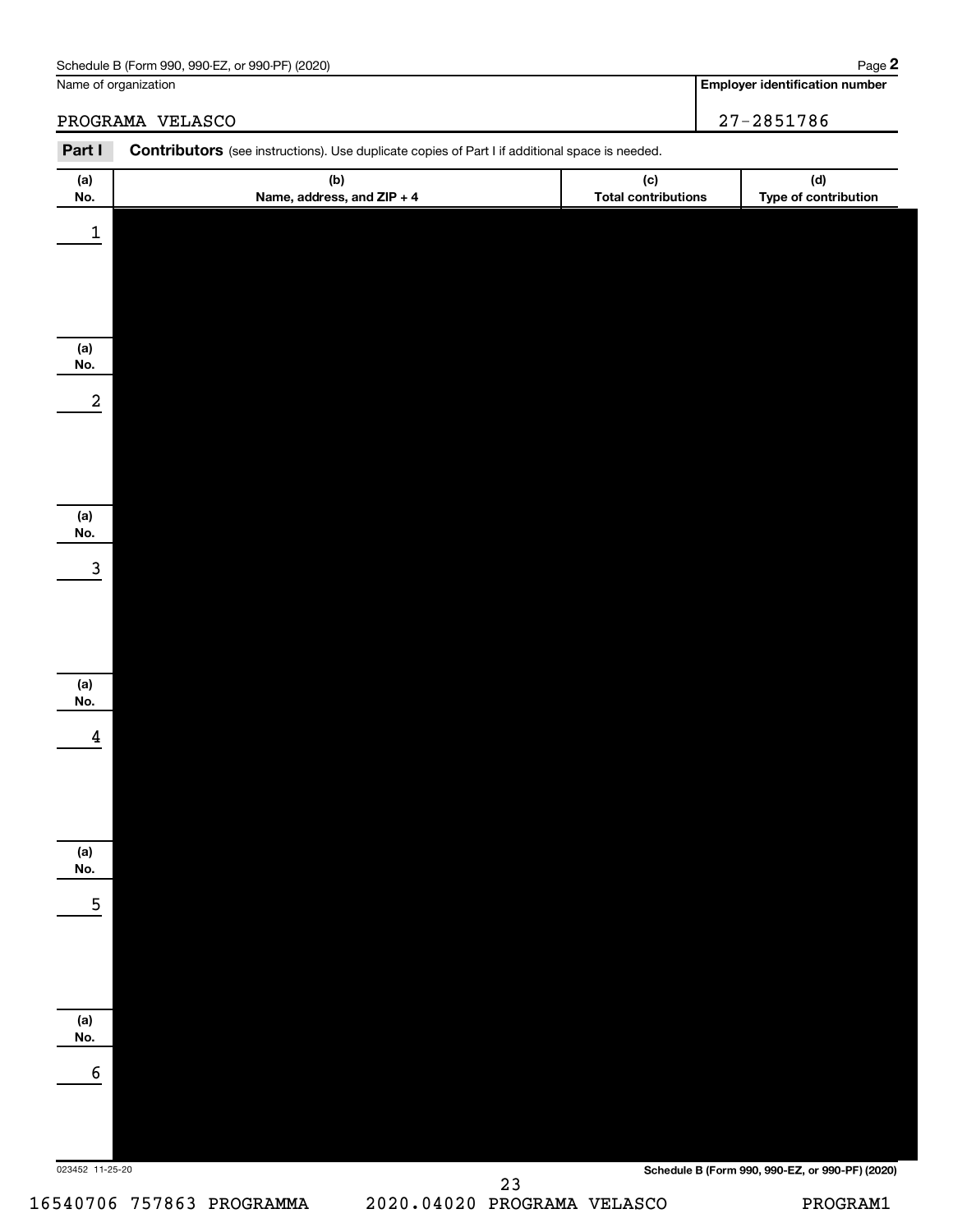| Schedule B (Form 990,<br>or 990-PF)<br>(2020)<br>990-EZ | Paɑe |
|---------------------------------------------------------|------|
|                                                         |      |

Name of organization

**Employer identification number 2**

PROGRAMA VELASCO 27-2851786

| Part I          | Contributors (see instructions). Use duplicate copies of Part I if additional space is needed. |                                   |                                                 |
|-----------------|------------------------------------------------------------------------------------------------|-----------------------------------|-------------------------------------------------|
| (a)<br>No.      | (b)<br>Name, address, and ZIP + 4                                                              | (c)<br><b>Total contributions</b> | (d)<br>Type of contribution                     |
| $\bf 7$         |                                                                                                |                                   |                                                 |
|                 |                                                                                                |                                   |                                                 |
|                 |                                                                                                |                                   |                                                 |
| (a)             |                                                                                                |                                   |                                                 |
| No.<br>$\bf 8$  |                                                                                                |                                   |                                                 |
|                 |                                                                                                |                                   |                                                 |
|                 |                                                                                                |                                   |                                                 |
|                 |                                                                                                |                                   |                                                 |
| (a)<br>No.      |                                                                                                |                                   |                                                 |
| 9               |                                                                                                |                                   |                                                 |
|                 |                                                                                                |                                   |                                                 |
|                 |                                                                                                |                                   |                                                 |
| (a)<br>No.      |                                                                                                |                                   |                                                 |
| 10              |                                                                                                |                                   |                                                 |
|                 |                                                                                                |                                   |                                                 |
|                 |                                                                                                |                                   |                                                 |
| (a)             |                                                                                                |                                   |                                                 |
| No.<br>11       |                                                                                                |                                   |                                                 |
|                 |                                                                                                |                                   |                                                 |
|                 |                                                                                                |                                   |                                                 |
|                 |                                                                                                |                                   |                                                 |
| (a)<br>No.      |                                                                                                |                                   |                                                 |
| $12\,$          |                                                                                                |                                   |                                                 |
|                 |                                                                                                |                                   |                                                 |
| 023452 11-25-20 |                                                                                                |                                   | Schedule B (Form 990, 990-EZ, or 990-PF) (2020) |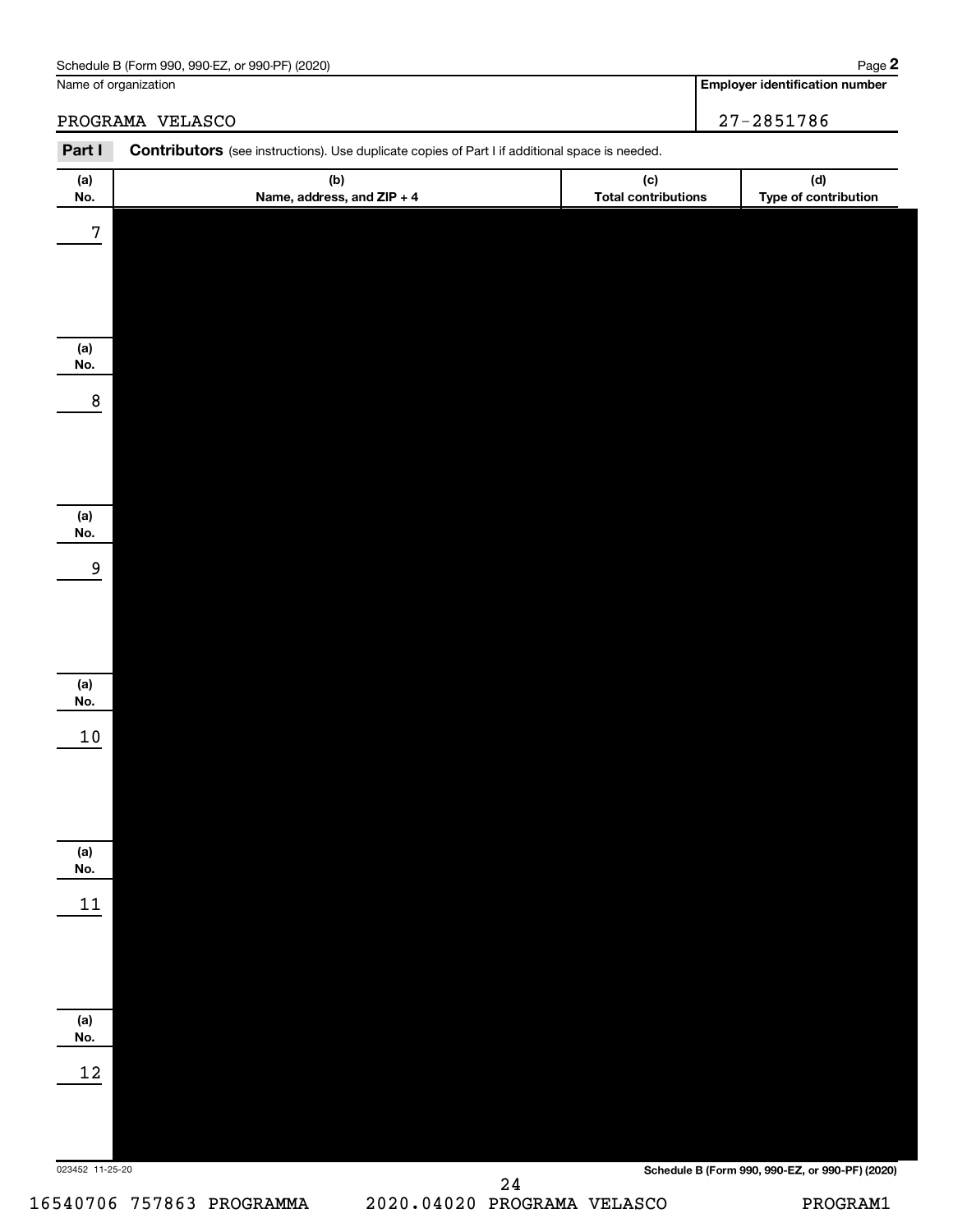| (2020)<br>Schedule<br>. or 990-PF)<br>990-EZ<br>: B (Form 990. | Paɑe |
|----------------------------------------------------------------|------|
|                                                                |      |

### **Employer identification number**

PROGRAMA VELASCO 27-2851786

| Part I          | <b>Contributors</b> (see instructions). Use duplicate copies of Part I if additional space is needed. |                                   |                                                 |
|-----------------|-------------------------------------------------------------------------------------------------------|-----------------------------------|-------------------------------------------------|
| (a)<br>No.      | (b)<br>Name, address, and ZIP + 4                                                                     | (c)<br><b>Total contributions</b> | (d)<br>Type of contribution                     |
| 13              |                                                                                                       |                                   |                                                 |
|                 |                                                                                                       |                                   |                                                 |
|                 |                                                                                                       |                                   |                                                 |
| (a)             |                                                                                                       |                                   |                                                 |
| No.             |                                                                                                       |                                   |                                                 |
| 14              |                                                                                                       |                                   |                                                 |
|                 |                                                                                                       |                                   |                                                 |
|                 |                                                                                                       |                                   |                                                 |
| (a)<br>No.      |                                                                                                       |                                   |                                                 |
| 15              |                                                                                                       |                                   |                                                 |
|                 |                                                                                                       |                                   |                                                 |
|                 |                                                                                                       |                                   |                                                 |
| (a)             |                                                                                                       |                                   |                                                 |
| No.             |                                                                                                       |                                   |                                                 |
| 16              |                                                                                                       |                                   |                                                 |
|                 |                                                                                                       |                                   |                                                 |
|                 |                                                                                                       |                                   |                                                 |
| (a)<br>No.      |                                                                                                       |                                   |                                                 |
| $17\,$          |                                                                                                       |                                   |                                                 |
|                 |                                                                                                       |                                   |                                                 |
|                 |                                                                                                       |                                   |                                                 |
| (a)             |                                                                                                       |                                   |                                                 |
| No.             |                                                                                                       |                                   |                                                 |
| 18              |                                                                                                       |                                   |                                                 |
|                 |                                                                                                       |                                   |                                                 |
| 023452 11-25-20 |                                                                                                       |                                   |                                                 |
|                 |                                                                                                       |                                   | Schedule B (Form 990, 990-EZ, or 990-PF) (2020) |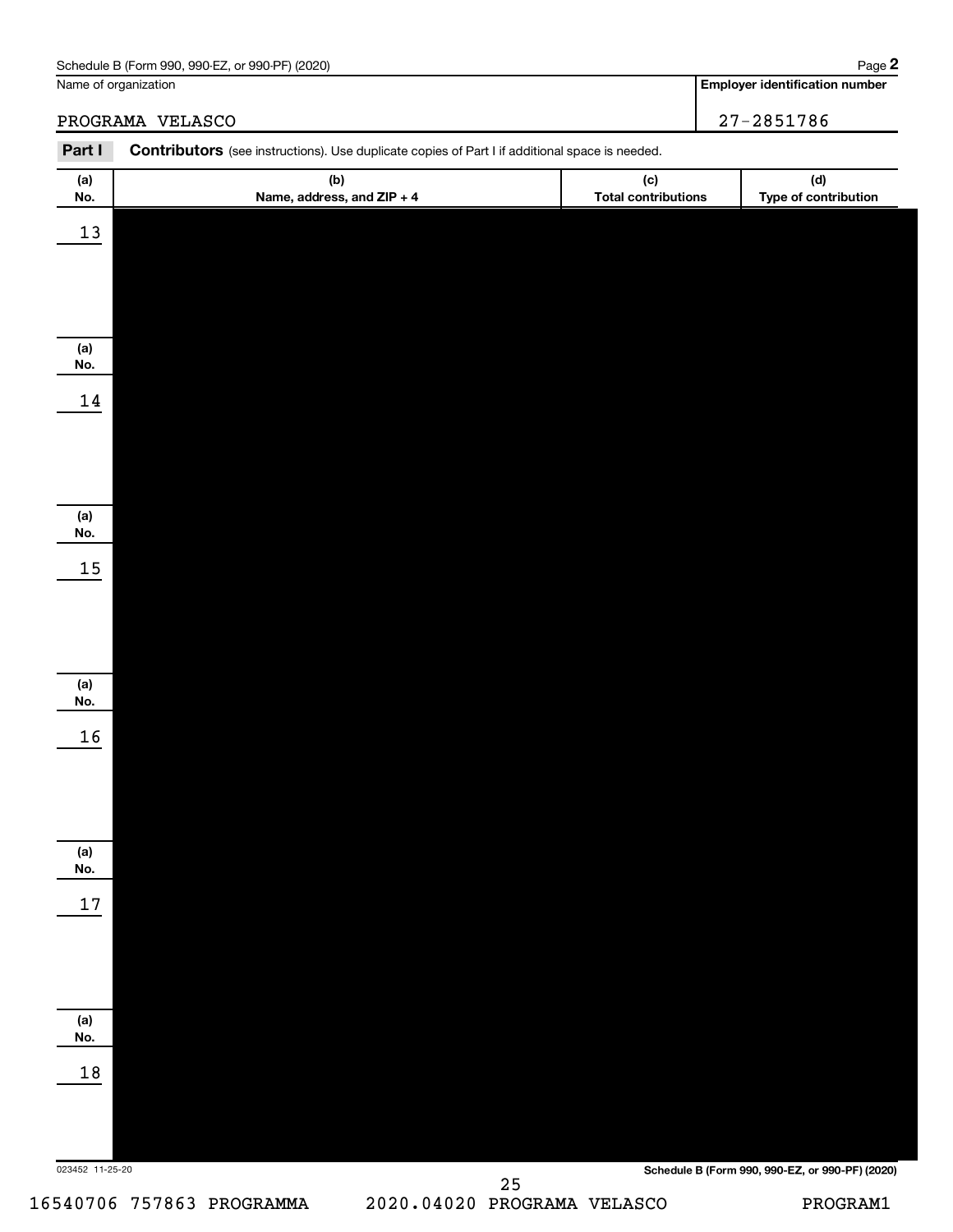| (2020)<br>or 990-PF)<br>Schedule B (Form 990,<br>990-EZ | Paɑe |
|---------------------------------------------------------|------|
|                                                         |      |

Name of organization

**Employer identification number**

PROGRAMA VELASCO 27-2851786

| (a)<br>No.<br>from<br>Part I | (b)<br>Description of noncash property given | (c)<br>FMV (or estimate)<br>(See instructions.) | (d)<br>Date received |
|------------------------------|----------------------------------------------|-------------------------------------------------|----------------------|
|                              |                                              | \$                                              |                      |
| (a)<br>No.<br>from<br>Part I | (b)<br>Description of noncash property given | (c)<br>FMV (or estimate)<br>(See instructions.) | (d)<br>Date received |
|                              |                                              | \$                                              |                      |
| (a)<br>No.<br>from<br>Part I | (b)<br>Description of noncash property given | (c)<br>FMV (or estimate)<br>(See instructions.) | (d)<br>Date received |
|                              |                                              | \$                                              |                      |
| (a)<br>No.<br>from<br>Part I | (b)<br>Description of noncash property given | (c)<br>FMV (or estimate)<br>(See instructions.) | (d)<br>Date received |
|                              |                                              | \$                                              |                      |
| (a)<br>No.<br>from<br>Part I | (b)<br>Description of noncash property given | (c)<br>FMV (or estimate)<br>(See instructions.) | (d)<br>Date received |
|                              |                                              | \$                                              |                      |
| (a)<br>No.<br>from<br>Part I | (b)<br>Description of noncash property given | (c)<br>FMV (or estimate)<br>(See instructions.) | (d)<br>Date received |
|                              |                                              | \$                                              |                      |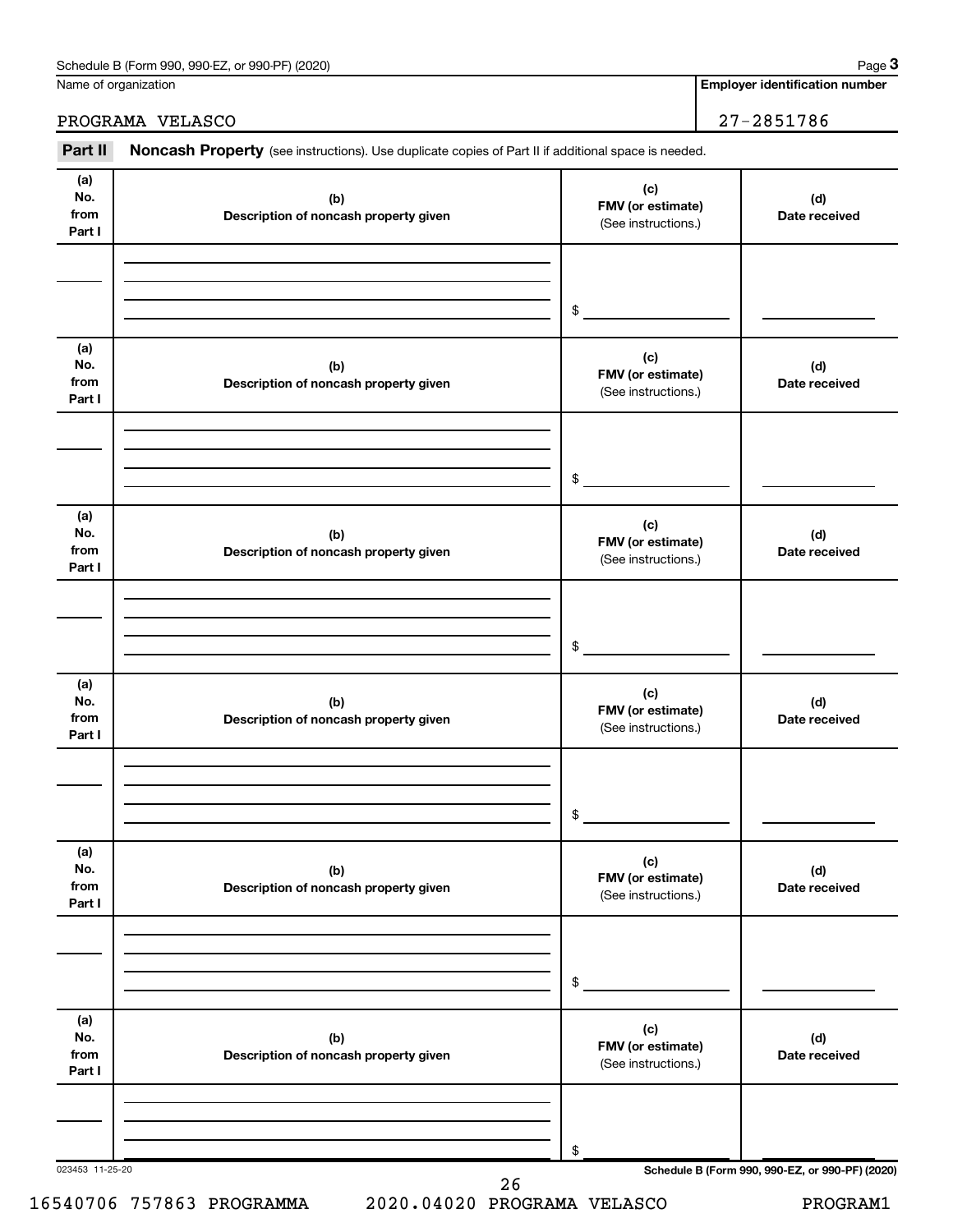|                                        | PROGRAMA VELASCO                                                                                                                                                                                                                                                                                                                                                                                                                                                                                            |                      |  | 27-2851786                               |  |
|----------------------------------------|-------------------------------------------------------------------------------------------------------------------------------------------------------------------------------------------------------------------------------------------------------------------------------------------------------------------------------------------------------------------------------------------------------------------------------------------------------------------------------------------------------------|----------------------|--|------------------------------------------|--|
| Part III                               | Exclusively religious, charitable, etc., contributions to organizations described in section 501(c)(7), (8), or (10) that total more than \$1,000 for the year<br>from any one contributor. Complete columns (a) through (e) and the following line entry. For organizations<br>completing Part III, enter the total of exclusively religious, charitable, etc., contributions of \$1,000 or less for the year. (Enter this info. once.)<br>Use duplicate copies of Part III if additional space is needed. |                      |  |                                          |  |
| $(a)$ No.<br>from<br>Part I            | (b) Purpose of gift                                                                                                                                                                                                                                                                                                                                                                                                                                                                                         | (c) Use of gift      |  | (d) Description of how gift is held      |  |
|                                        |                                                                                                                                                                                                                                                                                                                                                                                                                                                                                                             |                      |  |                                          |  |
|                                        |                                                                                                                                                                                                                                                                                                                                                                                                                                                                                                             | (e) Transfer of gift |  |                                          |  |
|                                        | Transferee's name, address, and ZIP + 4                                                                                                                                                                                                                                                                                                                                                                                                                                                                     |                      |  | Relationship of transferor to transferee |  |
| $(a)$ No.<br>from                      | (b) Purpose of gift                                                                                                                                                                                                                                                                                                                                                                                                                                                                                         | (c) Use of gift      |  | (d) Description of how gift is held      |  |
| Part I                                 |                                                                                                                                                                                                                                                                                                                                                                                                                                                                                                             |                      |  |                                          |  |
|                                        |                                                                                                                                                                                                                                                                                                                                                                                                                                                                                                             |                      |  |                                          |  |
|                                        | Transferee's name, address, and ZIP + 4                                                                                                                                                                                                                                                                                                                                                                                                                                                                     | (e) Transfer of gift |  | Relationship of transferor to transferee |  |
|                                        |                                                                                                                                                                                                                                                                                                                                                                                                                                                                                                             |                      |  |                                          |  |
|                                        |                                                                                                                                                                                                                                                                                                                                                                                                                                                                                                             |                      |  |                                          |  |
| $\overline{a}$ ) No.<br>from<br>Part I | (b) Purpose of gift                                                                                                                                                                                                                                                                                                                                                                                                                                                                                         | (c) Use of gift      |  | (d) Description of how gift is held      |  |
|                                        |                                                                                                                                                                                                                                                                                                                                                                                                                                                                                                             |                      |  |                                          |  |
|                                        | (e) Transfer of gift                                                                                                                                                                                                                                                                                                                                                                                                                                                                                        |                      |  |                                          |  |
|                                        | Transferee's name, address, and ZIP + 4                                                                                                                                                                                                                                                                                                                                                                                                                                                                     |                      |  | Relationship of transferor to transferee |  |
|                                        |                                                                                                                                                                                                                                                                                                                                                                                                                                                                                                             |                      |  |                                          |  |
| (a) No.<br>from<br>Part I              | (b) Purpose of gift                                                                                                                                                                                                                                                                                                                                                                                                                                                                                         | (c) Use of gift      |  | (d) Description of how gift is held      |  |
|                                        |                                                                                                                                                                                                                                                                                                                                                                                                                                                                                                             |                      |  |                                          |  |
|                                        | Transferee's name, address, and ZIP + 4                                                                                                                                                                                                                                                                                                                                                                                                                                                                     | (e) Transfer of gift |  | Relationship of transferor to transferee |  |
|                                        |                                                                                                                                                                                                                                                                                                                                                                                                                                                                                                             |                      |  |                                          |  |
|                                        |                                                                                                                                                                                                                                                                                                                                                                                                                                                                                                             |                      |  |                                          |  |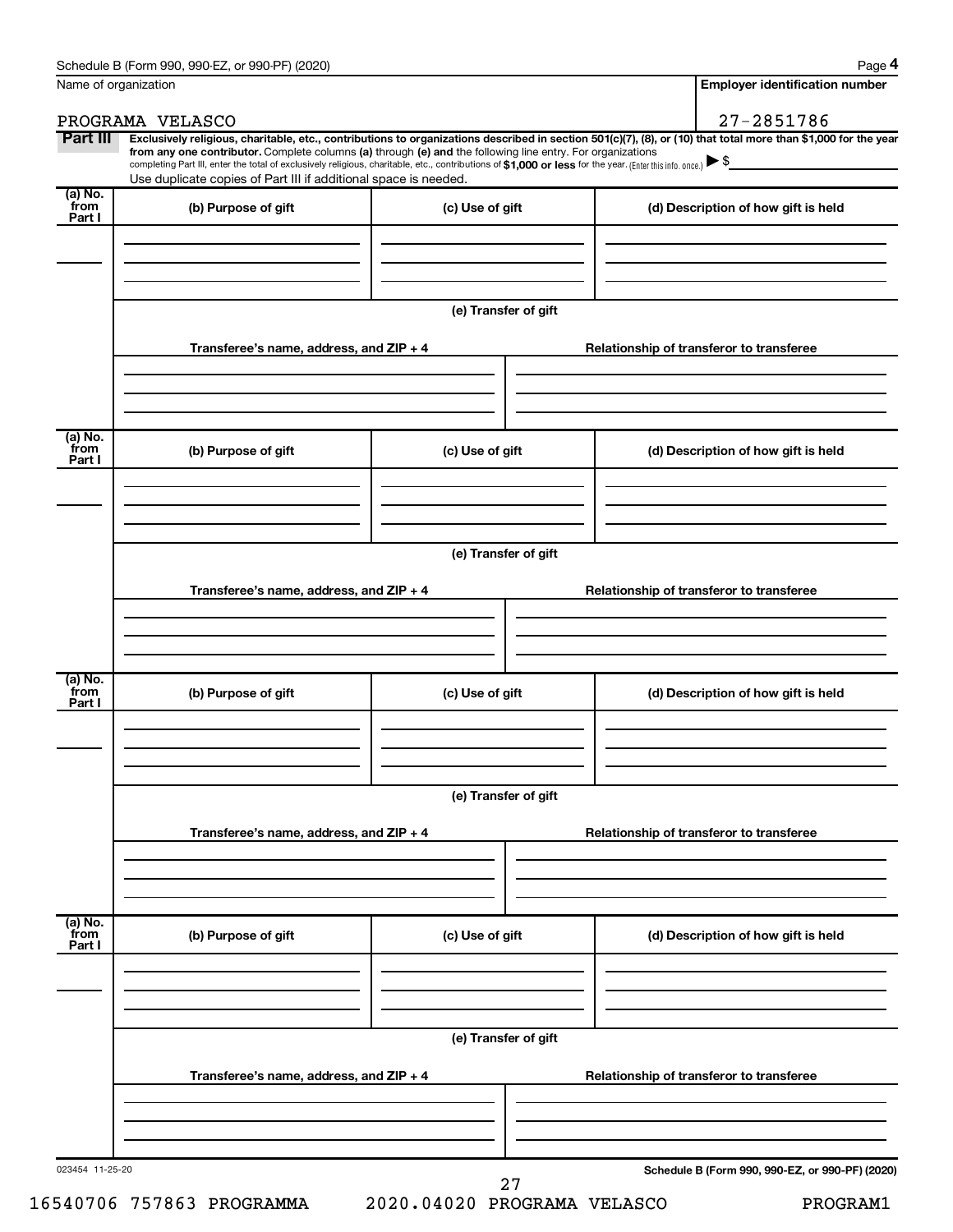| <b>SCHEDULE D</b> |  |
|-------------------|--|
|-------------------|--|

# **SCHEDULE D Supplemental Financial Statements**<br> **Form 990 2020**<br> **Part IV** line 6.7.8.9.10, 11a, 11b, 11d, 11d, 11d, 11d, 11d, 12a, 0r, 12b

**(Form 990) | Complete if the organization answered "Yes" on Form 990, Part IV, line 6, 7, 8, 9, 10, 11a, 11b, 11c, 11d, 11e, 11f, 12a, or 12b.**

**| Attach to Form 990. |Go to www.irs.gov/Form990 for instructions and the latest information.**



Department of the Treasury Internal Revenue Service

## PROGRAMA VELASCO

Name of the organization<br>**PROGRAMA** VELASCO **EMPLOYER THE SEASUAL SEASUAL SEASUAL SEASUAL SEASUAL SEASUAL SEASUAL SEASUAL SEASUAL SEASUAL** 

| Part I  | Organizations Maintaining Donor Advised Funds or Other Similar Funds or Accounts. Complete if the                                              |                         |                                                    |
|---------|------------------------------------------------------------------------------------------------------------------------------------------------|-------------------------|----------------------------------------------------|
|         | organization answered "Yes" on Form 990, Part IV, line 6.                                                                                      |                         |                                                    |
|         |                                                                                                                                                | (a) Donor advised funds | (b) Funds and other accounts                       |
| 1.      |                                                                                                                                                |                         |                                                    |
| 2       | Aggregate value of contributions to (during year)                                                                                              |                         |                                                    |
| з       |                                                                                                                                                |                         |                                                    |
| 4       |                                                                                                                                                |                         |                                                    |
| 5       | Did the organization inform all donors and donor advisors in writing that the assets held in donor advised funds                               |                         |                                                    |
|         |                                                                                                                                                |                         | Yes<br>No                                          |
| 6       | Did the organization inform all grantees, donors, and donor advisors in writing that grant funds can be used only                              |                         |                                                    |
|         | for charitable purposes and not for the benefit of the donor or donor advisor, or for any other purpose conferring                             |                         |                                                    |
|         | impermissible private benefit?                                                                                                                 |                         | Yes<br>No                                          |
| Part II | <b>Conservation Easements.</b> Complete if the organization answered "Yes" on Form 990, Part IV, line 7.                                       |                         |                                                    |
|         | Purpose(s) of conservation easements held by the organization (check all that apply).                                                          |                         |                                                    |
|         | Preservation of land for public use (for example, recreation or education)                                                                     |                         | Preservation of a historically important land area |
|         | Protection of natural habitat                                                                                                                  |                         | Preservation of a certified historic structure     |
|         | Preservation of open space                                                                                                                     |                         |                                                    |
| 2       | Complete lines 2a through 2d if the organization held a qualified conservation contribution in the form of a conservation easement on the last |                         |                                                    |
|         | day of the tax year.                                                                                                                           |                         | Held at the End of the Tax Year                    |
| а       |                                                                                                                                                |                         | 2a                                                 |
|         |                                                                                                                                                |                         | 2 <sub>b</sub>                                     |
|         |                                                                                                                                                |                         | 2c                                                 |
| d       | Number of conservation easements included in (c) acquired after 7/25/06, and not on a historic structure                                       |                         |                                                    |
|         |                                                                                                                                                |                         | 2d                                                 |
| 3       | Number of conservation easements modified, transferred, released, extinguished, or terminated by the organization during the tax               |                         |                                                    |
|         | year                                                                                                                                           |                         |                                                    |
| 4       | Number of states where property subject to conservation easement is located >                                                                  |                         |                                                    |
| 5       | Does the organization have a written policy regarding the periodic monitoring, inspection, handling of                                         |                         |                                                    |
|         | violations, and enforcement of the conservation easements it holds?                                                                            |                         | Yes<br>No                                          |
| 6       | Staff and volunteer hours devoted to monitoring, inspecting, handling of violations, and enforcing conservation easements during the year      |                         |                                                    |
|         |                                                                                                                                                |                         |                                                    |
| 7       | Amount of expenses incurred in monitoring, inspecting, handling of violations, and enforcing conservation easements during the year            |                         |                                                    |
|         | $\blacktriangleright$ \$                                                                                                                       |                         |                                                    |
| 8       | Does each conservation easement reported on line 2(d) above satisfy the requirements of section 170(h)(4)(B)(i)                                |                         |                                                    |
|         |                                                                                                                                                |                         | Yes<br>No                                          |
| 9       | In Part XIII, describe how the organization reports conservation easements in its revenue and expense statement and                            |                         |                                                    |
|         | balance sheet, and include, if applicable, the text of the footnote to the organization's financial statements that describes the              |                         |                                                    |
|         | organization's accounting for conservation easements.                                                                                          |                         |                                                    |
|         | Organizations Maintaining Collections of Art, Historical Treasures, or Other Similar Assets.<br>Part III                                       |                         |                                                    |
|         | Complete if the organization answered "Yes" on Form 990, Part IV, line 8.                                                                      |                         |                                                    |
|         | 1a If the organization elected, as permitted under FASB ASC 958, not to report in its revenue statement and balance sheet works                |                         |                                                    |
|         | of art, historical treasures, or other similar assets held for public exhibition, education, or research in furtherance of public              |                         |                                                    |
|         | service, provide in Part XIII the text of the footnote to its financial statements that describes these items.                                 |                         |                                                    |
|         | b If the organization elected, as permitted under FASB ASC 958, to report in its revenue statement and balance sheet works of                  |                         |                                                    |
|         | art, historical treasures, or other similar assets held for public exhibition, education, or research in furtherance of public service,        |                         |                                                    |
|         | provide the following amounts relating to these items:                                                                                         |                         |                                                    |
|         |                                                                                                                                                |                         | $\frac{1}{2}$<br>▶                                 |
|         | (ii) Assets included in Form 990, Part X                                                                                                       |                         | $\blacktriangleright$ \$                           |
| 2       | If the organization received or held works of art, historical treasures, or other similar assets for financial gain, provide                   |                         |                                                    |
|         | the following amounts required to be reported under FASB ASC 958 relating to these items:                                                      |                         |                                                    |
| а       |                                                                                                                                                |                         | \$                                                 |
|         |                                                                                                                                                |                         | $\blacktriangleright$ s                            |
|         | LHA For Paperwork Reduction Act Notice, see the Instructions for Form 990.                                                                     |                         | Schedule D (Form 990) 2020                         |
|         | 032051 12-01-20                                                                                                                                |                         |                                                    |

28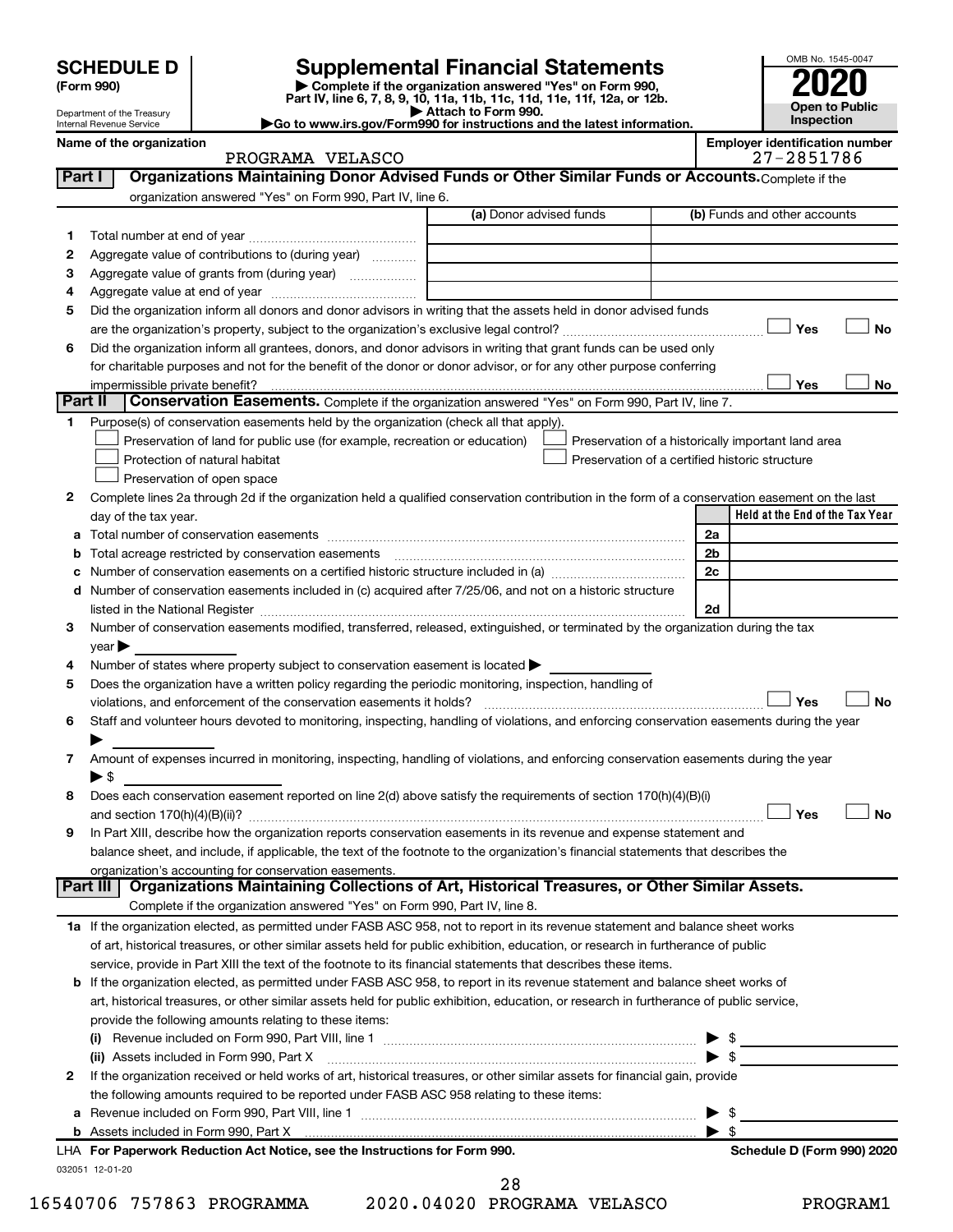|               | Schedule D (Form 990) 2020                                                                                                                                                                                                     | PROGRAMA VELASCO                        |   |                |                                                         |                                 | 27-2851786 Page 2          |                     |     |           |
|---------------|--------------------------------------------------------------------------------------------------------------------------------------------------------------------------------------------------------------------------------|-----------------------------------------|---|----------------|---------------------------------------------------------|---------------------------------|----------------------------|---------------------|-----|-----------|
|               | Part III<br>Organizations Maintaining Collections of Art, Historical Treasures, or Other Similar Assets (continued)                                                                                                            |                                         |   |                |                                                         |                                 |                            |                     |     |           |
| 3             | Using the organization's acquisition, accession, and other records, check any of the following that make significant use of its                                                                                                |                                         |   |                |                                                         |                                 |                            |                     |     |           |
|               | collection items (check all that apply):                                                                                                                                                                                       |                                         |   |                |                                                         |                                 |                            |                     |     |           |
| a             | Public exhibition                                                                                                                                                                                                              |                                         |   |                | Loan or exchange program                                |                                 |                            |                     |     |           |
| b             | Scholarly research                                                                                                                                                                                                             | e                                       |   |                | Other <b>Communication</b>                              |                                 |                            |                     |     |           |
| c             | Preservation for future generations                                                                                                                                                                                            |                                         |   |                |                                                         |                                 |                            |                     |     |           |
| 4             | Provide a description of the organization's collections and explain how they further the organization's exempt purpose in Part XIII.                                                                                           |                                         |   |                |                                                         |                                 |                            |                     |     |           |
| 5             | During the year, did the organization solicit or receive donations of art, historical treasures, or other similar assets                                                                                                       |                                         |   |                |                                                         |                                 |                            |                     |     |           |
|               |                                                                                                                                                                                                                                |                                         |   |                |                                                         |                                 |                            | Yes                 |     | No        |
|               | Part IV I<br><b>Escrow and Custodial Arrangements.</b> Complete if the organization answered "Yes" on Form 990, Part IV, line 9, or                                                                                            |                                         |   |                |                                                         |                                 |                            |                     |     |           |
|               | reported an amount on Form 990, Part X, line 21.                                                                                                                                                                               |                                         |   |                |                                                         |                                 |                            |                     |     |           |
|               | 1a Is the organization an agent, trustee, custodian or other intermediary for contributions or other assets not included                                                                                                       |                                         |   |                |                                                         |                                 |                            |                     |     |           |
|               |                                                                                                                                                                                                                                |                                         |   |                |                                                         |                                 |                            | Yes                 |     | <b>No</b> |
|               | b If "Yes," explain the arrangement in Part XIII and complete the following table:                                                                                                                                             |                                         |   |                |                                                         |                                 |                            |                     |     |           |
|               |                                                                                                                                                                                                                                |                                         |   |                |                                                         |                                 |                            | Amount              |     |           |
| с             | Beginning balance measurements and contain the contract of the contract of the contract of the contract of the                                                                                                                 |                                         |   |                |                                                         | 1c<br>1d                        |                            |                     |     |           |
| е             | Distributions during the year manufactured and an account of the year manufactured and the year manufactured and the year manufactured and the year manufactured and the year manufactured and the year manufactured and the y |                                         |   |                |                                                         | 1e                              |                            |                     |     |           |
| f.            |                                                                                                                                                                                                                                |                                         |   |                |                                                         | 1f                              |                            |                     |     |           |
|               | 2a Did the organization include an amount on Form 990, Part X, line 21, for escrow or custodial account liability?                                                                                                             |                                         |   |                |                                                         |                                 |                            | <b>Yes</b>          |     | No        |
|               | <b>b</b> If "Yes," explain the arrangement in Part XIII. Check here if the explanation has been provided on Part XIII                                                                                                          |                                         |   |                |                                                         |                                 |                            |                     |     |           |
| <b>Part V</b> | Endowment Funds. Complete if the organization answered "Yes" on Form 990, Part IV, line 10.                                                                                                                                    |                                         |   |                |                                                         |                                 |                            |                     |     |           |
|               |                                                                                                                                                                                                                                | (a) Current year                        |   | (b) Prior year | (c) Two years back $\vert$ (d) Three years back $\vert$ |                                 |                            | (e) Four years back |     |           |
|               | 1a Beginning of year balance                                                                                                                                                                                                   |                                         |   |                |                                                         |                                 |                            |                     |     |           |
| b             |                                                                                                                                                                                                                                |                                         |   |                |                                                         |                                 |                            |                     |     |           |
| с             | Net investment earnings, gains, and losses                                                                                                                                                                                     |                                         |   |                |                                                         |                                 |                            |                     |     |           |
| d             | Grants or scholarships                                                                                                                                                                                                         |                                         |   |                |                                                         |                                 |                            |                     |     |           |
|               | e Other expenditures for facilities                                                                                                                                                                                            |                                         |   |                |                                                         |                                 |                            |                     |     |           |
|               | and programs                                                                                                                                                                                                                   |                                         |   |                |                                                         |                                 |                            |                     |     |           |
|               | f Administrative expenses                                                                                                                                                                                                      |                                         |   |                |                                                         |                                 |                            |                     |     |           |
| g             |                                                                                                                                                                                                                                |                                         |   |                |                                                         |                                 |                            |                     |     |           |
| 2             | Provide the estimated percentage of the current year end balance (line 1g, column (a)) held as:                                                                                                                                |                                         |   |                |                                                         |                                 |                            |                     |     |           |
| а             | Board designated or quasi-endowment                                                                                                                                                                                            |                                         | % |                |                                                         |                                 |                            |                     |     |           |
| b             | Permanent endowment >                                                                                                                                                                                                          | %                                       |   |                |                                                         |                                 |                            |                     |     |           |
| с             | %<br>Term endowment $\blacktriangleright$                                                                                                                                                                                      |                                         |   |                |                                                         |                                 |                            |                     |     |           |
|               | The percentages on lines 2a, 2b, and 2c should equal 100%.                                                                                                                                                                     |                                         |   |                |                                                         |                                 |                            |                     |     |           |
|               | 3a Are there endowment funds not in the possession of the organization that are held and administered for the organization                                                                                                     |                                         |   |                |                                                         |                                 |                            |                     |     |           |
|               | by:                                                                                                                                                                                                                            |                                         |   |                |                                                         |                                 |                            |                     | Yes | No.       |
|               | (i)<br>Unrelated organizations [111] March 1999, March 1999, March 1999, March 1999, March 1999, March 1999, March 19                                                                                                          |                                         |   |                |                                                         |                                 |                            | 3a(i)               |     |           |
|               |                                                                                                                                                                                                                                |                                         |   |                |                                                         |                                 |                            | 3a(ii)              |     |           |
|               |                                                                                                                                                                                                                                |                                         |   |                |                                                         |                                 |                            | 3b                  |     |           |
| 4             | Describe in Part XIII the intended uses of the organization's endowment funds.                                                                                                                                                 |                                         |   |                |                                                         |                                 |                            |                     |     |           |
|               | Land, Buildings, and Equipment.<br>Part VI                                                                                                                                                                                     |                                         |   |                |                                                         |                                 |                            |                     |     |           |
|               | Complete if the organization answered "Yes" on Form 990, Part IV, line 11a. See Form 990, Part X, line 10.                                                                                                                     |                                         |   |                |                                                         |                                 |                            |                     |     |           |
|               | Description of property                                                                                                                                                                                                        | (a) Cost or other<br>basis (investment) |   |                | (b) Cost or other                                       | (c) Accumulated<br>depreciation |                            | (d) Book value      |     |           |
|               |                                                                                                                                                                                                                                |                                         |   |                | basis (other)                                           |                                 |                            |                     |     |           |
|               |                                                                                                                                                                                                                                |                                         |   |                |                                                         |                                 |                            |                     |     |           |
| b             |                                                                                                                                                                                                                                |                                         |   |                |                                                         |                                 |                            |                     |     |           |
|               | Leasehold improvements                                                                                                                                                                                                         |                                         |   |                |                                                         |                                 |                            |                     |     |           |
|               |                                                                                                                                                                                                                                |                                         |   |                |                                                         |                                 |                            |                     |     |           |
|               | Total. Add lines 1a through 1e. (Column (d) must equal Form 990, Part X, column (B), line 10c.)                                                                                                                                |                                         |   |                |                                                         |                                 |                            |                     |     | 0.        |
|               |                                                                                                                                                                                                                                |                                         |   |                |                                                         |                                 | Schedule D (Form 990) 2020 |                     |     |           |
|               |                                                                                                                                                                                                                                |                                         |   |                |                                                         |                                 |                            |                     |     |           |

032052 12-01-20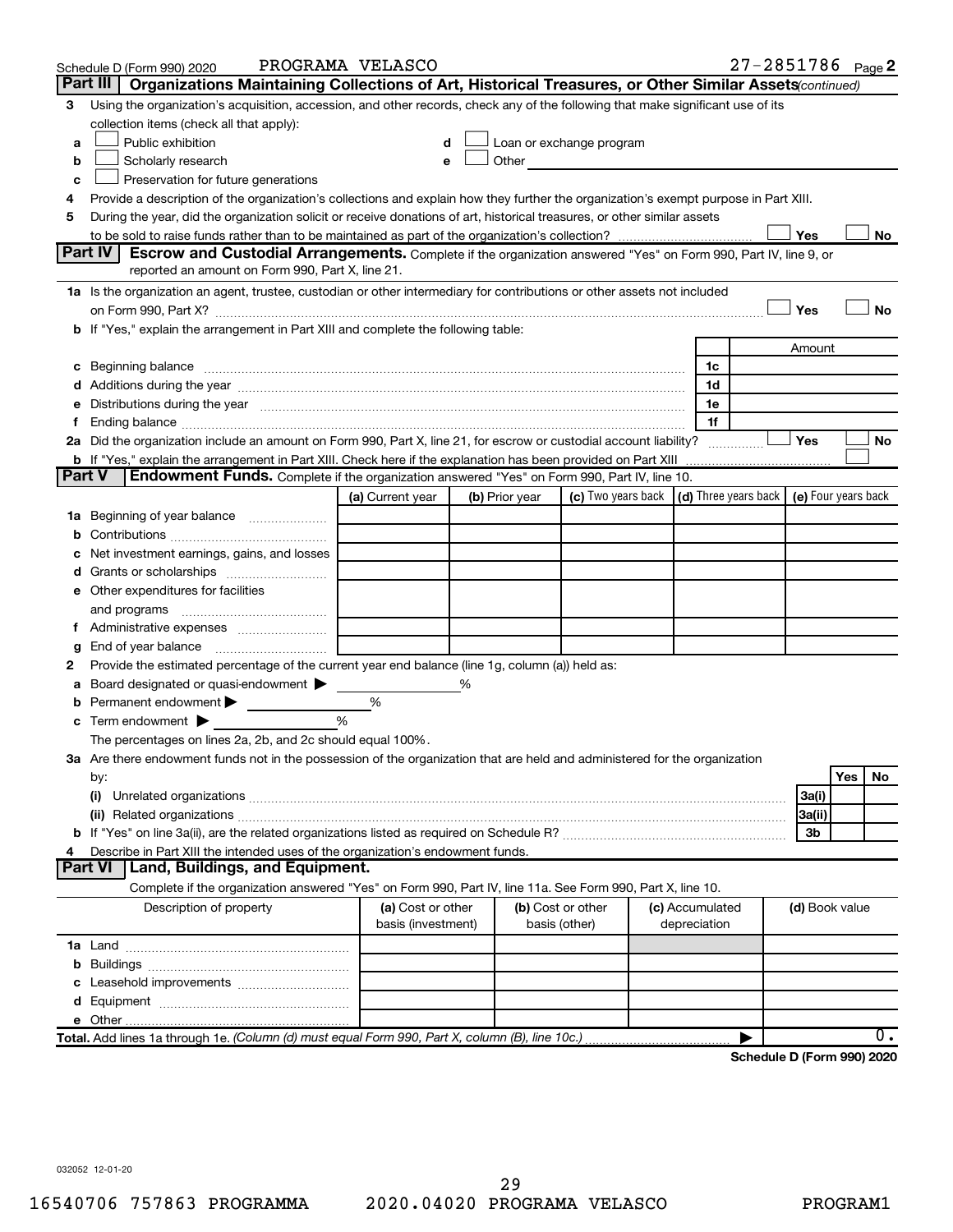| Complete if the organization answered "Yes" on Form 990, Part IV, line 11b. See Form 990, Part X, line 12.<br>(a) Description of security or category (including name of security) | (b) Book value  | (c) Method of valuation: Cost or end-of-year market value |                        |
|------------------------------------------------------------------------------------------------------------------------------------------------------------------------------------|-----------------|-----------------------------------------------------------|------------------------|
|                                                                                                                                                                                    |                 |                                                           |                        |
| (1) Financial derivatives                                                                                                                                                          |                 |                                                           |                        |
| Closely held equity interests<br>(2)                                                                                                                                               |                 |                                                           |                        |
| (3) Other                                                                                                                                                                          |                 |                                                           |                        |
| (A)                                                                                                                                                                                |                 |                                                           |                        |
| (B)                                                                                                                                                                                |                 |                                                           |                        |
| (C)                                                                                                                                                                                |                 |                                                           |                        |
| (D)                                                                                                                                                                                |                 |                                                           |                        |
| (E)                                                                                                                                                                                |                 |                                                           |                        |
| (F)                                                                                                                                                                                |                 |                                                           |                        |
| (G)                                                                                                                                                                                |                 |                                                           |                        |
| (H)                                                                                                                                                                                |                 |                                                           |                        |
| Total. (Col. (b) must equal Form 990, Part X, col. (B) line 12.) $\blacktriangleright$                                                                                             |                 |                                                           |                        |
| Part VIII Investments - Program Related.                                                                                                                                           |                 |                                                           |                        |
| Complete if the organization answered "Yes" on Form 990, Part IV, line 11c. See Form 990, Part X, line 13.                                                                         |                 |                                                           |                        |
| (a) Description of investment                                                                                                                                                      | (b) Book value  | (c) Method of valuation: Cost or end-of-year market value |                        |
| (1)                                                                                                                                                                                |                 |                                                           |                        |
| (2)                                                                                                                                                                                |                 |                                                           |                        |
| (3)                                                                                                                                                                                |                 |                                                           |                        |
| (4)                                                                                                                                                                                |                 |                                                           |                        |
| (5)                                                                                                                                                                                |                 |                                                           |                        |
| (6)                                                                                                                                                                                |                 |                                                           |                        |
|                                                                                                                                                                                    |                 |                                                           |                        |
| (7)                                                                                                                                                                                |                 |                                                           |                        |
| (8)                                                                                                                                                                                |                 |                                                           |                        |
| (9)                                                                                                                                                                                |                 |                                                           |                        |
| Total. (Col. (b) must equal Form 990, Part X, col. (B) line 13.)                                                                                                                   |                 |                                                           |                        |
| Part IX<br><b>Other Assets.</b>                                                                                                                                                    |                 |                                                           |                        |
| Complete if the organization answered "Yes" on Form 990, Part IV, line 11d. See Form 990, Part X, line 15.                                                                         |                 |                                                           |                        |
|                                                                                                                                                                                    | (a) Description |                                                           | (b) Book value         |
| (1)                                                                                                                                                                                |                 |                                                           |                        |
| (2)                                                                                                                                                                                |                 |                                                           |                        |
| (3)                                                                                                                                                                                |                 |                                                           |                        |
| (4)                                                                                                                                                                                |                 |                                                           |                        |
| (5)                                                                                                                                                                                |                 |                                                           |                        |
| (6)                                                                                                                                                                                |                 |                                                           |                        |
| (7)                                                                                                                                                                                |                 |                                                           |                        |
| (8)                                                                                                                                                                                |                 |                                                           |                        |
| (9)                                                                                                                                                                                |                 |                                                           |                        |
|                                                                                                                                                                                    |                 |                                                           |                        |
|                                                                                                                                                                                    |                 |                                                           |                        |
| <b>Other Liabilities.</b><br>Part X                                                                                                                                                |                 |                                                           |                        |
| Complete if the organization answered "Yes" on Form 990, Part IV, line 11e or 11f. See Form 990, Part X, line 25.                                                                  |                 |                                                           |                        |
| (a) Description of liability<br>1.                                                                                                                                                 |                 |                                                           | (b) Book value         |
|                                                                                                                                                                                    |                 |                                                           |                        |
| (1)<br>Federal income taxes                                                                                                                                                        |                 |                                                           |                        |
| PAYROLL TAXES<br>(2)                                                                                                                                                               |                 |                                                           |                        |
| RETIREMENT PAYABLE<br>(3)                                                                                                                                                          |                 |                                                           |                        |
| (4)                                                                                                                                                                                |                 |                                                           |                        |
| (5)                                                                                                                                                                                |                 |                                                           |                        |
| (6)                                                                                                                                                                                |                 |                                                           |                        |
| (7)                                                                                                                                                                                |                 |                                                           |                        |
| (8)                                                                                                                                                                                |                 |                                                           |                        |
| (9)                                                                                                                                                                                |                 |                                                           | 492.<br>861.<br>1,353. |

**2.** Liability for uncertain tax positions. In Part XIII, provide the text of the footnote to the organization's financial statements that reports the organization's liability for uncertain tax positions under FASB ASC 740. Check here if the text of the footnote has been provided in Part XIII  $\perp$ 

**Schedule D (Form 990) 2020**

032053 12-01-20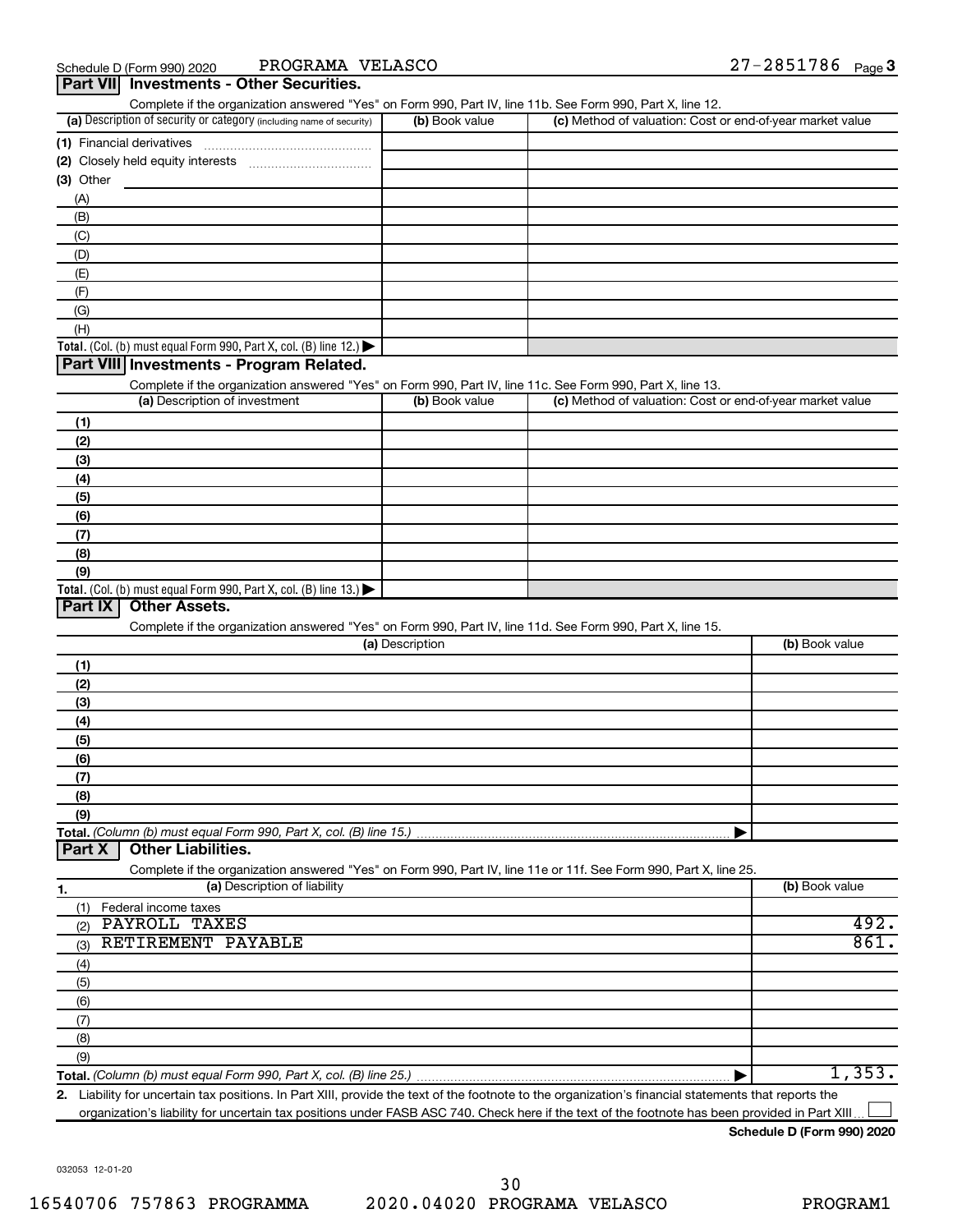|    | PROGRAMA VELASCO<br>Schedule D (Form 990) 2020                                                                                                                                                                                      |                | 27-2851786 Page 4 |
|----|-------------------------------------------------------------------------------------------------------------------------------------------------------------------------------------------------------------------------------------|----------------|-------------------|
|    | Reconciliation of Revenue per Audited Financial Statements With Revenue per Return.<br><b>Part XI</b>                                                                                                                               |                |                   |
|    | Complete if the organization answered "Yes" on Form 990, Part IV, line 12a.                                                                                                                                                         |                |                   |
| 1  | Total revenue, gains, and other support per audited financial statements [[[[[[[[[[[[[[[[[[[[[[[[[]]]]]]]]]]]                                                                                                                       |                | $\mathbf{1}$      |
| 2  | Amounts included on line 1 but not on Form 990, Part VIII, line 12:                                                                                                                                                                 |                |                   |
|    |                                                                                                                                                                                                                                     | 2a             |                   |
| b  |                                                                                                                                                                                                                                     | 2 <sub>b</sub> |                   |
| с  |                                                                                                                                                                                                                                     | 2c             |                   |
| d  |                                                                                                                                                                                                                                     | 2d             |                   |
| e  | Add lines 2a through 2d <b>[10]</b> University material contracts and the set of the set of the set of the set of the set of the set of the set of the set of the set of the set of the set of the set of the set of the set of the |                | <b>2e</b>         |
| з  |                                                                                                                                                                                                                                     |                | 3                 |
|    | Amounts included on Form 990, Part VIII, line 12, but not on line 1:                                                                                                                                                                |                |                   |
| a  | Investment expenses not included on Form 990, Part VIII, line 7b                                                                                                                                                                    | 4a             |                   |
| b  |                                                                                                                                                                                                                                     | 4 <sub>b</sub> |                   |
| c. | Add lines 4a and 4b                                                                                                                                                                                                                 |                | 4с                |
| 5  |                                                                                                                                                                                                                                     |                | 5                 |
|    | Part XII   Reconciliation of Expenses per Audited Financial Statements With Expenses per Return.                                                                                                                                    |                |                   |
|    | Complete if the organization answered "Yes" on Form 990, Part IV, line 12a.                                                                                                                                                         |                |                   |
| 1  |                                                                                                                                                                                                                                     |                | $\mathbf{1}$      |
| 2  | Amounts included on line 1 but not on Form 990, Part IX, line 25:                                                                                                                                                                   |                |                   |
| a  |                                                                                                                                                                                                                                     | 2a             |                   |
| b  |                                                                                                                                                                                                                                     | 2 <sub>b</sub> |                   |
| c  |                                                                                                                                                                                                                                     | 2c             |                   |
|    | Other (Describe in Part XIII.) (2000) (2000) (2000) (2010) (2010) (2010) (2010) (2010) (2010) (2010) (2010) (20                                                                                                                     | 2d             |                   |
| e  | Add lines 2a through 2d <b>contained a contained a contained a contained a</b> contained a contact the set of the set of the set of the set of the set of the set of the set of the set of the set of the set of the set of the set |                | <b>2e</b>         |
| 3  | Subtract line 2e from line 1                                                                                                                                                                                                        |                | 3                 |
| 4  | Amounts included on Form 990, Part IX, line 25, but not on line 1:                                                                                                                                                                  |                |                   |
| а  |                                                                                                                                                                                                                                     | 4a             |                   |
| b  |                                                                                                                                                                                                                                     | 4b             |                   |
|    | Add lines 4a and 4b                                                                                                                                                                                                                 |                | 4с                |
|    |                                                                                                                                                                                                                                     |                | 5                 |
|    | Part XIII Supplemental Information.                                                                                                                                                                                                 |                |                   |

Provide the descriptions required for Part II, lines 3, 5, and 9; Part III, lines 1a and 4; Part IV, lines 1b and 2b; Part V, line 4; Part X, line 2; Part XI, lines 2d and 4b; and Part XII, lines 2d and 4b. Also complete this part to provide any additional information.

**Schedule D (Form 990) 2020**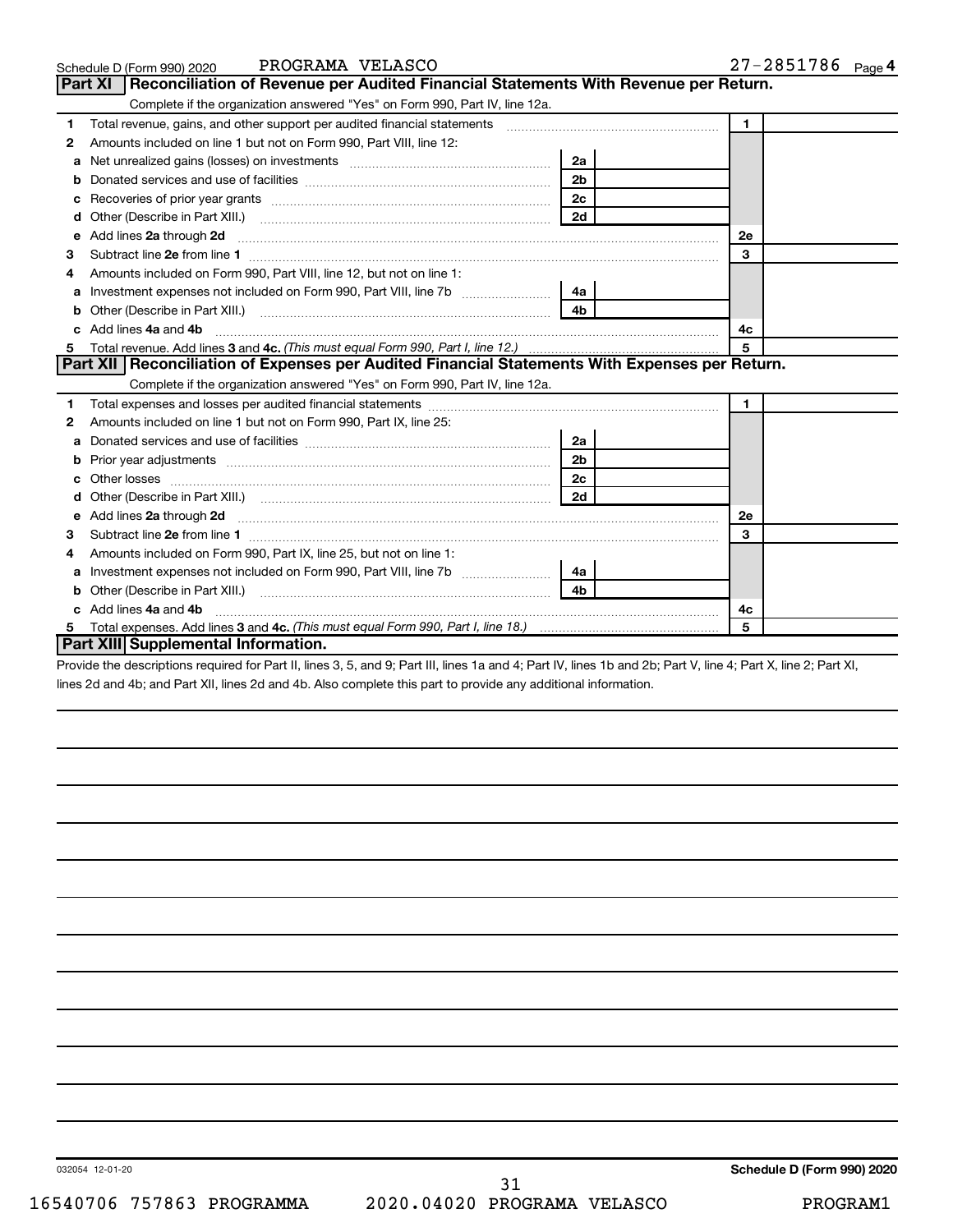**(Form 990 or 990-EZ)**

Department of the Treasury Internal Revenue Service Name of the organization

**Complete to provide information for responses to specific questions on Form 990 or 990-EZ or to provide any additional information. SCHEDULE O Supplemental Information to Form 990 or 990-EZ 2020**<br>(Form 990 or 990-EZ)

**| Attach to Form 990 or 990-EZ.**

**| Go to www.irs.gov/Form990 for the latest information.**

**Open to Public Inspection Employer identification number**

OMB No. 1545-0047

PROGRAMA VELASCO 27-2851786

FORM 990, PART III, LINE 4D, OTHER PROGRAM SERVICES:

DISASTER RELIEF

FORM 990, PART VI, SECTION B, LINE 11B:

THE 990 IS AVAILABLE UPON REQUEST

FORM 990, PART VI, SECTION C, LINE 19:

UPON REQUEST

FORM 990, PART IX, LINE 11G, OTHER FEES:

FUNDRAISING EXPENSE:

PROGRAM SERVICE EXPENSES 0.

MANAGEMENT AND GENERAL EXPENSES  $\hspace{.5cm} 0$  .

FUNDRAISING EXPENSES 2,674.

TOTAL EXPENSES 2,674.

PROGRAM SERVICES:

| PROGRAM SERVICE EXPENSES        | 71,649. |
|---------------------------------|---------|
| MANAGEMENT AND GENERAL EXPENSES |         |
| FUNDRAISING EXPENSES            |         |
| TOTAL EXPENSES                  | 71,649. |

032211 11-20-20 **For Paperwork Reduction Act Notice, see the Instructions for Form 990 or 990-EZ. Schedule O (Form 990 or 990-EZ) 2020** LHA CONTRACT SERVICES: PROGRAM SERVICE EXPENSES 92,751. MANAGEMENT AND GENERAL EXPENSES 0. FUNDRAISING EXPENSES 0.